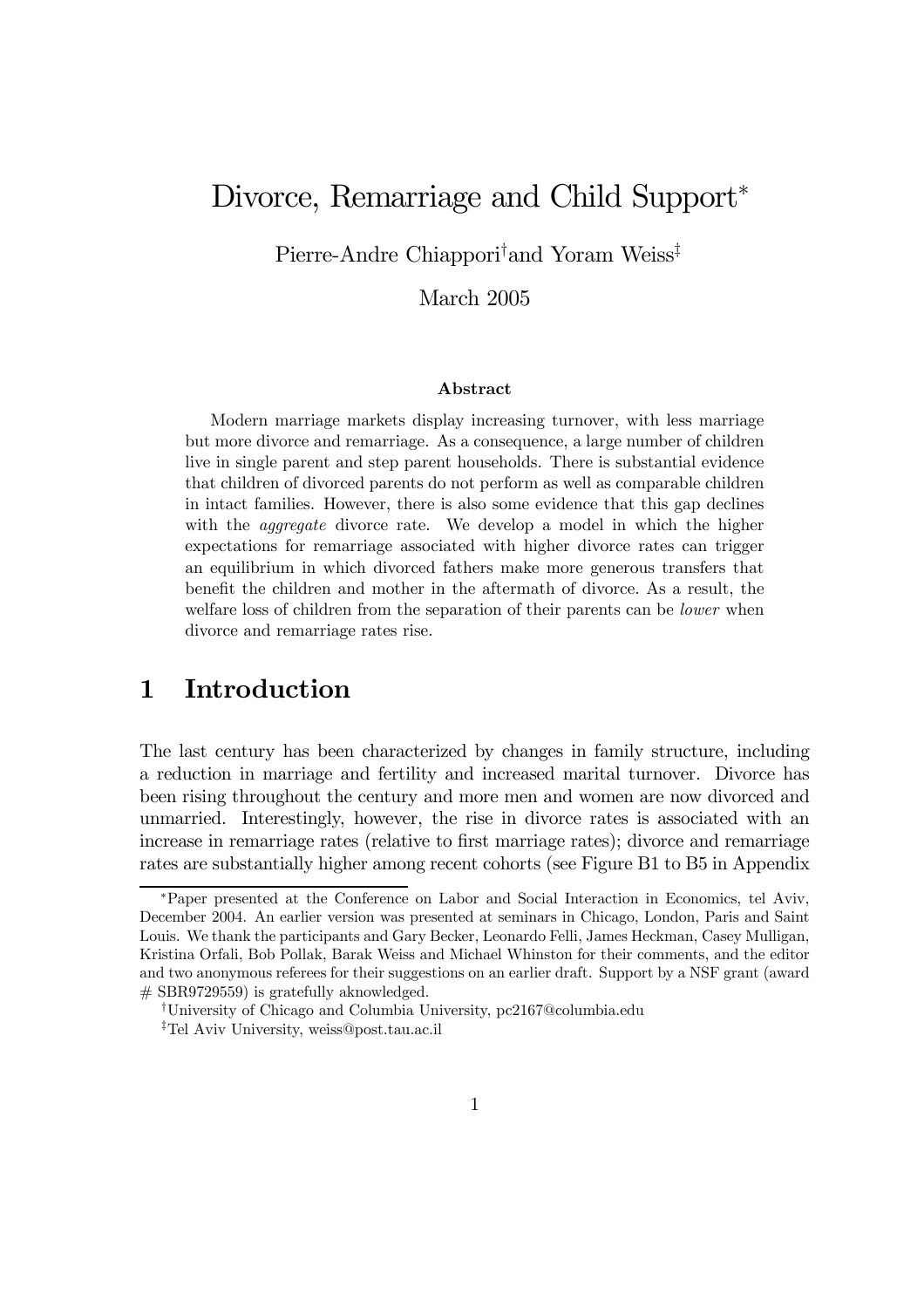B).<sup>1</sup> About a quarter of men and women aged 40 to 49 in 1966 report that they have been married twice or more (see Table B1 in Appendix B); moreover, the remarriage rate among the young is similar to first marriage rate and exceeds the divorce rate, suggesting that, despite the large turnover, marriage is the "natural" state.

One consequence of higher turnover is the large number of children who live in single parent and step parent households. In the US, 2002, 69 percent of children less than 18 years old lived with two parents (including step parents), 23 percent lived only with their mother and 5 percent lived only with their father (the rest lived in households with neither parent present). There is substantial evidence that children of divorced parents do not perform as well as comparable children in intact families.<sup>2</sup> However, the impact of the aggregate divorce rate on transfers and the welfare of children is more difficult to assess. Picketty (2003) shows for instance that the increase in the divorce rate in France have reduced the gap in school performance between children of divorced parents and children from intact families, a result which suggests that comparing the welfare of children in high and low divorce environments is a difficult task.3

In this paper, we propose a theoretical discussion of these issues. Specifically, we investigate the conceptual links between the divorce rate and the welfare of children under various living arrangements. We explore how the level of divorce transfers and expenditures on children determine and are determined by the divorce rate in the population, giving rise to social interactions of the type described by Scheinkman and Glaeser (2003). In particular, the higher expectations for remarriage associated with higher divorce rates can trigger an equilibrium in which divorced fathers make more generous transfers that benefit the children and mother in the aftermath of divorce. As a result, the welfare loss of children from the separation of their parents can be lower when divorce and remarriage rates rise.

Divorce and children The production of children is a major reason for marriage, but an important aspect of the investment in children is the ex-post differences that are created between otherwise identical men and women. A basic reason for such differences is biological in nature. The mother is the one who gives birth and she

<sup>&</sup>lt;sup>1</sup>The especially quick rise in divorce during the seventies in many different countries was probably triggered by the oral contraceptive pill, and can be regarded as exogenous to a certain extent (see Michael, 1988, and Goldin-Katz, 2002).

<sup>2</sup>The literature on this topic is large and covers psychological and economic outcomes. See, for instance, Argys et al.(1998), Lamb et al.(1999), Hetherington and Stanley-Hagan (1999), Gruber (2004) and Lerman (2002).

<sup>&</sup>lt;sup>3</sup>Piketty shows that the school completion rates of children of divorced parents are lower than those of children in intact families. These gaps are similar whether the divorced parents remain single or remarry. However, the gaps in school completion declines as the proportion in the population of children who live in intact families declines over time and across regions. Piketty brings further evidence that shows that gaps are created in school completion even before the marriage breaks, suggesting that bad marriages (that end in divorce) also harm the children. A similar finding is reported by Bjorklund and Sundstrom (2002).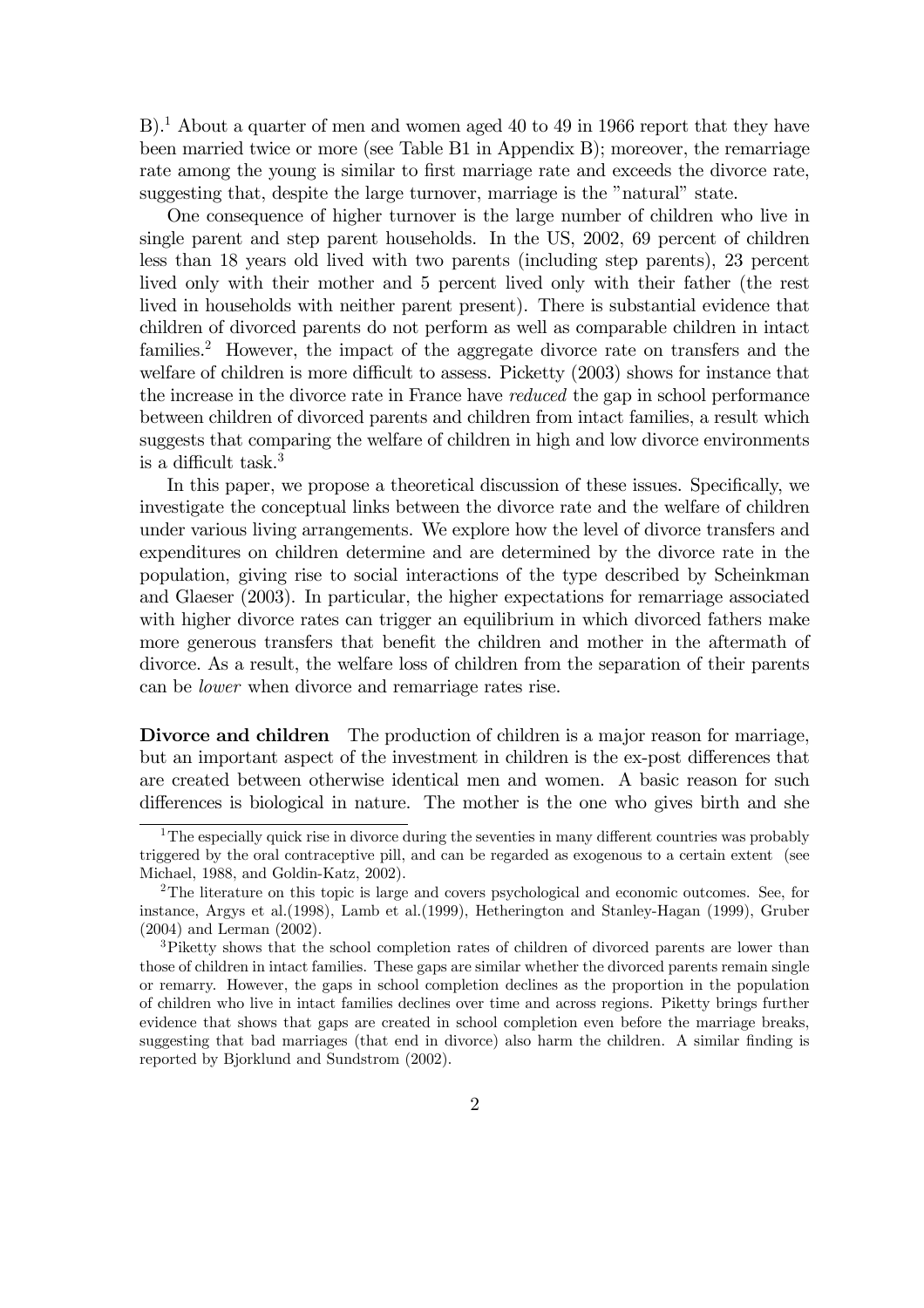is more capable of taking care of the children at least initially. This basic difference may have large economic consequences. If the couple produces children, the mother typically reduces her work in the market and, as a consequence, her future earning capacity is reduced. Thus, wage differences between men and women are created endogenously as a consequence of having children. The ex-post asymmetry between parents has strong implications for the divorce decision, the options for remarriage and the incentive to produce children (see Becker et al, 1997, and Becker, 1991. Ch.2). In this paper, we simplify the problem substantially by assuming that fertility is exogenous and all couples choose to have children even in the absence of any transfers. We further assume that the mother always has full custody of the children in the event of separation. We focus our attention on the agency problems that arise in caring for children and their relation to the aggregate conditions in the marriage market.

Children are a collective good for their natural parents and both care about their welfare. This remains true whether the parents are married or separated. However, marital status can affect the expenditures on children, and the welfare of parents and children. Separation may entail an inefficient level of expenditures on children for several reasons. If the custodial parent remains single, not only does she lose the gains from joint consumption, but she may also determine child expenditures without regard to the interest of the ex-spouse. If she remarries, the presence of a new spouse who cares less about step children reduces the incentives to spend on children from previous marriages. Finally, parents that live apart from their children can contribute less time and goods to their children and may derive less satisfaction from them. These problems are amplified if the partners differ in income and cannot share custody to overcome the indivisibility of children. The custodial parent is usually the mother who has some comparative advantage in caring for children but has lower income. The father has often limited access to the children and lower incentive to provide for them. The outcome is that the level of child expenditures following separation is generally below the level that would be attained in an intact family, reducing the welfare of the children and possibly of their parents.

To mitigate these problems, the partners have an incentive to sign binding contracts that will determine some transfers between the spouses. The purpose of the transfers is to induce an efficient level of child expenditures following divorce. We focus here on contingent contracts, in which the father commits to pay the mother some payment if and only if she remains single. Such a commitment has two effects. First, and quite obviously, it may induce higher expenditures on the children if the mother remains single, provided that the income elasticity of child expenditures is positive. Secondly, it increases the mother's bargaining power if she remarries, which again entails higher children expenditures in this case. We show, in particular, that the incentive for such commitments is stronger when the prospects of remarriage are higher, because then the father is less likely to pay but more likely to benefit from his commitment. In addition, the incentive of each father to make such commitment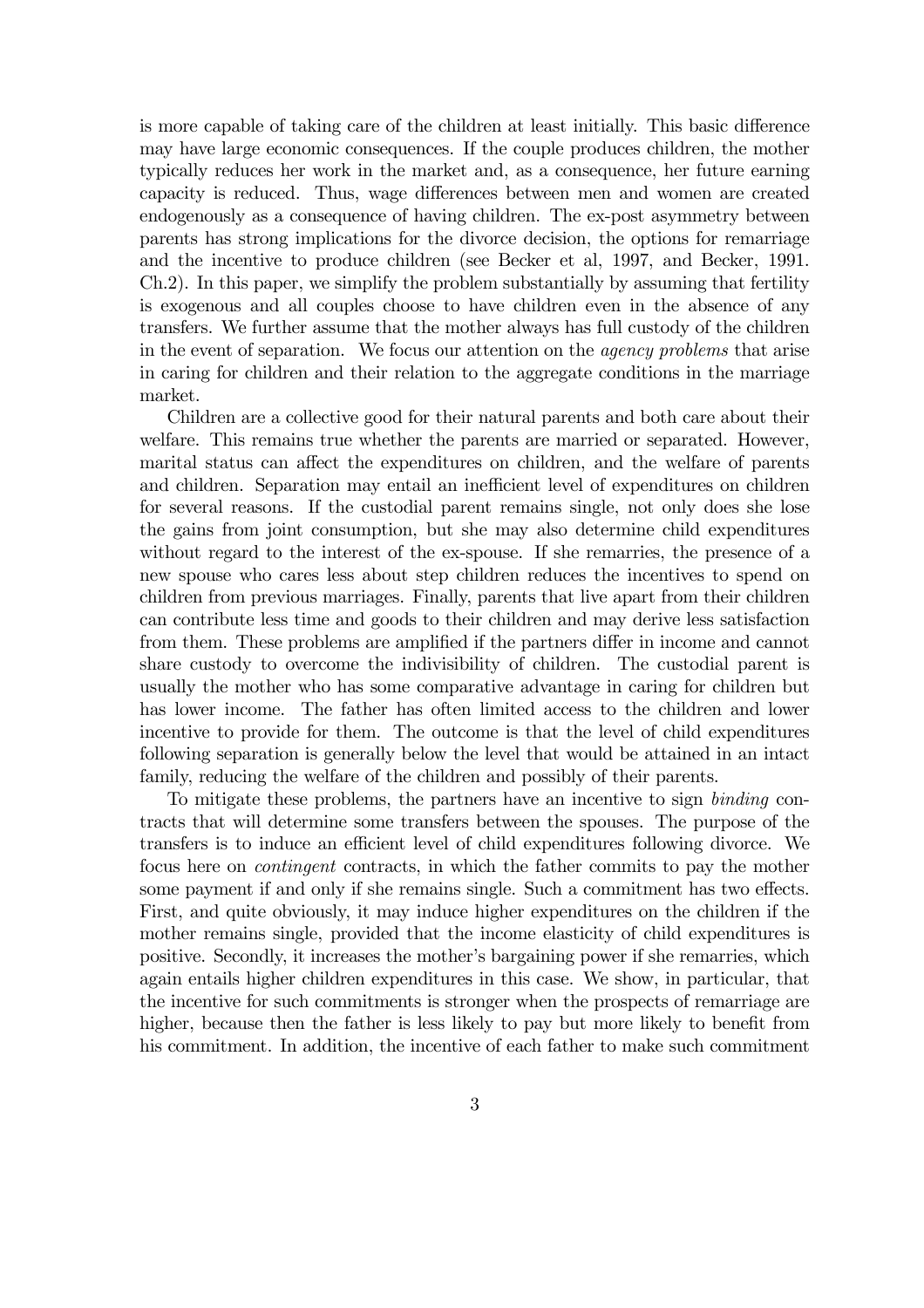depends on the commitments made by other father to their ex-wives, because such commitments also influence the bargaining outcome upon remarriage.

The model To explore these general issues we use a very stylized model in which the gains from marriage depend on economic considerations such as sharing consumption goods and on non monetary benefits such as companionship and love. Marriage is an "experience good" and the quality of match is discovered after some lag. Negative surprises about the quality of the match trigger divorce. However the probability of separation conditioned on a bad realization depends on the prospects of remarriage, the post divorce transfers made by the couple and also on the transfers made by potential mates to their ex-wives. In the absence of adequate transfers, remarriage may have a negative effect on the children because the new husband of the custodial mother may be less interested in the child's welfare. We may refer to this problem as the "Cinderella effect". This effect reduces the incentive of the non custodial father to support the children, because part of the transfer is "eaten" by the new husband.

We analyze post divorce transfers that are signed "in the shadow of the law" (see Mnookin and Kornhauser, 1979). In particular, we assume that some child support payments are mandatory; to sharpen our point, we assume that the mandatory level is large enough to allow the single mother to sustain the same level of children expenditure as under marriage. However, the non custodial father may still augment the transfer if he wishes to influence the expenditures of the custodial mother on the children. Payments made to the custodial mother are fungible and the amount that actually reaches the children depends on whether the mother is single or remarries and on the commitments of prospective mates for remarriage to their-ex-wives. Thus, the commitment that a particular father wishes to make to his ex-wife upon separation depends on the commitments made by others and the prospects of remarriage. The model determines an equilibrium level of transfers and an equilibrium divorce and remarriage rates that are tied to each other. We identify two equilibria. Namely, there exists a low divorce (remarriage) equilibrium in which all fathers transfer nothing to their ex-wives, above the minimal support mandated by law. In this equilibrium, the level of child expenditures falls short of the amount spent in an intact family. However, a high divorce (remarriage) equilibrium also exists, in which all fathers commit to transfer to their ex-wives a substantial amount if they remain single. This amount is sufficient to make the mother indifferent between remarriage and remaining single, so that the influence of the new husband on child expenditures is reduced and the level of child expenditures upon remarriage is the same as it would be if the parents did not separate.

Diamond and Maskin (1979) were the first to examine contracting and commitments in general equilibrium matching models. However, they did not discuss issues connected with children. The presence of children means that parents continue to be connected even if the marriage relationship breaks. This special but important feature is absent from the usual matching models between employers and workers, in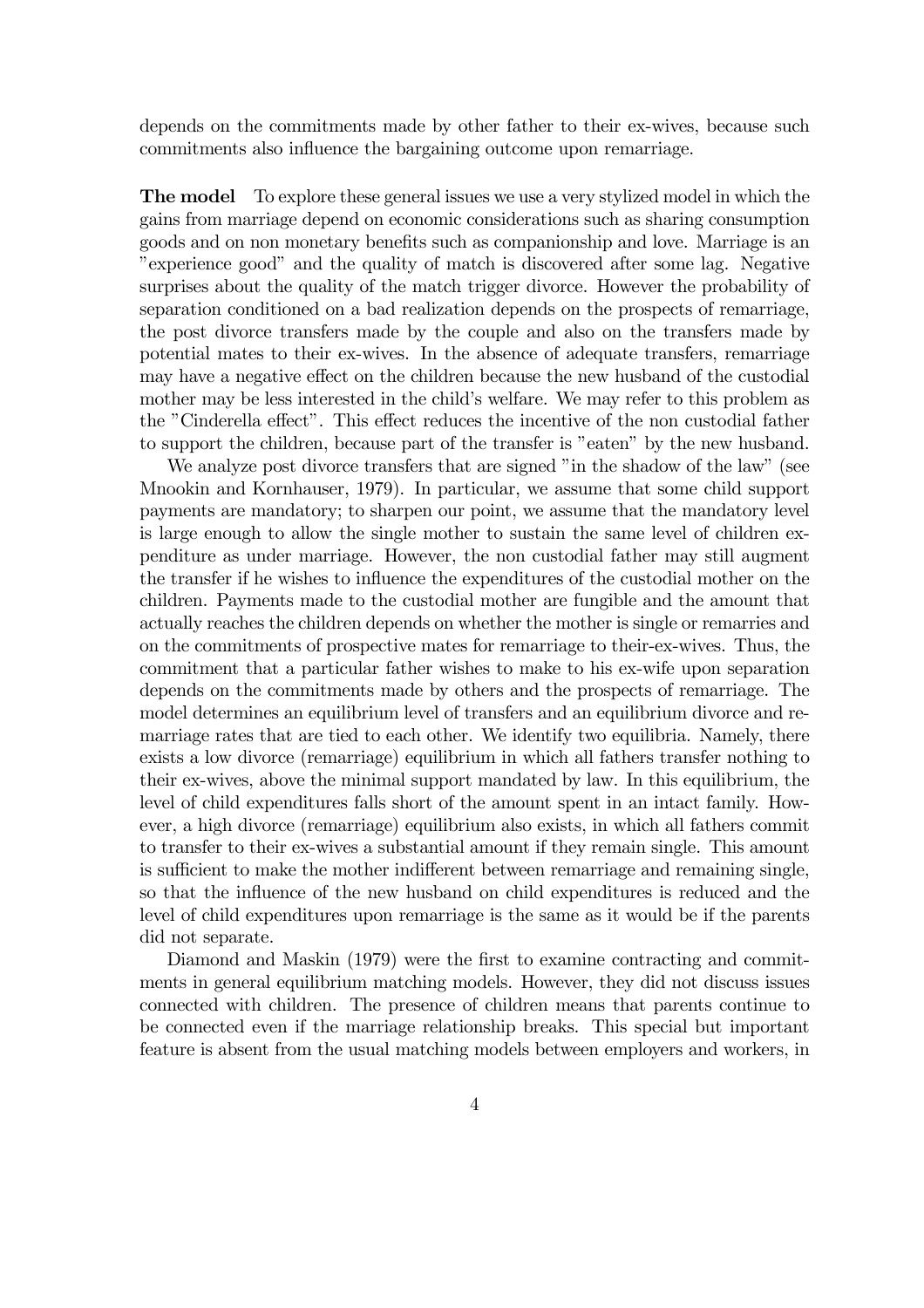which partnerships break without a trace. A more closely related paper is Aiyagari, Greenwood and Guner (2000) who construct and simulate a model of the marriage market which includes individual shocks, divorce, remarriage and child support payments among other things. They show that, at their chosen parameters, an increase in mandated child support raises welfare. Our model is substantially simpler than theirs, allowing us to discuss more explicitly the circumstances under which such an outcome is likely to occur. However, we achieve this added transparency at a substantial cost. In our model, individuals are assumed to be ex-ante identical so that all issues of assortative mating are set aside, and there is no role for ex ante redistribution. Similarly, there are no unexpected changes in earnings that can trigger divorce and create ex-post heterogeneity and we do not discuss wealth accumulation and the intergenerational implications of marriage and divorce.4

## 2 The basic ingredients

#### 2.1 Incomes

All men are assumed to be identical and have a fixed income, y. Similarly, all women are identical and assumed to have the same fixed income z. However, women earn less than men  $(z \leq y)$ . The basic reason for this asymmetry is the presence of children, which, by assumption, requires that the mother who gives birth to the children and spends time caring for them foregoes some of her earning capacity. Otherwise, we assume that labor supply is fixed and that incomes do not vary over time.

### 2.2 Preferences

A family spends its income on two goods an adult good a and a child good c. The adult good  $a$  is a public good for all members of the same household and the child good c is private to the children.

The (aggregate) utility of the children is

$$
u_c = g(c),\tag{1}
$$

where  $q(c)$  is increasing and strictly concave with  $q'(0) > 1$ .

Children are viewed as public good for their natural parents even if the children and parents live apart, with a correction for proximity by a discount factor,  $\delta$ , that captures the idea that "far from sight is far from heart". In addition, each married couple derives utility from companionship that we denote by  $\theta$ . The quality of match,  $\theta$ , is an independent draw from a given symmetric distribution with a non negative mean,  $\theta$ .

<sup>4</sup>Recent papers that touch on these issues are Burdett and Coles (1997 and 1999), Coles, Mailath and Postlewaite (1998), Burdett and Wright (1998) and Ishida (2003).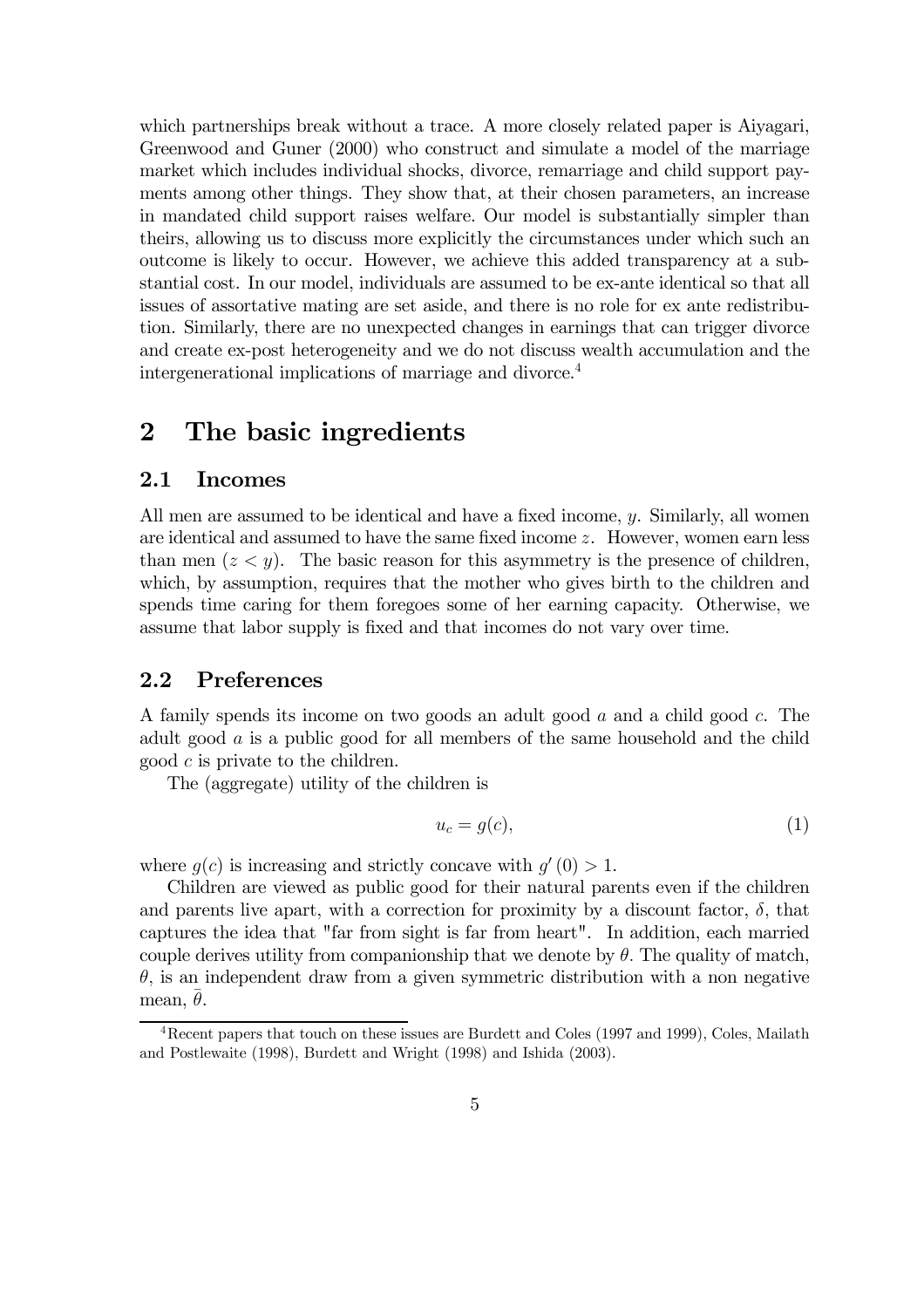The utility of a single parent  $i$  is

$$
u_j = a_j + u_c,\tag{2a}
$$

if the parent and children live together and

$$
u_j = a_j + \delta u_c,\tag{2b}
$$

if the parent and children live apart, where  $j = m$  indicates the mother and  $j = f$ indicates the father. Similarly, the utility of a married parent  $i$  is

$$
u_j = a_j + u_c + \theta_j,\tag{3a}
$$

if the parent and children live together and

$$
u_j = a_j + \delta u_c + \theta_j,\tag{3b}
$$

if the parent and children live apart.

Adult consumption and the quality of match are viewed as household public goods. Any two married individuals who live in the same household share the same value of a and  $\theta$ . Thus, parents who live together in an intact family have the same value of a and  $\theta$  and enjoy equally the utility from their children  $u_c$ . However, if the parents divorce and live apart in different households, they will have different value of a and  $\theta$ , and the custodial parent who lives with the children will have a higher utility from the child.<sup>5</sup>

### 2.3 Matching

There are equal numbers of males and females in each cohort. To keep things simple, we assume that, after separation, each partner can remarry only with a divorced person from the same cohort, provided that a "suitable match" who also wants to remarry is found. However, the search process involves frictions and remarriage is neither immediate nor certain. Consequently, following divorce, agents may fail to meet an eligible new mate and hence remain single. A key ingredient of the model is that the probability of this event decreases with the average divorce rate in the *population:* remarriage is easier, the larger the number of singles around.<sup>6</sup>

There are several reasons why such increasing returns should be present in our context. One is that although the two sexes meet in a variety of occasions (work,

<sup>&</sup>lt;sup>5</sup>It is easy to generalize the model to allow the child to be affected (linearly) by the amount of the adult good consumed by the parents and by the quality of the match,  $\theta$ .

<sup>&</sup>lt;sup>6</sup>This contrasts with most search models of the labor market that assume constant returns, whereby the probability of meeting would depend on the *ratio* of single individuals of each sex. Matching models with increasing returns have been analyzed by Diamond and Maskin (1979) and Diamond (1982).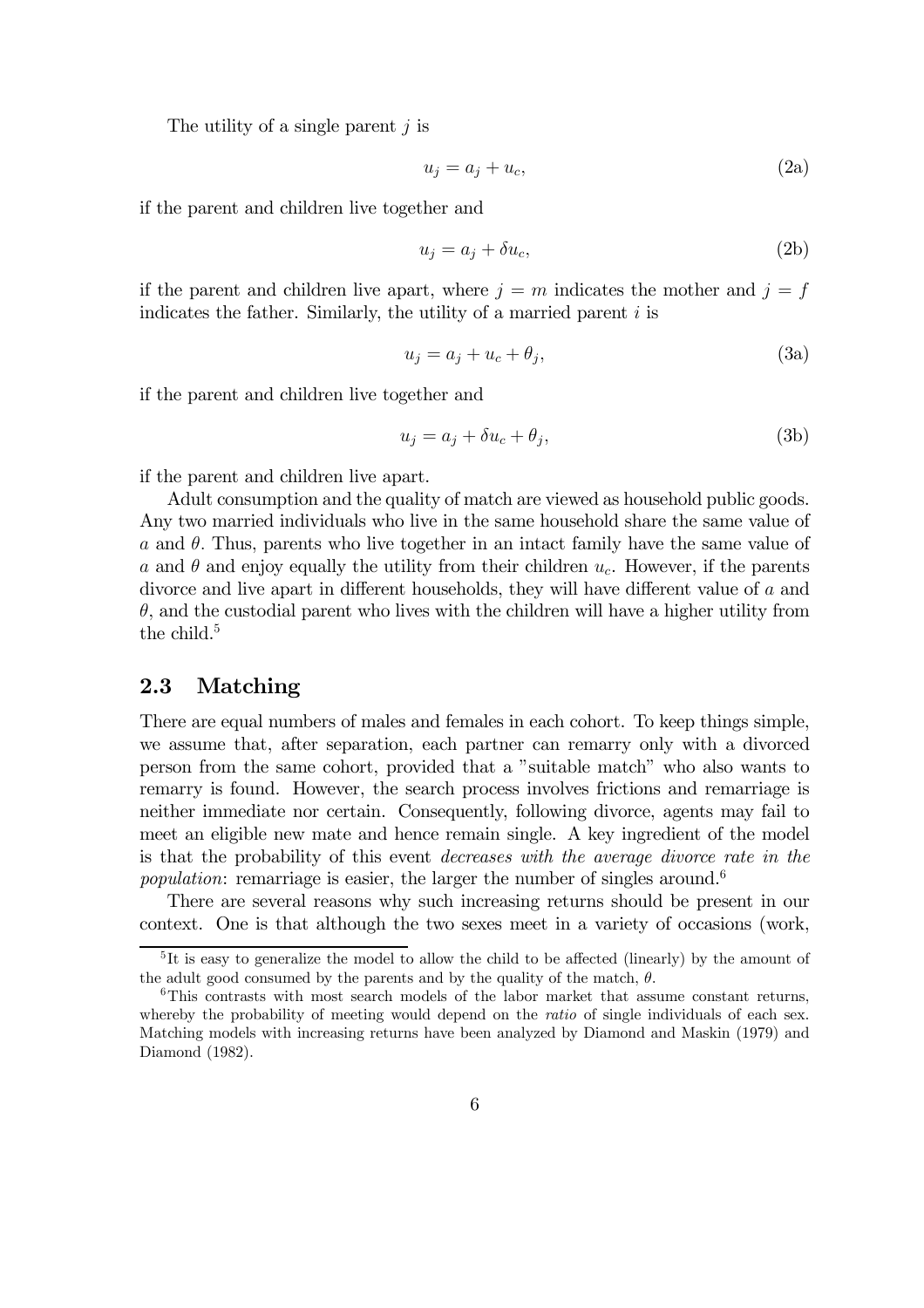sport, social life, etc.),<sup>7</sup> many of these meetings are "wasted", in the sense that one of the individuals is already attached and not willing to divorce. Obviously, non wasted meeting are more frequent when the proportion of divorcees in the population is larger. Another reason is that the establishment of more focused channels, where singles meet only singles, is costly and they will be created only if the "size of the market" is large enough. Thirdly, as noted by Mortensen (1988), the search intensity of the unattached decrease with the proportion of attached people in the population. The reason for that is that attached individuals are less likely to respond to an offer, which lowers the return for search. Empirical support for increasing returns is given by the geographic patterns of matching, which show that the degree of assortative mating into a given group tends to rise with the relative size of the group within the total population.8 There is also a tendency of singles, of either sex, to congregate in large cities, especially if they have special marital needs.<sup>9</sup>

We do not fully specify the matching process and summarize it by a reduced form matching function,  $m = \phi(d)$ , where d is the common proportion of divorced men and women, and  $m$  is the probability that divorcees of opposite sex meet. In general, one expects each divorcee can meet with several potential mates - in which case  $\phi(d)$ typically exceeds d. However, because the parties initiate contacts independently, it is also possible that some singles will be contacted by no one while others are contacted by more than one person - which might cause  $\phi(d)$  to be smaller than d. In this paper, we assume that  $\phi(d) > d$ . The probability of remarriage is denoted by p, where  $p \leq m$ , with  $p = m$  only if each meeting with a potential mate ends up in remarriage.

### 2.4 Timing

Agents live two periods. In the beginning of each period, they can marry if they find a match. We assume that in the first period each agent finds a match with probability one. All matches end up in marriage, because individuals are identical and the expected gains from marriage are positive.

We think of marriage as a binding commitment to stay together for one period,

<sup>7</sup>Lauman et al. (1994, Table 6.1 ) report that about half of the marriages arise from meeting in school, work, and private party and only 12 percent originate in specialized channels such as social clubs or bars.

<sup>8</sup>For instance, Bisin et al. (2001, Figure 2) report that individuals of a given religion are more likely to marry within their group than one would predict by the share of each religious group in the population, which suggests positive assortative marriage. They also report that the difference between within group marriage rates and population shares rises with the share of the religious group in the population, which suggests increasing returns. That is, a Jew, who presumably wants to marry a Jew, is more likely to do so if there are many Jews around.

<sup>9</sup>Costa and Kahn (2000) bring evidence that shows that singles, especially with high schooling, are more likely to reside in large metropolitan areas. Black et al.(2000) and Lauman et al. (1994, Table 8.1) report that gays are more likely to live in large cities.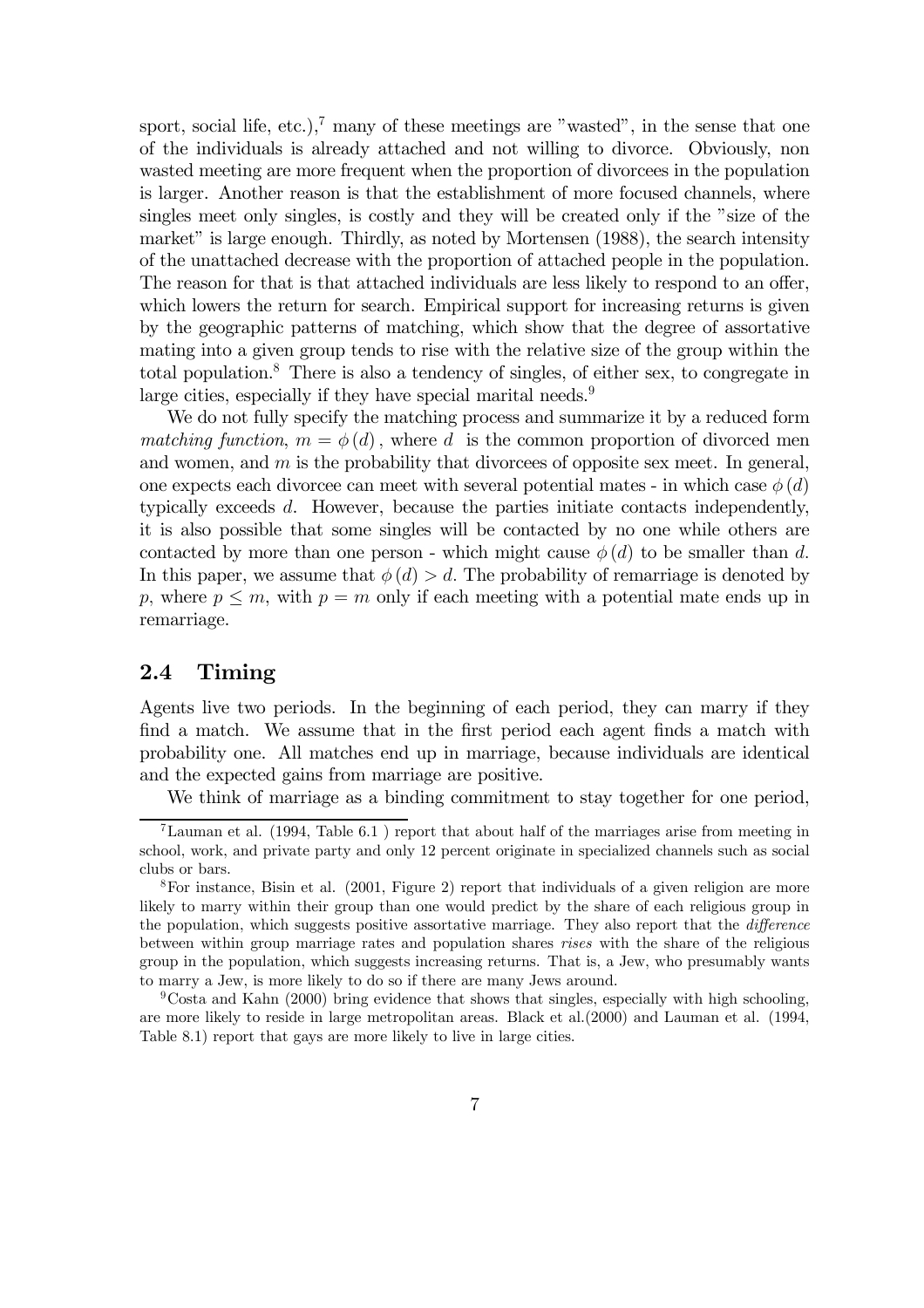with no search "on the job".<sup>10</sup> The quality of the match  $\theta$  is revealed with a lag at the end of each period, after having experienced the marriage. When the partners observe the common value of their match quality,  $\theta$ , each partner chooses whether to continue the marriage or walk away and seek an alternative match.

All married couples produce the same fixed number of children at the beginning of the first period, at some cost, and receive the benefits from the children in the subsequent period. If the parents separate, the mother obtains the custody over the children and the father may make transfers to his ex-wife to induce her to maintain the welfare of the children, about whom he continues to care.

If two divorced man and woman meet at the beginning of the second period, they can choose whether to remarry. Hence, following separation, the parents can be in four different states, depending on the new marital status of the ex- spouses:

- Both parents are single, which we denote by  $ss$ .
- The father remains single while the mother is remarried, which we denote by sr.
- The mother is single but the father is remarried, which we denote by  $rs$ .
- Both parents are remarried, which we denote by  $rr$ .

### 2.5 Legal framework

We assume that the mother is always the custodial parent<sup>11</sup> and discuss two types of payment: a child support payment s that the wife receives if a separation occurs, independently of the subsequent marital status of the parents and an alimony payment  $\sigma$  that may depend on the mother's subsequent marital status. The child support payment s is determined by law, while the additional payment  $\sigma$  is freely contracted upon by the parties<sup>12</sup>; however, it has to be non negative, so that it cannot undo the children support payment mandated by law. We further assume that the payments that the mother receives cannot be earmarked and hence can be freely reallocated in the new household which she forms.

The voluntary payment  $\sigma$  can be determined either *ex-post* (i.e., after the exspouses' marital status has been determined), interim (i.e., after divorce but before remarriage) or ex-ante (i.e., at the time of marriage). The-ex ante and interim agreements can be made contingent on future events. Moreover, they generally are binding

 $10$ Relaxing this assumption would not significantly affect the qualitative conclusions of the model, provided that the increasing return property is maintained.

<sup>&</sup>lt;sup>11</sup>Although other custody arrangements are possible, this is still the prevalent arrangement. Mother custody can be justified by the economic comparative advantage of women in child care.

<sup>&</sup>lt;sup>12</sup>While the amount of child support determined by law could (and should in principle) depend on the new marital status of both parents, in practice this feature is not observed.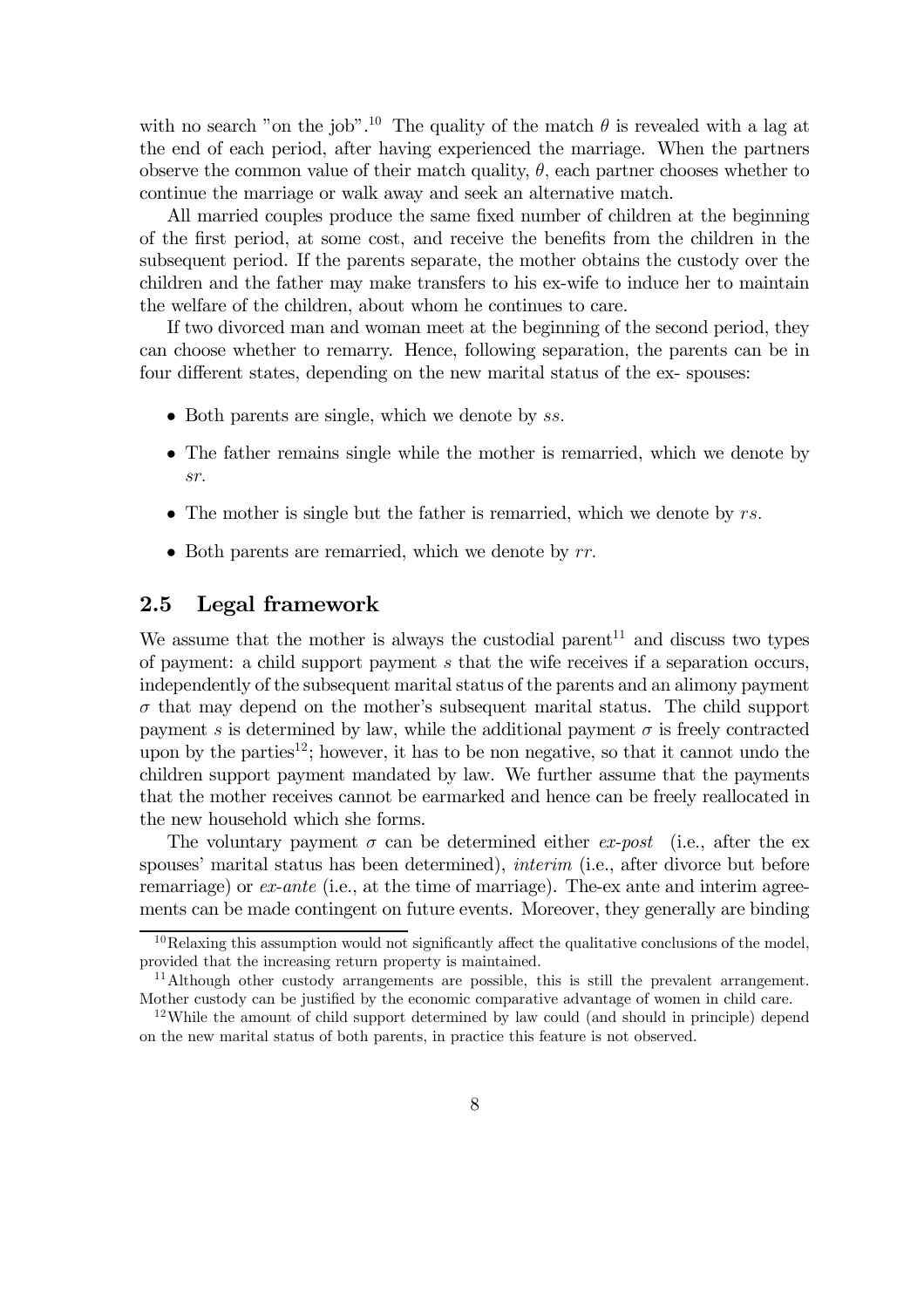contracts that require legal enforcement, which may raise renegotiation proofness issues. Ex- post payments, however, are voluntary and self-enforcing.

The focus of this paper is on transfers that are determined at the interim stage following divorce, which is the most common form of transfers. We shall analyze the case in which, ex post, fathers have no incentive to make voluntary transfers to their ex-wives, yet, interim, they may voluntarily commit on contingent payments to the custodial mother that depend on whether she remarries or remains single. In principle, such binding contracts should also depend on the marital status of the father. However, observed divorce settlements are rarely contingent on the husband's marital situation, although they may depend on his income. As we have already simplified by assuming that incomes are constant, we shall further assume that  $\sigma$  is contingent *only* on the marital status of the mother.<sup>13</sup>

A common legal practice is to set children support at a level that would guarantee a standard of living similar to that obtained under marriage. In the framework presented here, this idea is captured by a payment to the custodial wife that is large enough to restore the same level of children expenditures as under marriage. However, because children support is fungible and children expenditures (especially time spent with the child) are not easily verifiable, it remains to determine what will be actually spent on the children.

### 3 The allocation of household resources

We begin by describing the allocation of household income between the adult and child goods under different household structures.

### 3.1 Intact family

If the parents remain married, they maximize their common utility

$$
\max_{a,c} a + g(c) + \theta \tag{4}
$$

s.t.

$$
a + c = y + z,
$$

implying that

$$
g'(c) = 1.\t\t(5)
$$

<sup>&</sup>lt;sup>13</sup>The limited scope of ex-ante marriage contracts and interim divorce contracts in modern societies is puzzling, especially in the light of the presence of such contracts in traditional societies. The rarity of ex-ante contracts can probably ascribed to a larger reliance, relative to the past, on emotional enforcement of commitments, and the presumption that too much contracting can "kill love". It is less clear why interim contracts, signed at the time of divorce, are not fully contingent.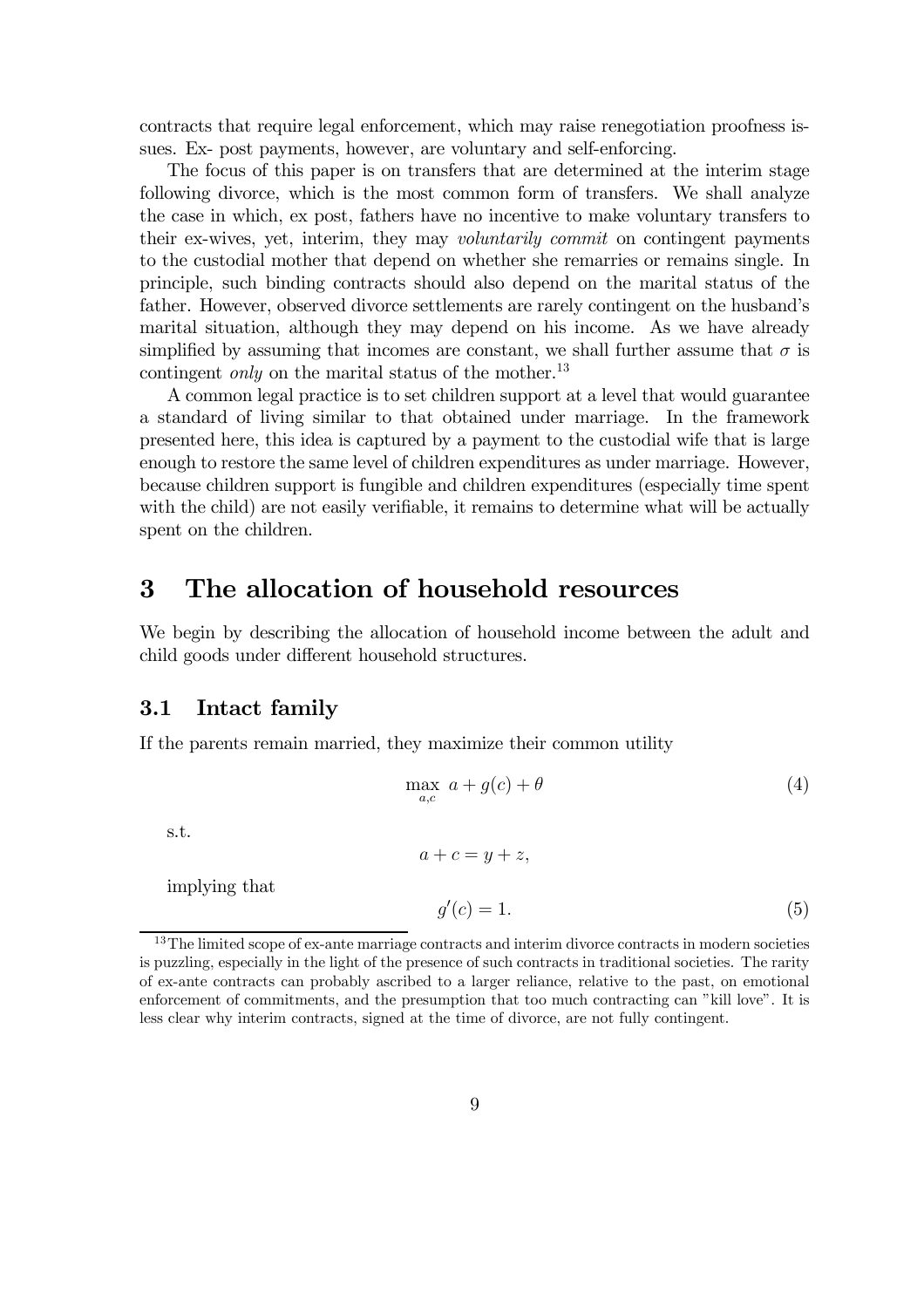We denote by  $c^*$  be the unique solution to (5) and assume that

$$
z < c^* < y + z,\tag{6}
$$

 $\max_{a,c} a + g(c)$  (7)

which means that the income of the mother,  $z$ , is not sufficient to support the optimal level of child expenditures, while the pooled income of the two parents  $y + z$  is large enough to support the children and still leave some income for adult consumption.

#### 3.2 Mother remains single

In this case, the mother solves

s.t.

$$
a + c = z + s + \sigma.
$$

where  $\sigma$  denote the transfer that the mother receives from the father if she remains single in addition to the compulsory payment, s.

Given the quasi linear structure of preferences, the choice between adult consumption and children goods follows a very simple rule:

- if  $z + s + \sigma \leq c^*$  then  $a = 0$  and  $c = z + s + \sigma$
- if  $z + s + \sigma > c^*$  then  $a = z + s + \sigma c^*$  and  $c = c^*$

That is, the mother spends all her income,  $z + s + \sigma$ , on the children if her income is lower than the children's "needs", as represented by  $c^*$ . If her total income exceeds  $c<sup>*</sup>$  then the mother will spend  $c<sup>*</sup>$  on the children and the rest on herself.

In particular, a regulation imposing a minimum level of child support payment of  $c^*$  – z or more guarantees that, no matter what voluntary transfers may be, child expenditures in single parent (here mother) households will be as high as in intact households.

#### 3.3 Mother remarries

If the custodial mother remarries, the problem becomes more complicated because of the involvement of a new agent, namely the new husband of the mother. The new husband receives little or no benefits from spending on the child good. To sharpen our results, we assume that the new husband derives no utility at all from the step children, which means that the child good is a private good for the wife in the new household. It follows that if  $c > c^*$ , both partners agree that the marginal dollar should be spent on the adult good. If, however,  $c < c^*$ , then an increase in the amount spent on the child good raises the utility of the mother, because she values this expenditure more than the forgone adult good, while the benefit for the new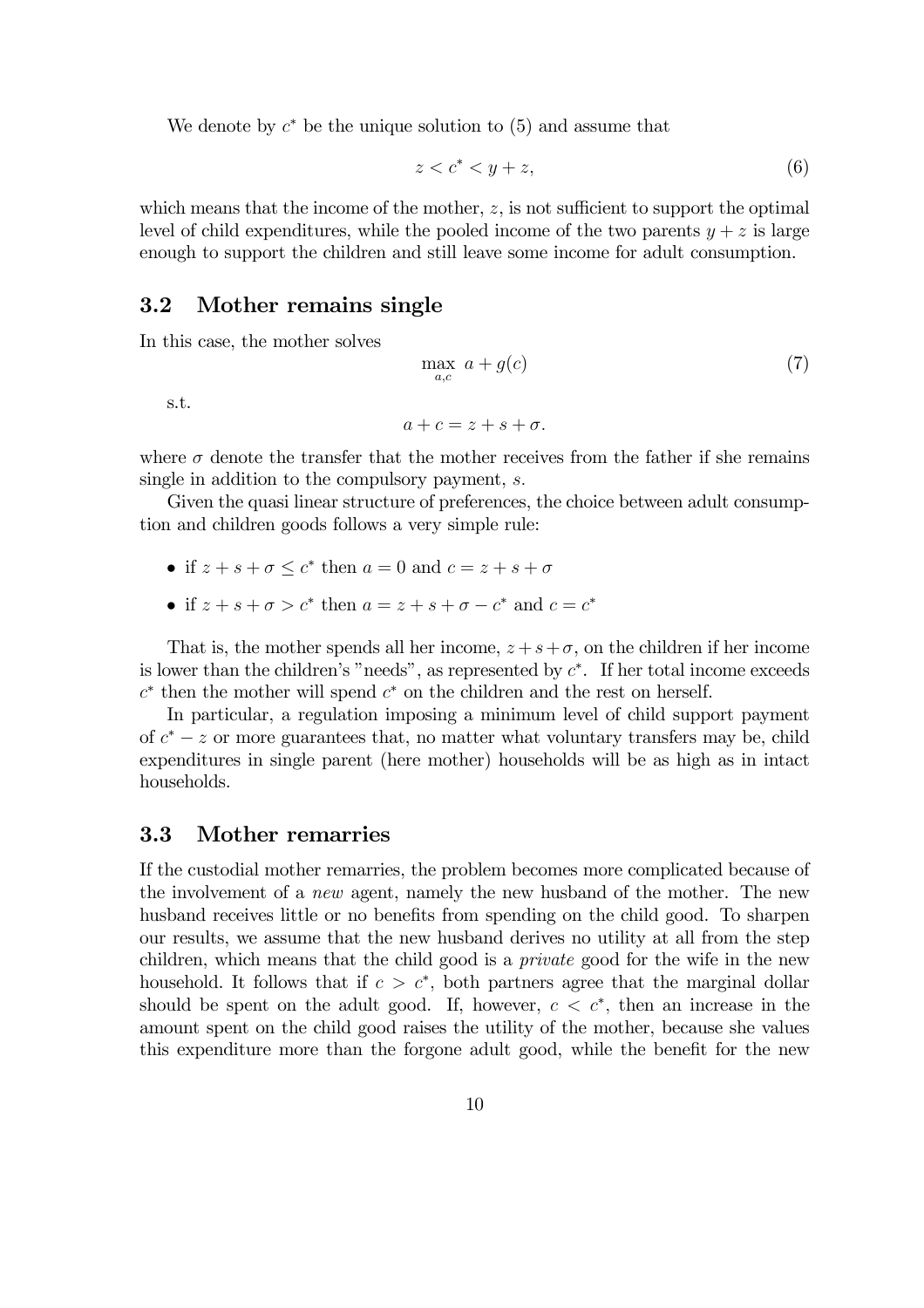husband is nil. In this range, there is a *conflict* between the mother and her new husband.

One can distinguish two different mechanisms that determine the expenditures on children in newly formed households, depending upon whether binding commitments on child expenditures can be made prior to remarriage. Without any commitment, the custodial mother will decide how much to spend on the children, taking as given the amount she receives from her former husband and the amount that her new husband gives to his former wife. We make the alternative assumption that the matched partners can bargain prior to remarriage on the division of the gains from remarriage and reach some binding agreement (or an 'understanding') that will determine the expenditure on children.

We use a symmetric Nash-Bargaining solution to determine the bargaining outcome. The Nash axioms imply that the bargaining outcome must maximize the product of the gains from remarriage, relative to remaining single, of the two partners. The gain of the remarried mother depends on the transfers that she expects to receive from her ex-husband, when remarried or single. Similarly, the gain from marriage of the new husband depend on the expected payments that he is going to pay his ex-wife, when married or single. At the time of meeting between the two separated individuals, neither of them knows what the marital status of their ex-spouses will be. Because agents are assumed to be risk neutral, we can use the expected payments in calculating the gains from remarriage.

An important simplifying assumption of the model is that transfers made by the father do not depend on his own marital status. With this assumption we only need to keep track of whether or not the mother is remarried. We shall denote the payments by a given father to his ex-wife by  $\sigma$  and payment made by other men by  $\sigma^{-14}$  With this notation, the voluntary payments of the *new* husband to his ex-wife, is  $s + \sigma_s^$ if his ex-wife remains single and  $s + \sigma_r^-$  if she remarries. The realized value of the transfer is not known at the time of the bargaining and we shall denote its expected value by  $\sigma_e^- = (1 - p)\sigma_s^- + p\sigma_r^-$ , where p is the probability of remarriage. We denote by  $y_e^-$  the expected net income that the new husband brings into the marriage, that is  $y_e^- = y - s - \sigma_e^-$ .

Since the new husband cares only about the adult good that he receives in the new household and because, by assumption, his payments to the ex-wife and thus the utility of his children are independent of his marital status, his gain from marriage depend only on the additional adult good and the value of companionship that he expects and given by

$$
z + s + \sigma_r - c + \bar{\theta}.\tag{8}
$$

The utility gain of the mother upon remarriage consists of the additional adult consumption and the change in her utility from child expenditures. For  $s \geq c^* - z$ ,

 $14$ It is possible that identical agents will select different commitments to their identical ex-wives. However, because we are looking for symmetric equilibria, there is no loss of generality in assuming that all other fathers pay the same amounts to their ex-wives.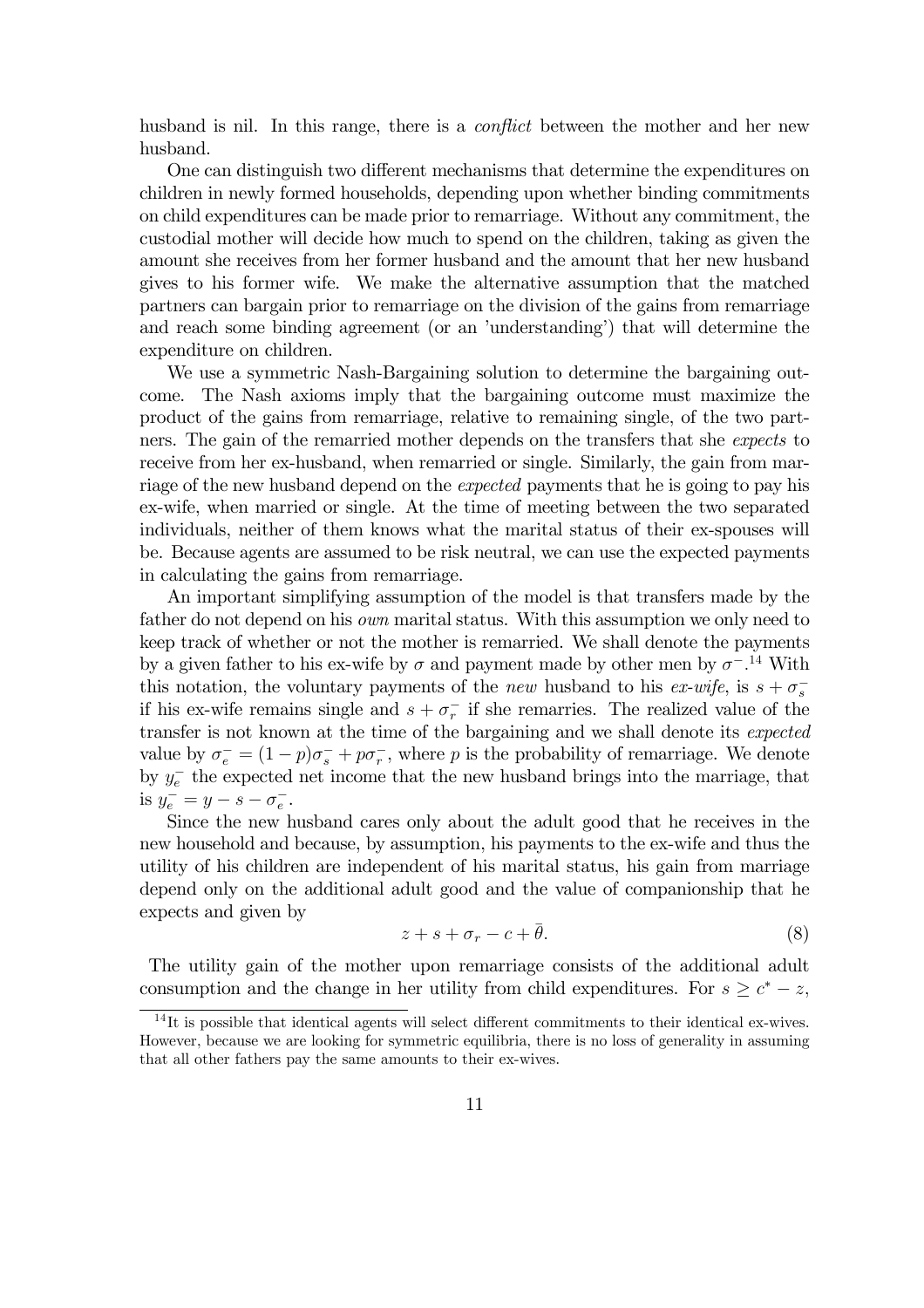these amount to

$$
\gamma(c) + y_e^- + \sigma_r - \sigma_s + \bar{\theta}, \qquad (9)
$$

where

$$
\gamma(c) \equiv g(c) - c - (g(c^*) - c^*). \tag{10}
$$

Note that  $\gamma(c)$  is non positive and concave with a maximum at  $c^*$ , where  $\gamma(c^*)$  =  $\gamma'(c^*)=0.$ 

The Nash bargaining solution can be written in the form

$$
\gamma'(c) = \frac{\gamma(c) + y_e^- + \sigma_r - \sigma_s + \bar{\theta}}{z + s + \sigma_r - c + \bar{\theta}},\tag{11}
$$

where,  $\gamma'(c)$  is the slope of the Pareto frontier (in absolute value) and  $\frac{\gamma(c)+y_e^-+ \sigma_r-\sigma_s+\bar{\theta}}{z+s+\sigma_r-\sigma_s+\bar{\theta}}$  $\overline{z+s+\sigma_r-c+\theta}$ is the ratio of the utility gains of the two partners. Let  $\hat{c}$  be the solution to (11) then, because remarriage occurs only if both partners have a non negative gain from marriage,  $\gamma'(\hat{c}) \ge 0$  and  $\hat{c} \le c^*$ . That is, the step family generally spends less on child goods, which we may call the "Cinderella effect".

From (11), we obtain that

$$
\frac{\partial \hat{c}}{\partial \sigma_s} = -\frac{\partial \hat{c}}{\partial y_e} = \frac{-1}{(z + s + \sigma_r - \hat{c} + \bar{\theta}) \gamma''(\hat{c}) - 2\gamma'(\hat{c})} > 0,
$$
(12)  

$$
\frac{\partial \hat{c}}{\partial z} = \frac{\partial \hat{c}}{\partial s} = \frac{\gamma'(c)}{(z + s + \sigma_r - \hat{c} + \bar{\theta}) \gamma''(\hat{c}) - 2\gamma'(\hat{c})} > 0,
$$

$$
\frac{\partial \hat{c}}{\partial \sigma_r} = \frac{\partial \hat{c}}{\partial \bar{\theta}} = \frac{-1}{(z + s + \sigma_r - \hat{c} + \bar{\theta}) \gamma''(\hat{c}) - 2\gamma'(\hat{c})} (\gamma'(\hat{c}) - 1).
$$

Clearly,  $\partial \hat{c}/\partial y_e^- < 0$  and  $\partial \hat{c}/\partial z = \partial \hat{c}/\partial s > 0$ , reflecting the impact of each member's resources when single on his\her bargaining strength. In particular,  $\partial \hat{c}/\partial \sigma_s > 0$ implies that an increase in the payment to the wife as single,  $\sigma_s$ , is always beneficial to the children if the mother remarries, because it does not change the total resources of the new household but increases her bargaining power, hence allowing her to control a larger fraction of these resources. The payment given to her directly when she is remarried,  $\sigma_r$ , has an exactly opposite effect: it raises total resources of the new household but not the mother's threat point. Since any money given to the remarried mother in the form of fungible funds is partially "eaten" by the new husband,  $\sigma_r$ entails an implicit tax on the father, with ambiguous effects on the children's welfare. An increase in  $\sigma_r$  might actually *decrease* child expenditures if the marginal utility derived by the parents from the children's consumption is not too large.<sup>15</sup>

Note also that the average quality of the match,  $\theta$ , has exactly the same impact as a monetary transfer  $\sigma_r$ ; it also benefits to both members of the new household,

<sup>&</sup>lt;sup>15</sup>Specifically, assume that  $1 < g'(0) \le 2$ . Then by concavity  $g'(\hat{c}) \le 2$  and  $\gamma'(\hat{c}) \le 1$ , implying  $\partial \hat{c}/\partial \sigma_r \leq 0.$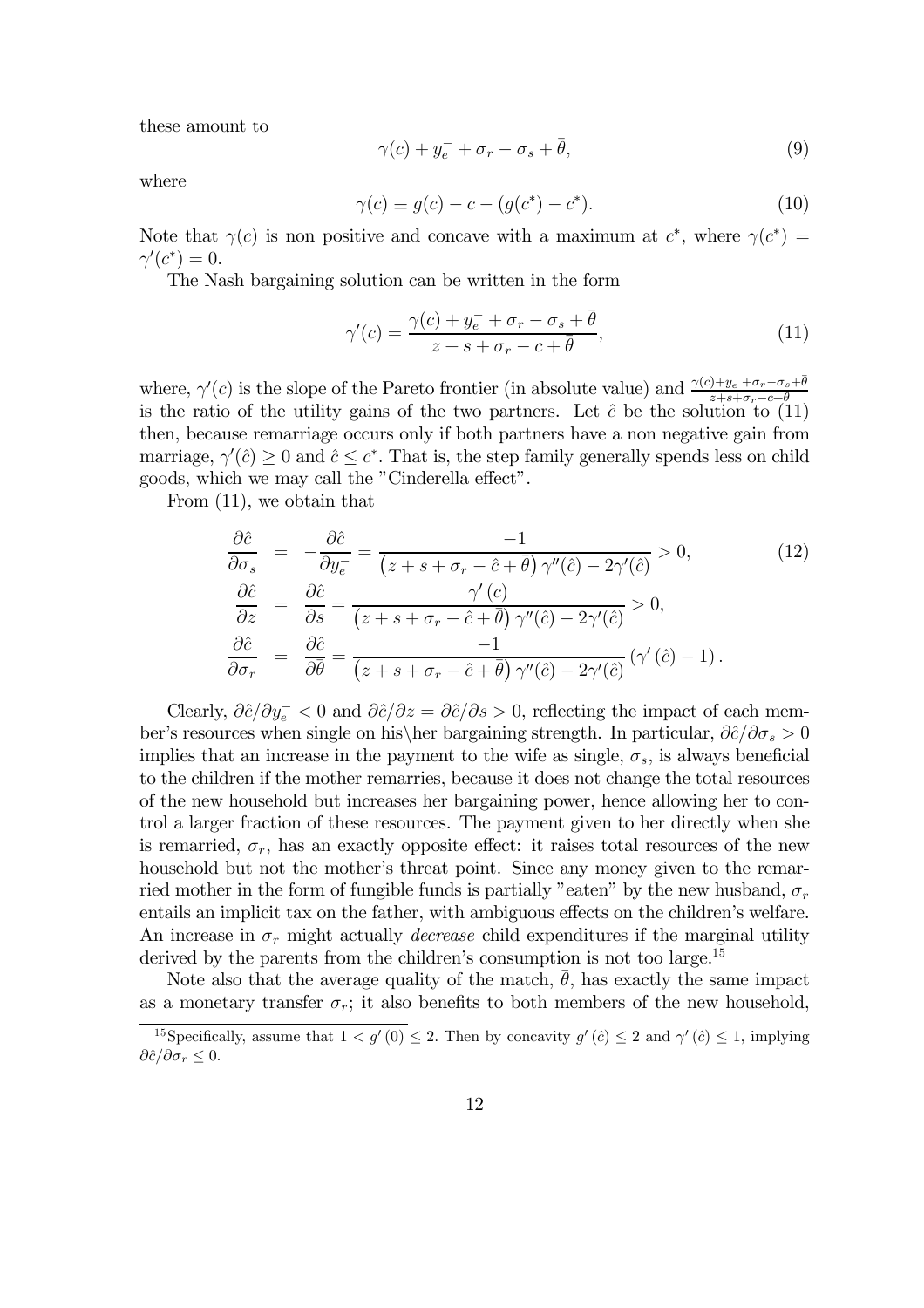with no impact on the reservation utilities. Finally, an important feature of the Nash bargaining solution is that the amount of child expenditures in a remarried couple depends only on the difference  $y_e^- - \sigma_s$ . Thus, if the mother remarries a new husband with less commitment and, therefore, a higher bargaining power that induces lower child expenditures, the father can fully offset this effect by raising the payment that the mother receives as single.

## 4 Equilibrium: characterization

#### 4.1 Optimal Ex-Post Transfers

We begin our analysis with a case in which all transfers are voluntary. Such transfers are motivated by the father's continued interest in his children and he may give money to the custodial mother, aiming to influence her child expenditures. At the last stage of the game, when the marital status of all agents have been determined, each father may consider what is the transfer that he wishes to make, unilaterally. If prior commitment on child expenditures have been made, the father cannot influence the utility of the children, as all subsequent payments will be spent on the adult good. If, however, no commitments have been made then the father can influence the expenditure on the children.

If both parents are single, the father will voluntarily augment the mother's total income up to some minimal level  $c_{\delta}$ , given by

$$
\delta g'(c_{\delta}) = 1. \tag{13}
$$

That is,

$$
\sigma = \begin{cases}\n c_{\delta} - (z + s) & \text{if } z + s \leq c_{\delta} \\
 0 & \text{if } z + s > c_{\delta}\n\end{cases}.
$$
\n(14)

In words: if the mother is relatively poor and  $z + s < c_{\delta}$ , the father will transfer whatever amount is needed to guarantee that child expenditures reach the optimal level (from his perspective), i.e.  $c_{\delta}$ . Clearly,  $c_{\delta} \leq c^*$  if  $\delta < 1$ , implying a reduction in the children's welfare relative to continued marriage.

If the father or mother are remarried the father's incentive to transfer to the custodial mother is further reduced, because of the involvement of the new husband of the mother and the new wife of the father.

Given these weakened incentives, there is a role for legal intervention, in the form of setting minimal children support standards and enforcing binding contracts. A common consideration in determining the size of the compulsory child support payments is the "accustomed standard of living" of the children, should the marriage continue. For this reason, we shall assume that s is set at the level which can support the level of child expenditures  $c^*$ , that is,  $s = c^* - z$ . Such a policy clearly "crowds" out" all voluntary ex-post payments. In addition, it guarantees that the children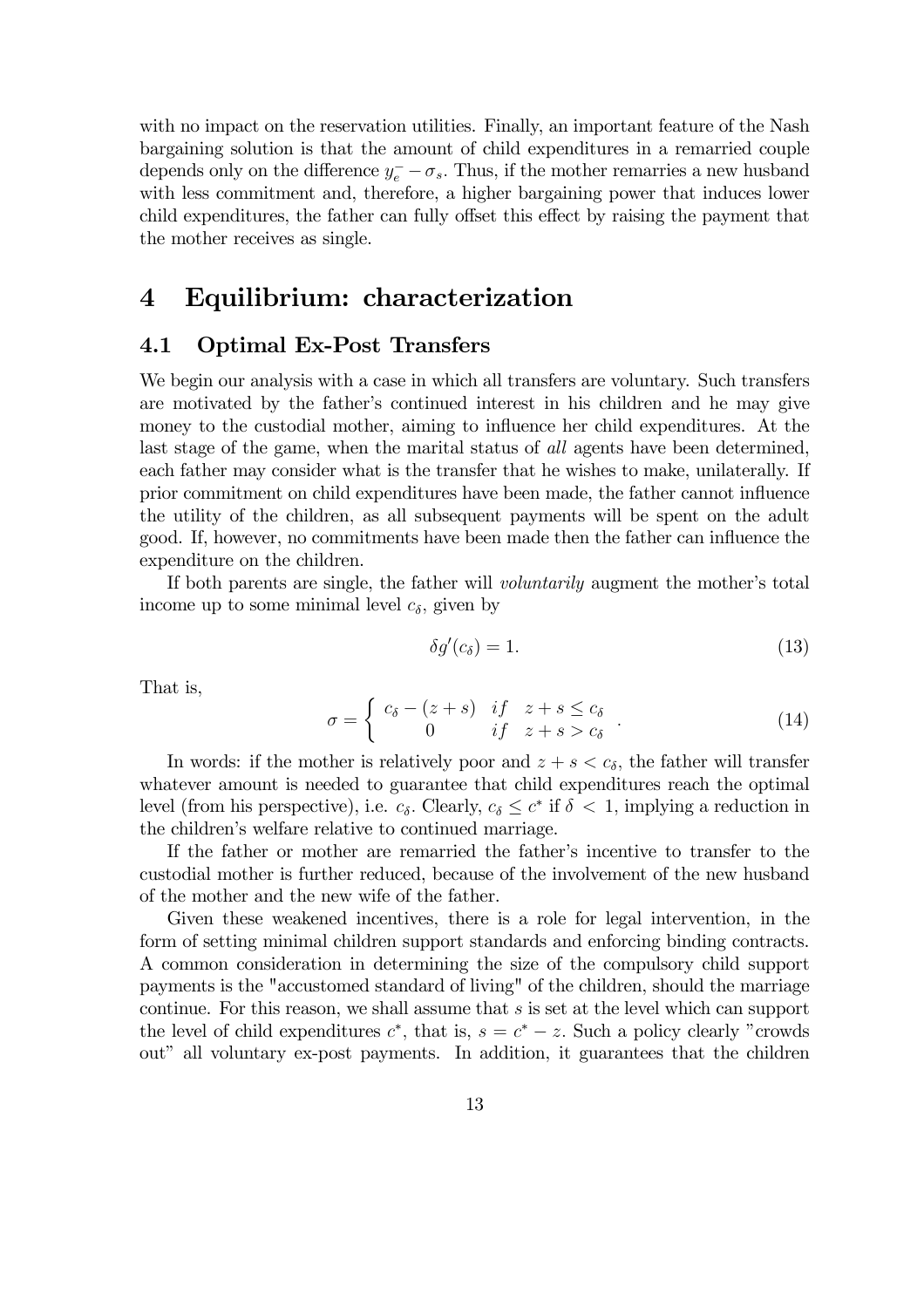receive exactly  $c^*$  if the mother remains single. However, it is generally insufficient to guarantee that the children receive  $c^*$  if the mother remarries.

### 4.2 Optimal interim Contracts

Our previous analysis reveals an interesting dilemma; if the custodial mother remains single, the father is unwilling to give her any transfer beyond the minimum set by law. However, if she remarries, he would like her to have more money as single, because this would boost her bargaining power vis a vis her new spouse, hence benefit the children at no cost for the father.

This situation calls for voluntary binding contract, whereby the father commits to pay a certain amount to his ex-wife if she remains single. Our focus in this paper is on such payments. In order to simplify our analysis of such contingent contracts we shall assume that the father is unwilling to give the custodial mother any additional payment if she remarries, given that the mother is already protected by a compulsory payment  $s = z - c^*$ . As mentioned above, a sufficient (but not necessary) condition for such an outcome is  $g'(0) \leq 2$ . Indeed, it is then the case that  $\frac{\partial \hat{c}}{\partial \sigma_r} < 0$ ; clearly, the father will refrain from promising a transfer in the contingency that the wife remarries, if such a transfer in fact reduces the expenditure on the children.

However, the father may still want to commit interim to a payment conditioned on the mother being single, because such a commitment will influence her bargaining position (hence child expenditures) if she remarries. We can then omit the subscript and refer to  $\sigma$  as an *alimony* payment that the mother receives if she remains single and is stopped if she remarries. We define the expected net incomes of the father and new husband of the mother as as  $y_e = y - s - (1 - p)\sigma$  and  $y_e^- = y - s - (1 - p)\sigma_e^-,$ respectively.

Setting  $s = z - c^*$  and letting  $x = \sigma - y_e^-$ , condition (12) can be rewritten as

$$
\gamma'(c) = \frac{\gamma(c) - x + \bar{\theta}}{c^* - c + \bar{\theta}},\tag{15}
$$

or equivalently as

$$
\gamma'(c)(c^* - c + \bar{\theta}) - \gamma(c) = -x + \bar{\theta}.\tag{15'}
$$

We denote by  $\hat{c} = h(x; \bar{\theta})$ , the unique solution of (15) for  $\hat{c}$  as a function of x, for a given parameter  $\bar{\theta} \geq 0$ , where  $0 \leq h(x;\bar{\theta}) \leq c^*$ .<sup>16</sup> The level of child expenditure upon

 $f(c) = \gamma'(c)(c^* - c + \bar{\theta}) - \gamma(c).$ 

$$
\gamma'(0)(c^* + \bar{\theta}) - \gamma(0) > \bar{\theta} - x
$$

and equals zero otherwise. Sufficient conditions for the solution to be positive are  $q(0) = 2$  and

 $16$ Let

Because of the assumed properties of  $\gamma(c)$ ,  $f'(c) < 0$ . Therefore, if a solution of (15') exists in the region  $0 \leq c \leq c^*$  then it must be unique. Because  $f(c^*)=0$ , the solution for  $\hat{c}$  is positive if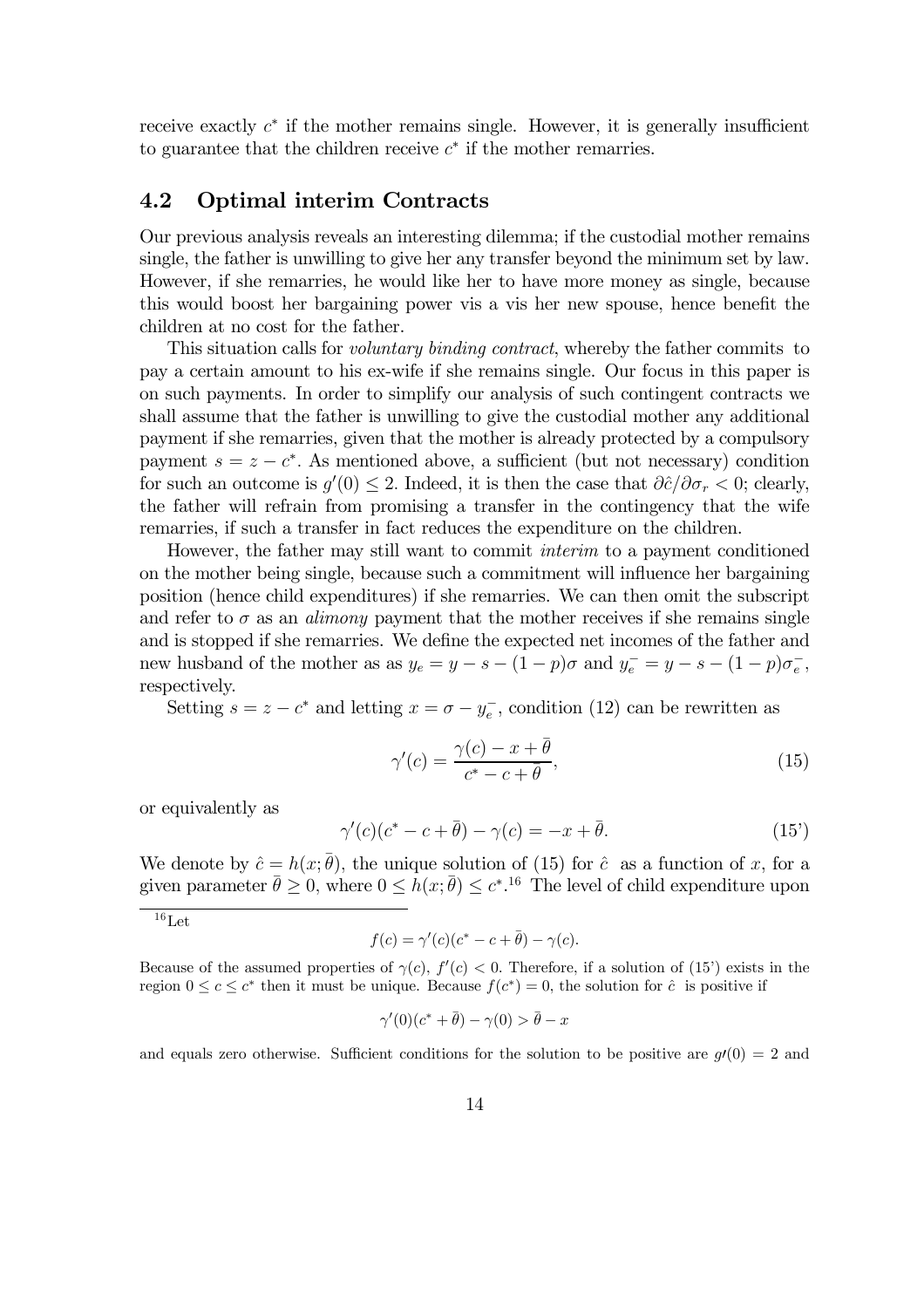remarriage cannot exceeds  $c^*$  because the remarried mother and the new husband have a common interest not to exceed this level of expenditure. The function  $h(x; \bar{\theta})$ is defined only for values of x in the range  $-(y - s) \le x \le \bar{\theta}$ . The lower bound is a consequence of the requirement that  $\sigma$  and  $\sigma^-$  cannot be negative and the upper bound arises from the requirement that both partners must have non negative gains from marriage, otherwise a remarriage would not occur. From (15) and the properties of  $\gamma(c)$ , we see that if  $x = \bar{\theta}$  then  $h(x; \bar{\theta}) = c^*$ , because  $\gamma(c^*) = \gamma'(c^*) = 0$ . At this point, the mother is just indifferent between remarriage and remaining single, while the new husband has a positive gain if  $\bar{\theta} > 0$  and is indifferent towards remarriage if  $\bar{\theta}=0.17$ 

When  $0 < h(x; \overline{\theta}) < c^*$ ,

$$
h'(x; \bar{\theta}) = \frac{1}{2\gamma'(\hat{c}) - (c^* - \hat{c} + \bar{\theta})\gamma''(\hat{c})} > 0,
$$
\n
$$
h''(x; \bar{\theta}) = [h'(x; \bar{\theta})]^3((c^* - \hat{c} + \bar{\theta})\gamma'''(\hat{c}) - 3\gamma''(\hat{c})).
$$
\n(16)

An interesting feature of the Nash bargaining solution is that the bargaining outcome  $h(x; \theta)$  can be *convex* in x. As seen in (16), a sufficient condition for that is that the marginal utility from children expenditures  $q\prime(x)$  is convex, implying  $\gamma''(c)$  =  $g''(\hat{c})$  < 0 and  $\gamma'''(c) = g'''(\hat{c}) \ge 0$ . That is, the mother gains less from a marginal increase in  $c$  at higher levels of child expenditures while the marginal cost for her new husband (in terms of adult good) remains the same. The remarried mother is, therefore, more willing to give up her children's consumption and the bargaining outcome becomes more responsive (in terms of the child good) to transfers from the father or the new husband. This situation is illustrated in Figure 1.

Recalling that  $x = \sigma - y_e^- = \sigma + (1 - p)\sigma^- + s - y$ , we see that the convexity or concavity of  $h(x; \theta)$  creates *strategic interactions* among different agents, in the sense that the marginal impact of the commitment made by the father to his exwife,  $\sigma$ , is affected by the commitments made by others,  $\sigma$ <sup>-</sup>. These interactions have different consequences at different marital states. If  $h(x; \theta)$  is convex (concave) then, if the mother remarries, a larger  $\sigma^-$  will increase (decrease) the marginal impact of  $\sigma$ . However, if the father remarries, a higher commitment by others raises the bargaining power of the new wife and the marginal cost of the commitment made by the father will be higher (lower). Thus, to fully describe the strategic interactions we need to look at the effects of commitments on the *expected* utilities of the fathers.

The expected utility of a particular father upon separation consists of several parts and can be written as  $E(u_f) = \delta E(u_c) + E(a_f) + p\theta$ . Where,

$$
E(a_f) = y_e + p(c^* - h(\sigma^- - y_e; \bar{\theta}))
$$
\n(17)

 $g(c^*) > y + z - c^*$ . That is, the utility from child expenditures must be sufficiently large relative to the utility from the adult good.

<sup>&</sup>lt;sup>17</sup>Note that  $h(x; \bar{\theta})$  is usually not differentiable at  $x = \bar{\theta}$ , because behavior changes if the boundary is crossed and the mother prefers to stay single, but the left derivative exists.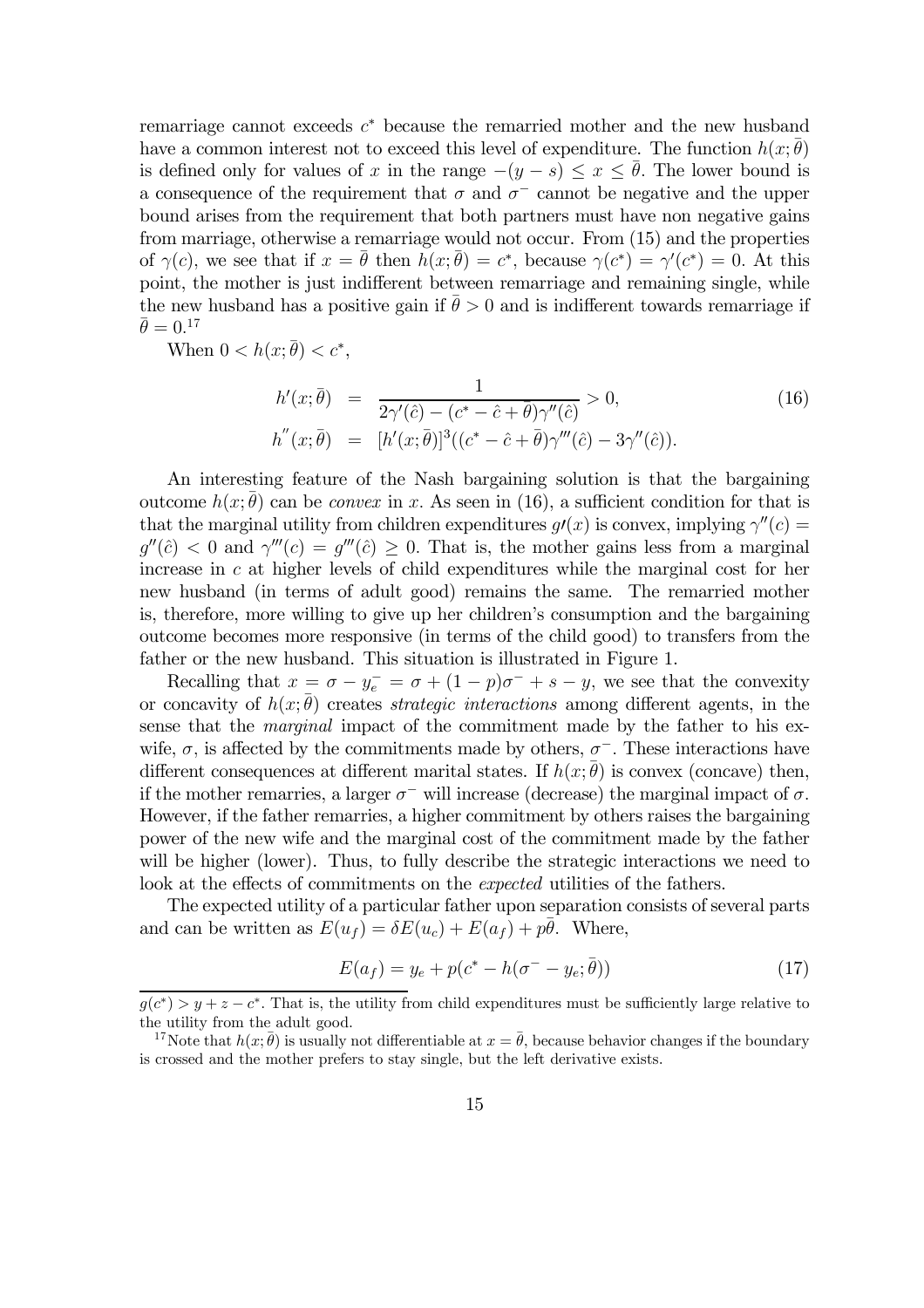is the father's expected adult consumption,

$$
E(u_c) = pg(h(\sigma - y_e^-; \bar{\theta})) + (1 - p)g(c^*)
$$
\n(18)

is the expected utility of the children upon separation, and  $\theta$  is the father's expected value of companionship upon remarriage.

Taking the derivative of  $E(u_f)$  with respect to  $\sigma$ , holding  $\sigma^-$  constant, we obtain

$$
\frac{\partial E(u_f)}{\partial \sigma} = -(1-p) - p(1-p)h'(\sigma^- - y_e; \bar{\theta}) \n+ p\delta g'(h(\sigma - y_e^-; \bar{\theta}))h'(\sigma - y_e^-; \bar{\theta}).
$$
\n(19)

The father pays  $\sigma$  only if the mother remains single, which occurs with probability  $(1-p)$ . At the margin, this commitment would cost him 1 dollar if he remains single and  $h'(\sigma^- - y_e; \bar{\theta}) + 1$  dollars if he remarries, where the added term  $h'(\sigma^- - y_e; \bar{\theta})$ represents the additional expenditures on the children of the new wife, resulting from the decline in the father's bargaining power when he increases the commitment to his ex-wife. The father gets benefits from  $\sigma$  only if the mother remarries, which occurs with probability  $p$ . In this case, the payment raises the mother expenditures on the children because her bargaining power is stronger. The increase in child expenditures is  $h'(\sigma - y_e^-; \bar{\theta})$  and the father gain from this increase is  $\delta g'(h(\sigma - y_e^-; \bar{\theta}))h'(\sigma - y_e^-; \bar{\theta})$ .

The expression in (19) is valid only in the range in which the commitments are consistent with remarriage of the mother and the new wife of the father, that is

$$
\begin{array}{rcl}\n\sigma & \leq & \bar{\theta} + y_e^- = \bar{\theta} + y - s - \sigma^-(1 - p), \\
\sigma^- & \leq & \bar{\theta} + y_e = \bar{\theta} + y - s - \sigma(1 - p).\n\end{array} \tag{20}
$$

We shall refer to condition  $(20)$  as the incentive compatibility constraint. In addition, the commitments must be feasible and satisfy

$$
0 \leq \sigma \leq y - s,
$$
  
\n
$$
0 \leq \sigma^{-} \leq y - s.
$$
\n(21)

An interior optimal solution for  $\sigma$  given  $\sigma^-$  must satisfy these two constraints and the necessary conditions for individual optimum  $\frac{\partial E(u_f)}{\partial \sigma} = 0$  and  $\frac{\partial^2 E(u_f)}{\partial \sigma^2} < 0.18$  However, as we shall show shortly, *corner solutions* in which agents select either  $\sigma = 0$  or the maximal level permitted by constraints (20) and (21) will play an important role in the analysis.

<sup>18</sup>The second order derivative is

 $\alpha$ 

$$
\frac{\partial^2 E(u_f)}{\partial \sigma^2} = p\delta g''(h(\sigma - y_e^-;\bar{\theta}))[h'(\sigma - y_e^-;\bar{\theta})]^2 + p\delta g'(h(\sigma - y_e^-;\bar{\theta})h''(\sigma - y_e^-;\bar{\theta})
$$

$$
-p(1-p)^2h''(\sigma^- - y_e;\bar{\theta}).
$$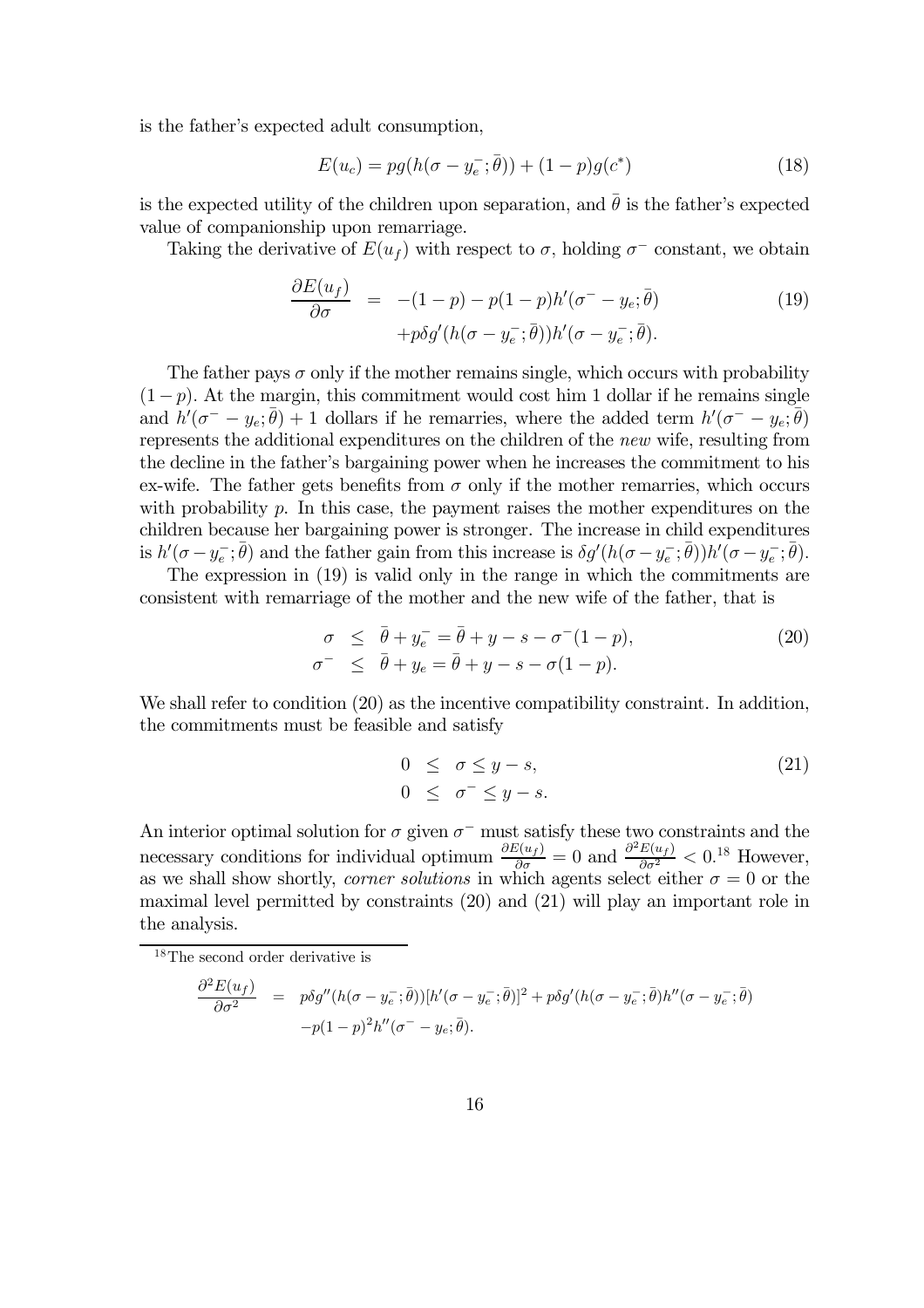A salient feature of the model is that the probability of remarriage, p, has a systematic influence on the willingness of each father to commit. The reason is quite simple. The father commits to pay only if the mother remains single and gets the benefits only if she remarries. Thus, if  $p$  is low he is more likely to pay and less likely to benefit. Conversely, if  $p$  is high, the father is less likely to pay and more likely to benefit.

We can now see how the commitments of others affect the expected utility of each father and his incentives to commit. These interactions between agents are summarized by

$$
\frac{\partial E(u_f)}{\partial \sigma^-} = -ph'(\sigma^- - y_e; \bar{\theta}) \n+ p(1-p)\delta g'(h(\sigma - y_e^-; \bar{\theta}))h'(\sigma - y_e^-; \bar{\theta}),
$$
\n(22)

and

$$
\frac{\partial^2 E(u_f)}{\partial \sigma \partial \sigma^-} = p(1-p)[\delta g''(h(\sigma - y_e^-;\bar{\theta}))[h'(\sigma - y_e^-;\bar{\theta})]^2 \n+ \delta g'(h(\sigma - y_e^-;\bar{\theta})h''(\sigma - y_e^-;\bar{\theta}) - h''(\sigma^- - y_e;\bar{\theta})].
$$
\n(23)

We see in (22) that an increase in  $\sigma^-$  reduces the gains of the father if he remarries by  $h'(\sigma^- - y_e; \bar{\theta})$ , because his new wife will have a higher bargaining power. On the other hand, if the mother remarries she will have a higher bargaining power if her prospective new husband has higher commitments to his ex-wife, which raises the utility of the father by  $(1-p)\delta g'(h(\sigma-y_e^-;\bar{\theta}))h'(\sigma-y_e^-;\bar{\theta})$ . Generally, it is not clear which of these two effects is stronger. However, it is seen from (22) and (23) that both  $\frac{\partial E(u_f)}{\partial \sigma}$  and  $\frac{\partial^2 E(u_f)}{\partial \sigma \partial \sigma}$  are negative if  $\sigma - y_e^- = \bar{\theta}$ . This happens because the father already sets  $\sigma$  at a high level and the father's gain from further increase in the children's consumption is small (or non existent) while an increases in  $\sigma^-$  can still reduce his own consumption upon remarriage. In contrast, when  $\sigma$  is small and child expenditures upon remarriage are set at a low level, then an increase in  $\sigma^-$  can be beneficial to the father and increase his incentive to commit. The impact of others also depends on the probability of remarriage, either directly or because  $\sigma$  depends on p. The upshot is that although we can easily determine the impact of others ex-post, this impact is generally ambiguous when marital status is still unknown.

#### 4.3 Partial Equilibrium

A symmetric partial (or conditional) equilibrium exists when, given the probability of remarriage p, all agents choose the same level of  $\sigma$ , taking the choices of others as given. The term partial is used here because the remarriage rate is endogenous in our model and must be determined too.

We first consider an interior equilibrium with a common  $\sigma$  that satisfies the feasibility and incentive compatibility constraints as strict inequalities. For such an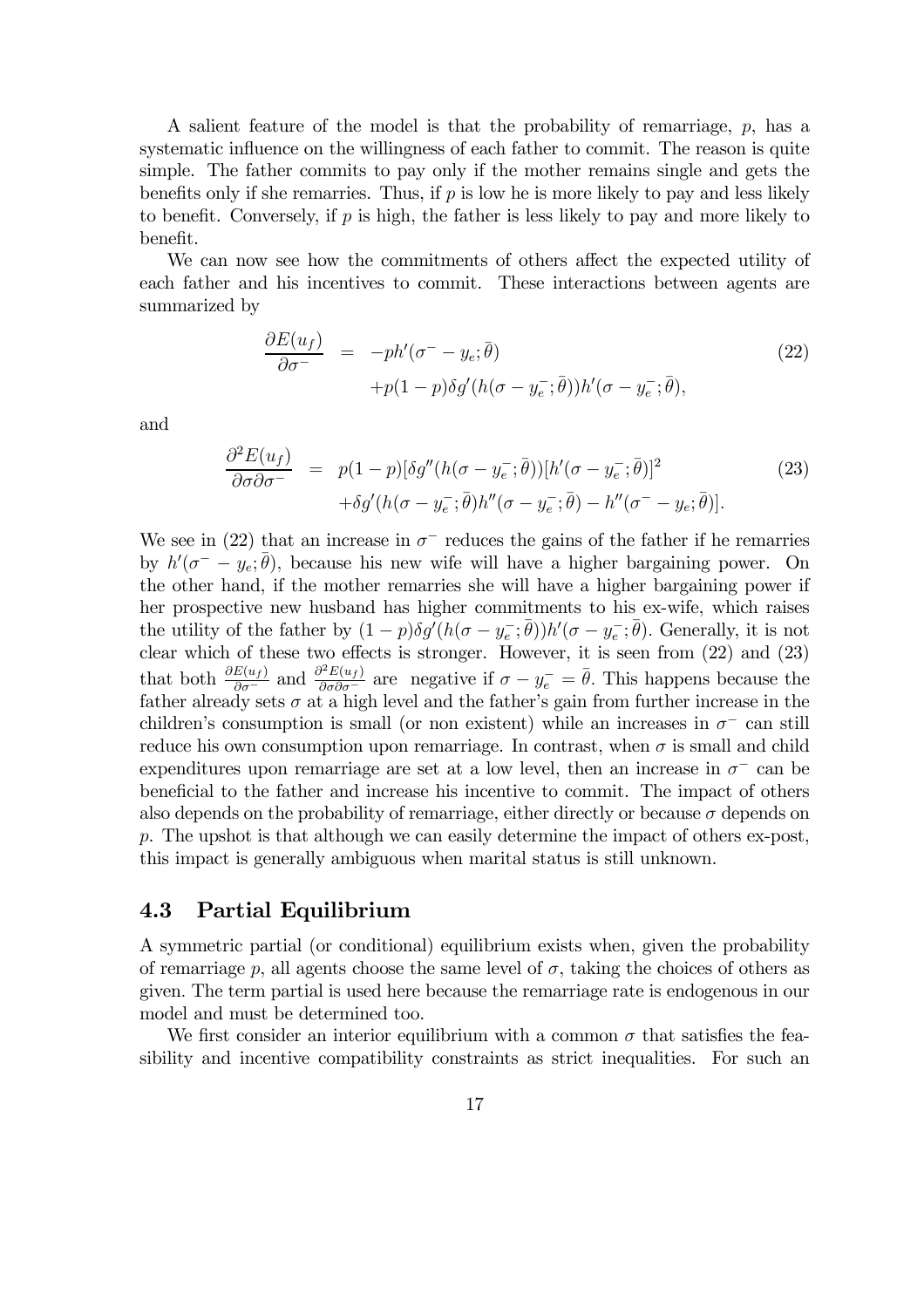equilibrium to exist, it is necessary that the first order condition,

$$
\frac{\partial E(u_f)}{\partial \sigma} = -(1-p)(1+ph'(h(\sigma - y_e; \bar{\theta})) + p\delta g'(h(\sigma - y_e; \bar{\theta}))h'(\sigma - y_e; \bar{\theta}) = 0, (24)
$$

and the second second order condition,

$$
\frac{\partial^2 E(u_f)}{\partial \sigma^2} = p\delta g''(h(\sigma - y_e; \bar{\theta}))[h'(\sigma - y_e; \bar{\theta})]^2 + p\delta g'(h(\sigma - y_e; \bar{\theta})h''(\sigma - y_e; \bar{\theta})
$$

$$
-p(1-p)^2h''(\sigma - y_e; \bar{\theta}) < 0,
$$
(25)

be satisfied, together with the incentive compatibility constraint

$$
0 < \sigma < \frac{y - s + \bar{\theta}}{2 - p},\tag{26}
$$

and feasibility constraint

$$
0 < \sigma < y - s. \tag{27}
$$

In the appendix we prove that

**Proposition 1** If the marginal utility from children expenditures is convex (i.e.,  $g'''(c) \ge 0$ ,  $\frac{\partial E(u_f)}{\partial \sigma} = 0$  entails  $\frac{\partial^2 E(u_f)}{\partial \sigma^2} > 0$  for all  $p \in [0, \frac{2}{3}]$ , implying that an interior symmetric equilibrium does not exist in this range.

The reason for non existence can be traced back to the convexity of the Nash bargaining outcome in the commitment made by each father to the custodial mother. This convexity implies that each father can individually gain from a unilateral departure from the interior equilibrium. However, a symmetric equilibrium can still occur at the boundaries of either the feasibility constraints or the incentive compatibility constraint, whichever is binding.

To simplify the analysis of equilibria at the boundary, we shall now assume that  $\bar{\theta} = 0$  and  $\delta = 1$ . The restriction on the non monetary factor,  $\bar{\theta}$ , guarantees that the incentive compatibility constraint is the binding constraint for all  $p$ . The assumption that  $\delta = 1$  guarantees that the father cares sufficiently about the children to support an equilibrium in which everyone is willing to commit. Finally, we shall assume that  $g(c)$  is quadratic, which is the borderline case for the class of functions for which  $g'''(c) \geq 0$  and also the easiest one to calculate.

We can provide only a partial characterization, for the case in which the best response functions are always at the boundary. That is, if all individuals set  $\sigma^- = 0$ then each father who deviates makes the maximal feasible transfer  $\sigma = y - s$ , and if all other individual selects  $\sigma^{-} = \frac{y-s}{2-p}$  then any father who deviates chooses the minimal transfer,  $\sigma = 0$ . This extreme behavior can be supported by sufficient convexity of  $h(x; 0)$ . In the appendix we prove that such a pattern must hold when others set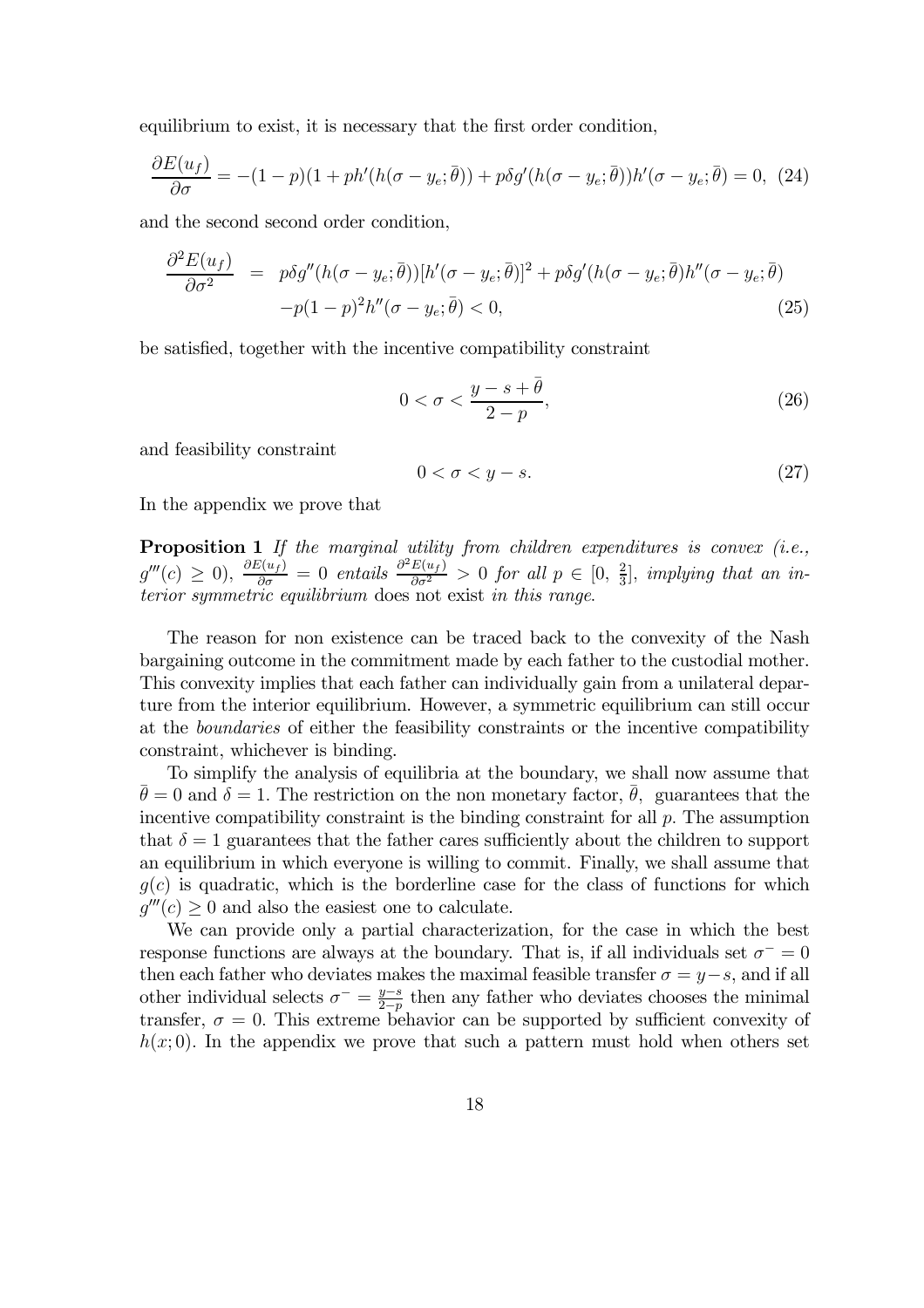$\sigma^- = 0$ . For the case in which others set  $\sigma^- = \frac{y-s}{2-p}$ , we cannot prove that the optimal deviation is necessarily to 0, but shall assume that this is the case.<sup>19</sup>

We can then characterize the strategic interaction globally and say that  $\sigma$  and  $\sigma^$ are complements if, for all p

$$
V_f(\frac{y-s}{2-p}, \frac{y-s}{2-p}) - V_f(0, \frac{y-s}{2-p}) > V_f(y-s, 0) - V_f(0, 0)
$$
 (28)

and substitutes if the inequality is reversed, where  $V_f(\sigma, \sigma^-)$  stands for the expected utility of the father at given  $\sigma$  and  $\sigma^-$ . We can also define critical points for the probability of remarriage,  $p_0$  and  $p_1$  such that each father is indifferent between deviating and conforming, given that others choose,  $\sigma^{-} = \frac{y-s}{2-p}$  and  $\sigma^{-} = 0$ , respectively.

We can then prove (see Appendix)

**Proposition 2** Suppose that the utility of children,  $g(c)$ , is quadratic with  $g'(c) < 2$ and that the implied best response functions are always at the boundary. Assume no expected gain from companionship,  $\bar{\theta} = 0$ , and no discounting if the parent and children live apart,  $\delta = 1$ . Then  $p_0$  and  $p_1$  are uniquely determined. If  $\sigma$  and  $\sigma^$ are complements then  $p_1 > p_0$  and for  $p < p_0$  all fathers set  $\sigma = 0$ , while for  $p\,>\,p_1$  all fathers voluntarily commit to pay their ex-wife the maximal  $\sigma$  that is incentive compatible  $\frac{y-s}{2-p}$ . For  $p_1 > p > p_0$  both types of equilibrium can exist. If  $\sigma$ and  $\sigma^-$  are substitutes then  $p_0 > p_1$  and for  $p < p_1$  all fathers set  $\sigma = 0$ , while for  $p>p_0$  all fathers voluntarily commit to pay their ex-wife the maximal  $\sigma$  that is incentive compatible  $\frac{y-s}{2-p}$ . If  $p_0 > p > p_1$  there is no symmetric equilibrium. In either case, equilibria at the upper, incentive compatible, boundary imply that children expenditures are set at the efficient level  $c^*$ , while equilibria at the lower boundary imply that children expenditures are set at an inefficient level  $\hat{c} < c^*$ .

The pattern described in the Proposition 2 is illustrated in Figure 2. We see that, irrespective of the strategic interactions, a higher probability of remarriage is conducive to equilibria in which fathers are willing to commit on a payment that is conditioned on the event that the mother remains single, because such promises are carried out less often and are more likely to yield benefits. In this regard, the probability of remarriage serves a coordination device that induces fathers to behave similarly in terms of their commitments. The strategic interactions can reinforce or mitigate this pattern depending on complementarity or substitution. If  $\sigma$  and  $\sigma^$ are complements each father is more willing to contribute if others do, and thus the critical value at which all fathers contributes occurs at a lower  $p$  than it would if others do not contribute. Conversely, if  $\sigma$  and  $\sigma^-$  are substitutes.

The basic characterization of the equilibrium of Proposition 2 holds also if  $\theta > 0$ . However, in this case, the feasibility constraint will bind at high remarriage rates, and it is then impossible to maintain efficiency of children expenditures. The modified

<sup>&</sup>lt;sup>19</sup> In the numerical examples that follow, we do verify that this property holds.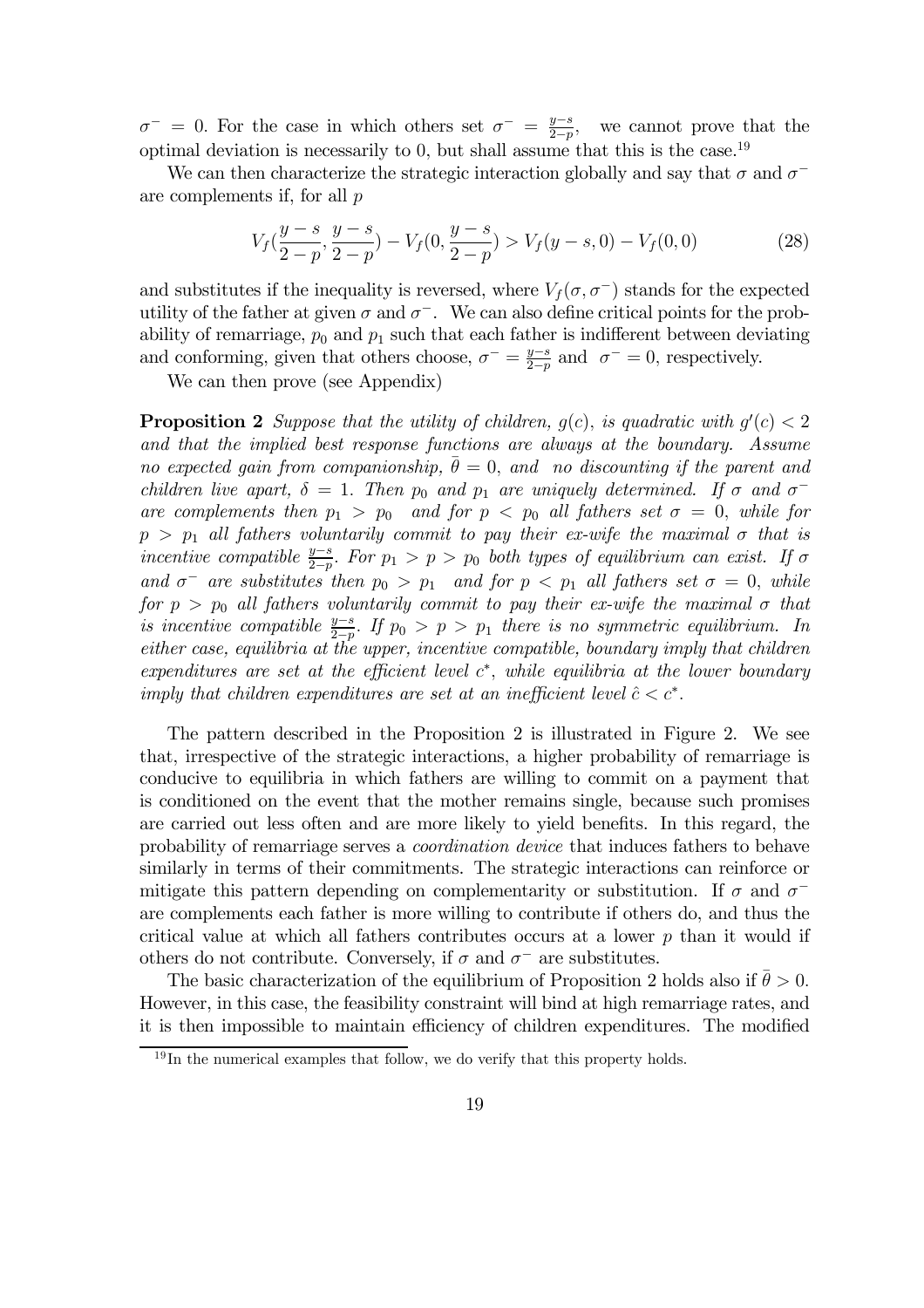statement is then that equilibria at the upper feasible level,  $\sigma = y - s$ , imply higher levels of child expenditures than equilibria in the lower feasible boundary with  $\sigma = 0$ .

#### 4.4 Divorce

Having observed the realized quality of the current match, each spouse may consider whether or not to continue the marriage. A parent will agree to continue the marriage if, given the observed  $\theta$ , the utility in marriage exceeds his/her expected gains from divorce. Under divorce at will, the marriage breaks if

$$
u^* + \theta < \max\{E(u_m), E(u_f)\},\tag{29}
$$

where  $E(u_m)$  and  $E(u_f)$  are the expected utility of the mother and father at divorce and

$$
u^* = y + z + g(c^*) - c^*
$$
 (30)

is the common utility of the husband and wife if the marriage continues, not incorporating the quality of the match. Note that this divorce rule is different from the more familiar condition

$$
2(u^* + \theta) < E(u_m) + E(u_f) \tag{30'}
$$

that would apply if utility is transferable within couples. Our assumption that all the goods that are consumed in an intact family are public precludes compensation within couples that would "bribe" the parent with the better outside options to remain in the marriage.

Let us define the critical value of  $\theta$  that triggers divorce as

$$
\theta^* = \max\{E(u_m), E(u_f)\} - u^*.
$$
\n(31)

Excluding the quality of match  $\theta_i$ , the utility of each parent following separation cannot exceed the common utility that the parents attain if marriage continues, because the allocation between adult and child goods in an intact family is efficient and all the opportunities of sharing consumption are exploited. Therefore, the critical values  $\theta^*$  must be lower than the expected quality of match following remarriage.

The probability that a couple will divorce is

$$
\Pr\{\theta \le \theta^*\} = F(\theta^*),\tag{32}
$$

where  $F(.)$  is the cumulative distribution of  $\theta$ . Assuming independence of the marital shocks across couples and a large population, the proportion of couples that will choose to divorce is the same as the probability that a particular couple divorces. Symmetry implies that  $F(\bar{\theta}) = \frac{1}{2}$  and, therefore, the fact that divorce is costly from an economic point of view implies that less than half of the marriages will end up in divorce as a consequence of "bad" realizations for the quality of match.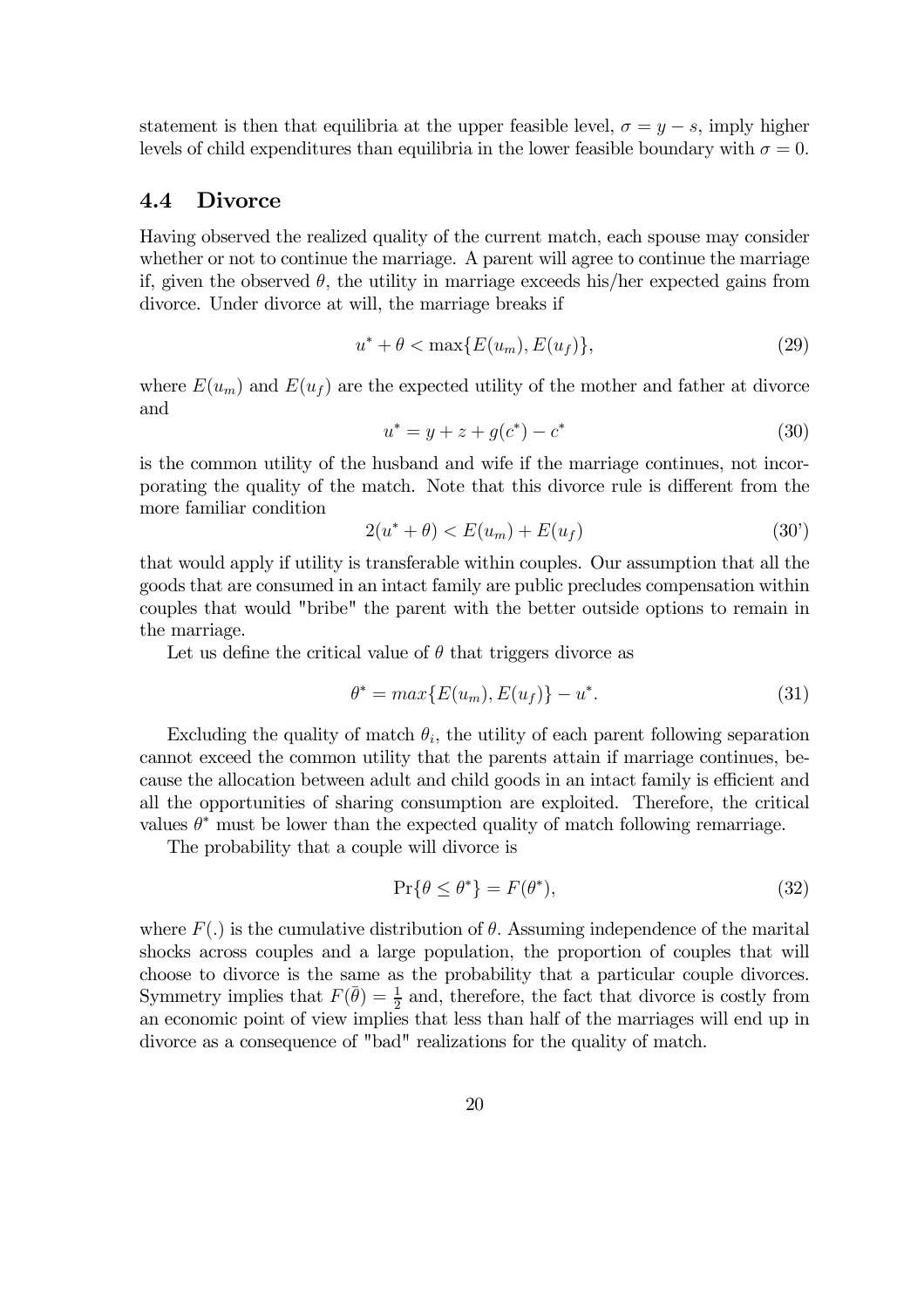An important feature of the model is that the decision of each couple to divorce depends on the probability of remarriage that in turn depends on the decision of others to divorce, because a remarriage is possible only with a divorcee. In addition, the decision to divorce depends on the nature of the commitments that the couples makes, as well as the commitment made by others. Post divorce transfers between the parents can reduce their cost of separation in the event of a bad quality of match. However, commitments made by others imply that prospective matches are less attractive for remarriage, which can increase the cost of divorce.

To analyze these complex issues, we limit our attention to the commitment equilibria that occur at the boundary. We shall also maintain our simplifying assumptions that  $\bar{\theta} = 0$ ,  $\delta = 1$  and that  $g(c)$  is quadratic with  $g'(c) < 2$ . Based on Proposition 2, we can now examine the expected utilities of the children, husband and wife, evaluated at the time of divorce.

In equilibria without commitment,  $\sigma = 0$ ,

$$
E(u_c) = pg(\hat{c}) + (1 - p)g(c^*),
$$
  
\n
$$
E(u_f) = y + z - c^* + p(c^* - \hat{c}) + E(u_c),
$$
  
\n
$$
E(u_m) = p(y + z - \hat{c}) + E(u_c),
$$
\n(33)

where the Nash Bargaining outcome  $\hat{c}$  is given by the solution to

$$
\gamma'(\hat{c}) = \frac{\gamma(\hat{c}) + y + z - c^*}{c^* - \hat{c}}.
$$
\n(34)

The children's expected utility declines with the probability of remarriage,  $p$ , because child expenditures if the mother remarries,  $\hat{c}$ , are lower than if the mother remains single,  $c^*$ . The mother must gain from an increase in p because, remarriage is voluntary and she fully internalizes the impact of her remarriage on the child.<sup>20</sup> By the same logic, the father's expected adult consumption must increase with  $p$ , or else he would mot remarry. However, taking into account the utility of the child that is controlled by the mother, the expected utility of the father declines in  $p<sup>21</sup>$  Nevertheless, the expected utility of the father, upon separation exceeds that of the mother by  $(1$  $p(y + z - c^*)$ , because of his higher consumption of adult goods if he remains single.

$$
\frac{\partial E(u_m)}{\partial p} = y + z + g(\hat{c}) - \hat{c} - g(c^*),
$$

$$
\frac{\partial E(u_f)}{\partial p} = c^* - \hat{c} - (g(\hat{c}) - g(c^*)),
$$

which is negative because  $g(c^*) - c^* > g(\hat{c}) - \hat{c}$ .

<sup>&</sup>lt;sup>20</sup>The effect of p on the mother's expected utility is

which is exactly her own gain from remarriage.

<sup>&</sup>lt;sup>21</sup>The net effect of  $p$  on the father's expected utility is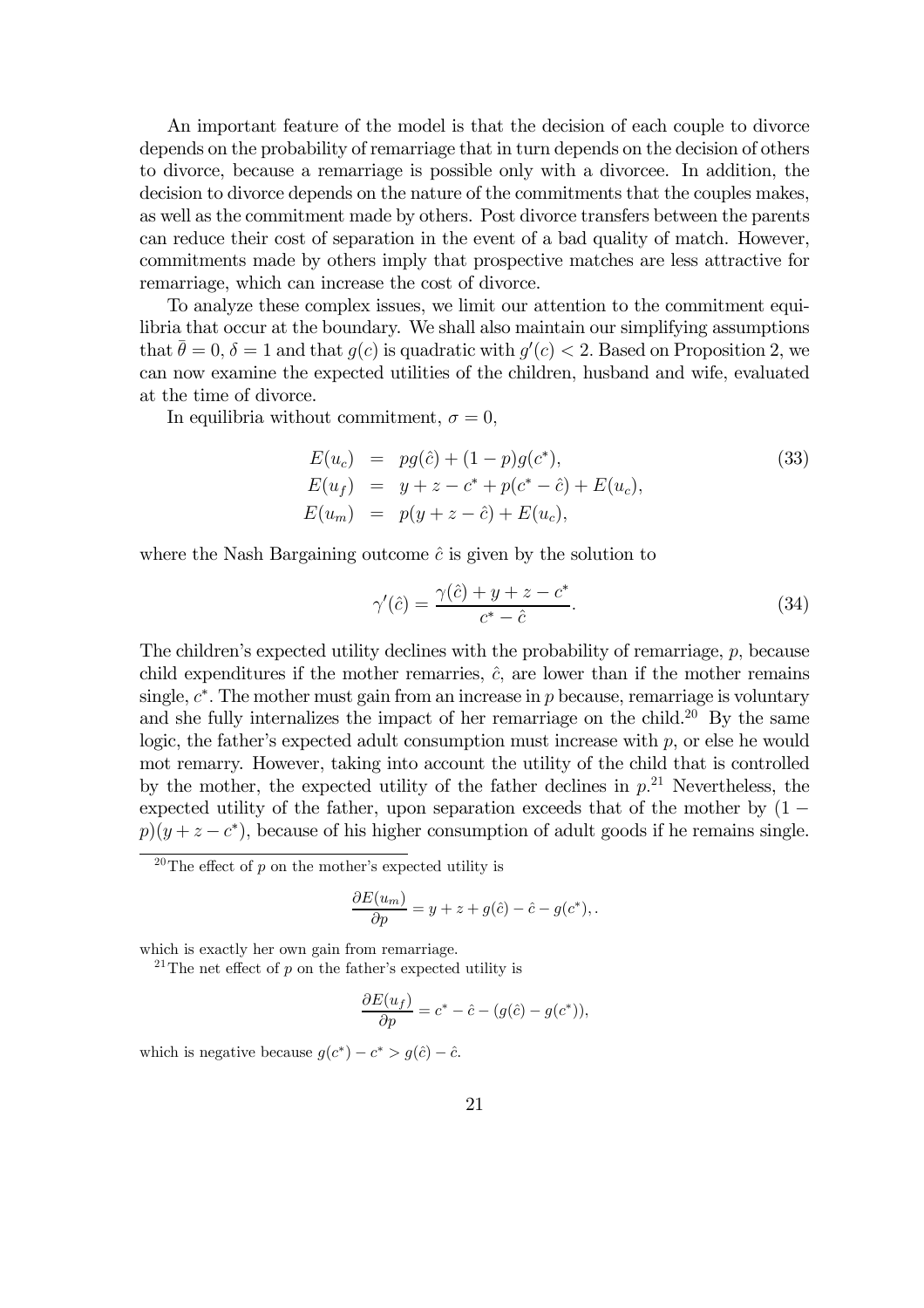In equilibria in which all fathers commit to  $\sigma = \frac{y-s}{2-p}$ ,

$$
E(u_c) = g(c^*),
$$
  
\n
$$
E(u_m) = \frac{y+z-c^*}{2-p} + g(c^*)
$$
  
\n
$$
E(u_f) = \frac{y+z-c^*}{2-p} + g(c^*)
$$
\n(35)

That is, the efficient level of children expenditures is attained whether or not the mother remarries. Both the father and the mother are indifferent between remarriage and remaining single. The expected utility of the mother upon divorce equals that of the father and both rise with the probability of remarriage, p.

We conclude

**Proposition 3** Suppose that proximity does not matter,  $\delta = 1$ , and all gains from remarriage are monetary,  $\bar{\theta} = 0$ . Then, the expected utility of the father upon divorce is at least as large as that of the mother and he determines whether or not the marriage will continue. If no father commits,  $\sigma = 0$ , then  $E(u_f) > E(u_m)$  and the father will break the marriage for all  $\theta$  such that  $\theta < E(u_f) - u^*$ . Inefficient separations occur when the father wants to leave but and the mother wants to maintain the marriage,  $E(u_f) - u^* > \theta > E(u_m) - u^*$ . If all fathers commit to  $\sigma = \frac{y-s}{2-p}$  then  $E(u_f) = E(u_m)$ and separations are efficient.

The assumptions that  $\delta = 1$  and  $\bar{\theta} = 0$  are crucial for the result that the father and mother have the same expected utility. Clearly, the father is at a disadvantage if proximity is valuable and the mother gains custody. The level of  $\theta$  matters because it affects the payment that is required to maintain the mother's indifference between marriage and non marriage. The result that  $E(u_f) = E(u_m)$  when  $\bar{\theta} = 0$  and the associated efficiency of child expenditures reflect a knife edge situation in which neither men nor women gain from remarriage. When  $\bar{\theta}$  is raised then, as long as  $\frac{y-s+\bar{\theta}}{2-p}$ .  $y + z - c^*$ , it is possible to maintain the level of child expenditure at  $c^*$ , by raising the commitment  $\sigma$  and keeping the mother indifferent between marriage and non marriage. In this case, the mother's expected utility is  $\frac{y-s+\bar{\theta}}{2-p} + g(c^*)$  but the expected utility of the father is now smaller,  $\frac{y-s+\bar{\theta}}{2-p}+g(c^*)-(1-p)\bar{\theta}$ , because a larger transfer is needed to maintain indifference. In this case, the *mother* will determine whether the couple divorces. Finally, if  $\bar{\theta}$  is such that  $\frac{y-s+\bar{\theta}}{2-p} > y-s$  then *both* men and women gain from remarriage, but it is impossible to maintain the child expenditures at the efficient level  $c^*$ , which means that the children suffer from the mother's remarriage.

It is also clear that equilibrium outcome in the aftermath of divorce is inferior to the utility that an average couple obtains in marriage, because  $\frac{y-s+\bar{\theta}}{2-p} \leq y-s+\bar{\theta}$ . This difference reflects the lack of companionship and the inability to share in the adult good when one of the partners remains single. It is only when remarriage is certain, that one can expect to recover the average utility in the first marriage.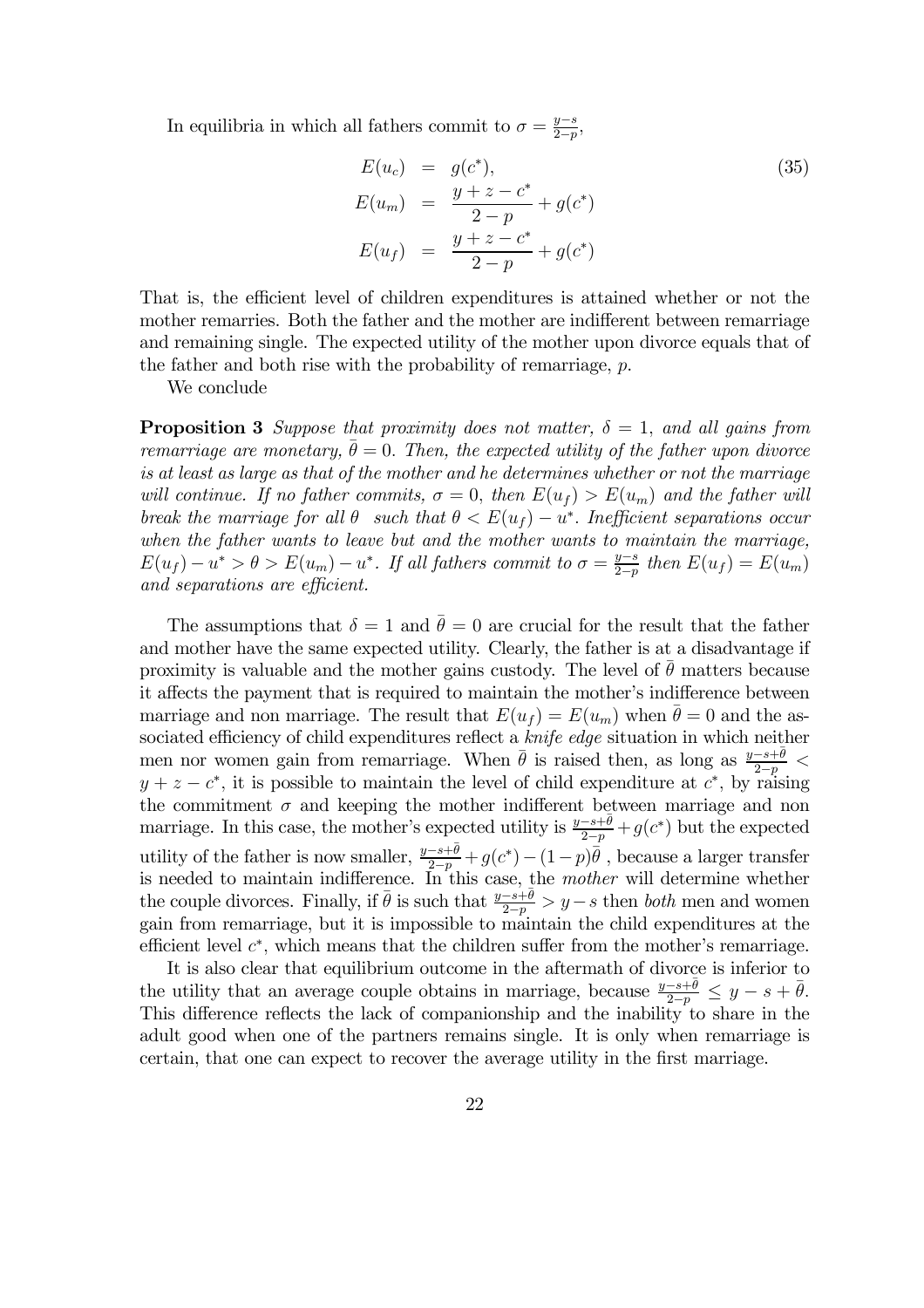### 5 Full equilibrium

We can now close the model and determine the equilibrium levels of divorce and remarriage. Equilibrium requires that all agents in the marriage market act optimally, given their expectations, and that expectations are realized. The decision of each couple to divorce depends on the expected remarriage rate,  $p$ . Given a matching function  $m = \phi(d)$ , and that all meetings end up in marriage,<sup>22</sup>we must have

$$
p = m = \phi[F(\theta^*(p))].\tag{36}
$$

In addition, the contracting choices of all participants in the marriage market must be optimal, given p. Based on our previous analysis, we define  $\theta_0^*(p)$  as the trigger if all fathers set  $\sigma = 0$  and  $\theta_1^*(p)$  as the trigger if all fathers set  $\sigma = \frac{y-s+\bar{\theta}}{2-p}$ . Then, the equilibrium divorce and remarriage rates are determined by  $p = \phi[F(\theta_0^*(p))]$  or  $\phi[F(\theta_1^*(p))],$  depending upon whether the induced commitment is  $\sigma = 0$  or  $\sigma = \frac{y-s+\bar{\theta}}{2}$  23  $\frac{-s+\theta}{2-p}$ . <sup>23</sup>

To separate the economic considerations embedded in  $\theta^*(p)$  from the exogenous distribution of match quality  $F(\theta)$  and matching function  $\phi(d)$ , it is useful to rewrite condition (36) in the form

$$
F^{-1}[\phi^{-1}(p)] = \theta^*(p). \tag{36'}
$$

The function  $F^{-1}[\phi^{-1}(p)]$  is always increasing in p, while  $\theta^*(p)$  depends on the commitments that individual fathers wish to make, given their evaluation of the remarriage prospects of their ex-wife. Our previous analysis shows that  $\theta^*(p)$  first declines and then rises in  $p$ , with a discontinuity when all fathers switch from no commitment to full commitment. Therefore, depending on the parameters, the model is capable of generating multiple equilibria and large responses to relatively small exogenous changes.

To better understand these issues, let us summarize the main feedbacks that are present in our model.

• The increasing returns in matching, whereby it is easier to remarry if there are more divorcees around, creates a *positive* feedback from the expected remarriage rate to the realized divorce rates. As is well known, this force alone can create multiple equilibria, because a higher divorce rate generates a higher remarriage

<sup>&</sup>lt;sup>22</sup>Strictly speaking, all agents are indifferent toward marriage if.  $\bar{\theta} = 0$ . However, for any positive  $\bar{\theta}$ , the father gains and the mother is either indifferent or gains too. Thus, we interpret the case with  $\bar{\theta} = 0$  as a limit in which the expected gains from companionship approach zero.

<sup>&</sup>lt;sup>23</sup>These equilibrium requirements implicitly assume symmetric equilibria in which all agents behave in the same manner. Such equilibria are a natural choice given that all agents are initially identical, but other equilibrium may exist. In a more general analysis, one can incorporate also mixed equilibria such that some couples choose to have a child, some choose to remain childless and all couples are indifferent between having and not having a child.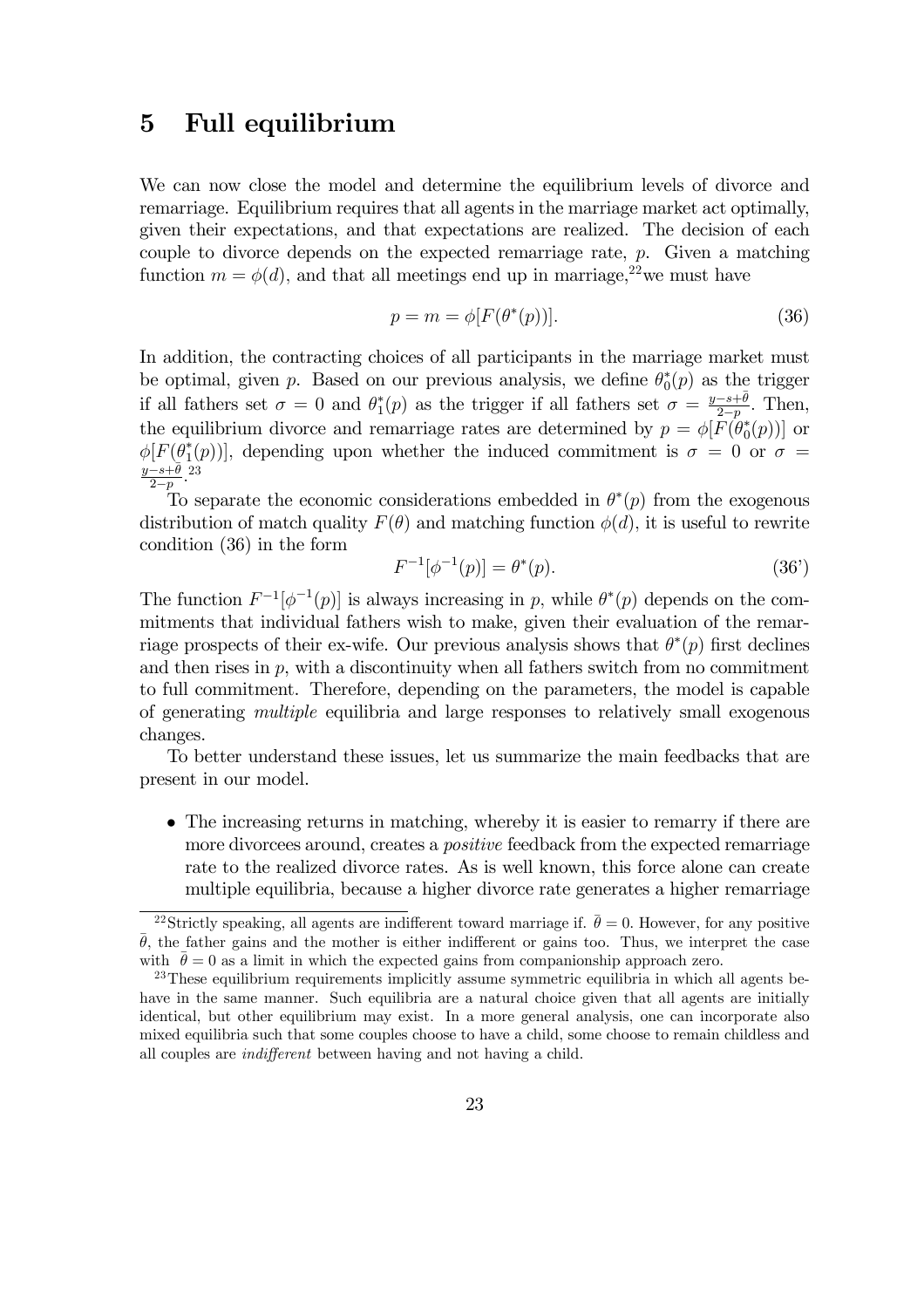rate and a higher expected remarriage rate creates stronger private incentives to divorce.<sup>24</sup>

- However, in our model, a higher remarriage rate encourages divorce only if there are adequate transfers that ensure that the children do not suffer if the custodial mother remarries. In the absence of such transfers, the father who determines the divorce decision, will in fact be less likely to divorce if the remarriage rate is high.
- Our assumption that all goods are public for first married couples weakens the positive feed backs and reduces the likelihood of multiple equilibria.25 If it would be possible to transfer utilities within marriage on to one basis (transferable utility) then the divorce rule would depend on the sum of the expected gains from divorce of the two parents. As we have shown, in the absence of commitments, the father's expected utility upon divorce declines in  $p$ , while that of the mother rises with  $p$ . Thus, adding the two expected gains, it is more likely for  $\theta^*(p)$  to rise with p in the range in which fathers make no commitments and  $\sigma = 0$ .
- An important feature of our model that creates *positive* feedbacks is that stronger commitments on payments that are contingent on the mother remaining single are made when the expected remarriage rate is high, because then the father is less likely to pay and more likely to reap the benefits.<sup>26</sup>
- Finally, our model allows for *strategic* interactions in the commitments made by different parents. These interactions arise because the bargaining outcome for remarried couples depends, in a non linear manner, on both the transfer that the father is committed to make and the transfer that the new husband of the mother commits to his ex-wife. Strategic complementarity stengthens the positive feedback, because in the intermediate range of remarriage probability, each father is willing to commit if others do, but not if they do not.

 $24$ Diamond (1982) discusses the connections between increasing returns and multiplicity in a search economy.

 $25$ This result is in contrast to Burdett and Wright (1998) who consider marriage between heterogeneous agents and show that non transferable utility can lead to multiplicity even in the absence of increasing returns. A negative feedback arises in their model, whereby if one side (say men) is more selective then the other side (women) will have fewer options and become less selective. Thus an equilibrium in which men are selective and women are not and an equilibrium in which women are selective but men are not can both exist.

 $^{26}$ Diamond and Maskin (1979) discuss compensation for the damage imparted on the other partner when a separation occurs and show that the willingness to make such commitments *declines* with the probability of rematching. Our model differs in that the incentive to commit is related to the maintenance of child quality by the custodial mother and, consequently, commitments rise with the probability of remarriage.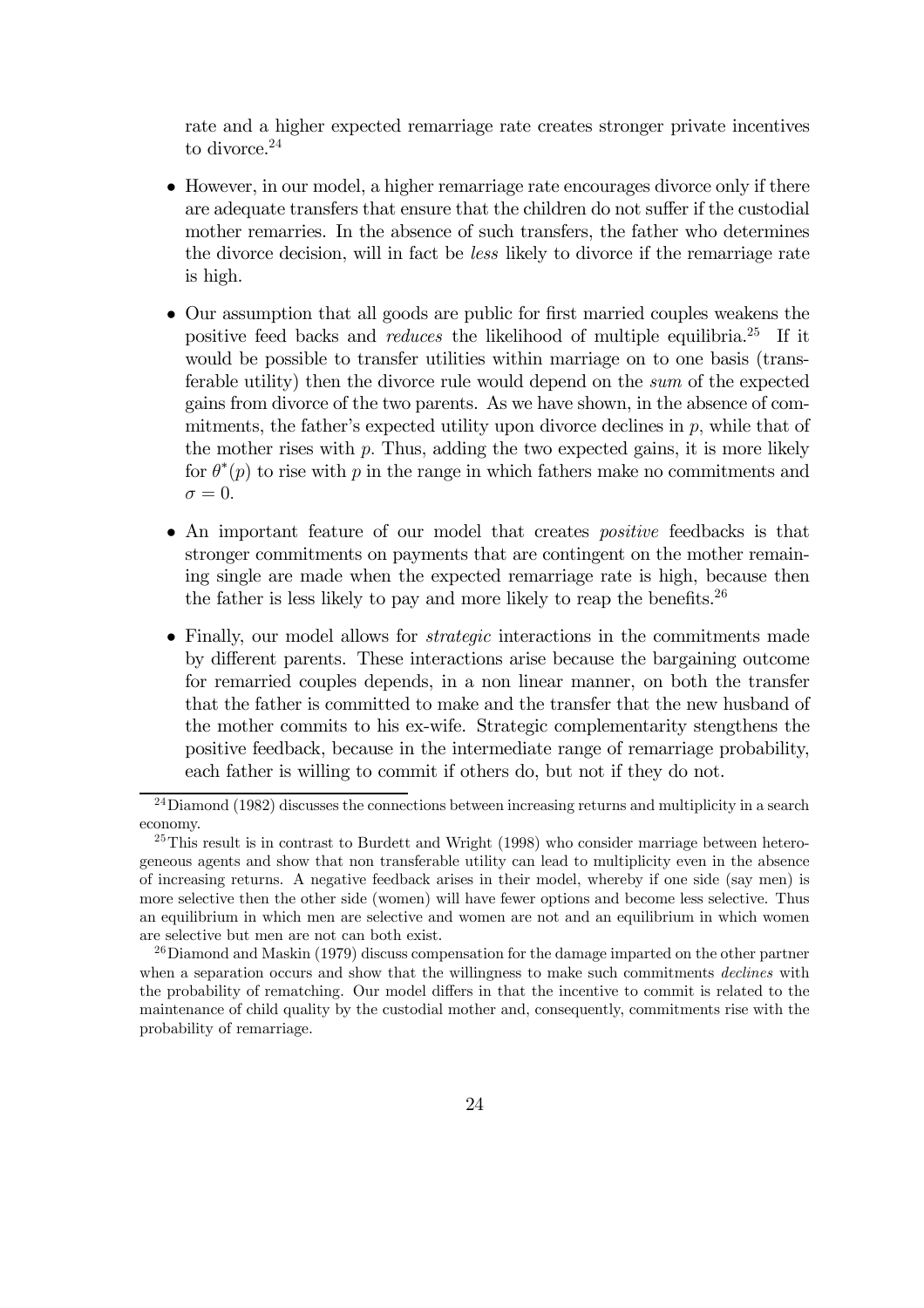#### 5.0.1 Example 1

We now present a numerical example that illustrates the general points stated above. The linearly declining line in Figure 3 represents  $\theta_0^*(p)$ , which is the critical remarriage rate that would trigger divorce if no father pays his ex-wife beyond the minimum required by law. The increasing convex line in the figure represents  $\theta_1^*(p)$  which is the critical value of remarriage rate that would trigger divorce if all father commit to an additional payment  $\sigma = \frac{y-s}{2-p}$  that the mother receives if she remains single. The vertical lines at  $p = p_1 = .53$  indicates that for all lower values of the expected remarriage rate, no father is willing to commit if others do not. The vertical line at  $p = p_0 = .59$  indicates that for all higher values of the expected remarriage rates each father is willing to commit if others do. The result that  $p_0 > p_1$  shows that, for the chosen parameters,  $\sigma$  and  $\sigma^-$  are strategic substitutes. The two steep convex lines represent the function  $F^{-1}[\phi^{-1}(p)]$ , where  $F(\theta)$  is uniform over  $[-u, u]$  and the matching function is given by  $\phi(d)=1-(1-u)^2$ . The curve to the right represents a higher variability in  $\theta$  than the curve to the left. The increase in the variance holding the mean constant (i.e., an increase in  $u$ ) shifts the equilibrium from a low divorce- remarriage equilibrium with  $p = .5$  and  $d = .29$  to high divorce-remarriage equilibrium with  $p = .71$  and  $d = .46$ . The higher equilibrium occurs above  $p_1$  and is associated with more generous commitments by fathers who pay  $\sigma = \frac{y-s}{2-p}$  to their ex-wives if they remain single. The lower equilibrium is below  $p_0$  and in this case fathers pay nothing to their ex-wives ( $\sigma = 0$ ), beyond the amount stipulated by law.  $s = c^* - z$ . This example illustrates the coordination role of aggregate divorce in inducing stronger commitments.27

# 6 Welfare

From a policy perspective, it is meaningful to evaluate welfare ex-ante, before of the realization of the quality of match, because at the time of marriage all men and women are identical and their expected life time represent the average outcome for respective populations, that would arise after each couple draws it idiosyncratic quality of match. The expected utility of a member  $j$  in a particular couple, evaluated at the time of marriage, is

$$
W_j(p) = u^0 + \bar{\theta} + \int_{\theta^*(p)}^{\infty} (u^* + \theta) f(\theta) d\theta + F(\theta^*(p)) V_j(p), \qquad (37)
$$

 $27$ Although the model is generally capable of generating multiple equilibria, these do not arise with the current specification. Multiplicity requires that  $\sigma$  and  $\sigma^-$  be strategic complements. The specification  $g(c)=2c - \frac{1}{2}c^2$ , that implies  $c^* = 1$ ,  $\sigma$  and  $\sigma^-$  are strategic complements when  $z + y$ is close to 1. However, there are no multiple equilibria at such parameters. It seems that a strict convexity for  $g'(c)$  is needed to generate "realistic" examples with multiple equilibria.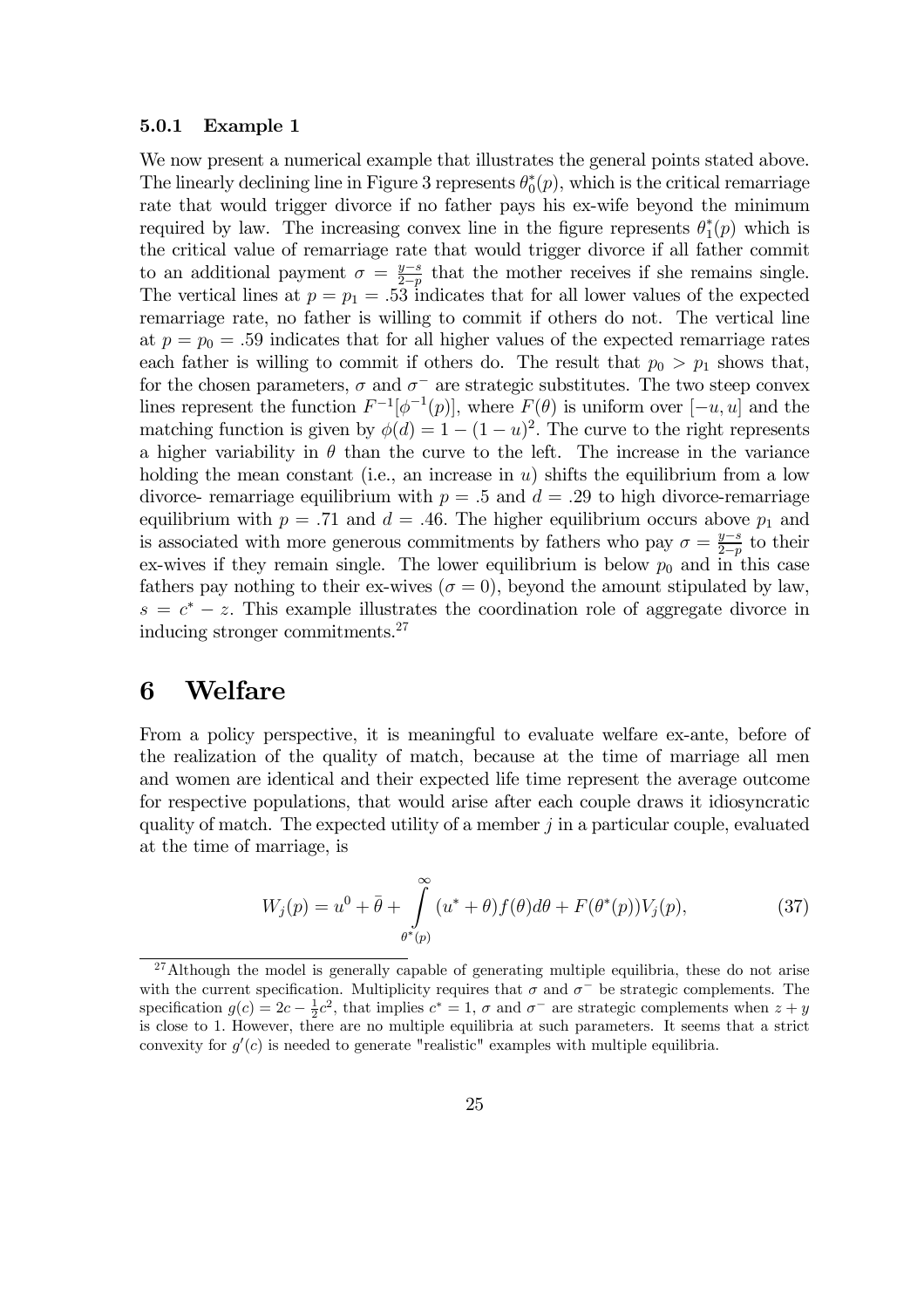where,  $V_i(p)$  denote the expected utility upon divorce,  $j = f$  for the father and  $j = m$ for the mother. The term  $u^0$  represent the parents average utility in the first period and is given by  $y + z$ , while  $u^* = y + z + g(c^*) - c^*$  represents the utility in an intact family (excluding the impact of the non monetary return  $\theta$ ).<sup>28</sup> The expected utility following divorce,  $V_i(p)$ , may be different for the two parents, depending upon the agreement they make about transfers and on the agreement made by others, which determines their value as potential mates for remarriage. As a consequence, the expected life time utility evaluated at the time of marriage,  $W_j(p)$ , may differ for males and females.

The expected life time utility is higher for the partner with the higher gains from divorce, who determines the divorce decision. In fact, the expected life time utility can be rewritten as

$$
W_j(p) = \begin{cases} u^0 + u^* + 2\bar{\theta} + \int_{-\infty}^{\theta^*(p)} (\theta^*(p) - \theta) f(\theta) d\theta & \text{if} \quad V_j(p) \ge V_i(p) \\ u^0 + u^* + 2\bar{\theta} + \int_{-\infty}^{\theta^*(p)} (\theta^*(p) - \theta) f(\theta) d\theta & \text{if} \quad V_j(p) < V_i(p) \\ -F(\theta^*(p))(V_i(p) - V_j(p)) & \end{cases} \tag{38}
$$

where the term  $u_{\delta}^0 + u_{\delta}^* + 2\bar{\theta}$  is the expected value of the marriage if it never breaks and the term  $\overset{\theta^*_\delta(p)}{\int}$ −∞  $(\theta_{\delta}^{*}(p) - \theta) f(\theta) d\theta$  is the *option value* of breaking the marriage if it turns sour because of a bad draw of  $\theta$ . The option to sample from the distribution of  $\theta$  is a motivation for marriage that exists even if marriage provides no other benefits. However, this option is more valuable for the person with higher gains from divorce, who determines the divorce. When the marriage breaks, an event that happens with probability  $F(\theta^*(p))$ , the spouse who does not initiate the divorce and is left behind suffers a capital loss given by  $V_i(p) - V_j(p)$ . The value of the option for the spouse who determines the divorce, increases with the variability in the quality of match, because then the ability to avoid negative shocks becomes more valuable.

Using the expressions in (37) and (38 ), we can calculate the welfare of each agent in equilibrium. The main result is that exogenous shocks that raise the divorce rates can increase the welfare of the children and the mother, because they provide incentive to fathers to raise their commitments.

**Proposition 4** The welfare of the children declines with the probability of remarriage, p, if fathers make no commitments,  $\sigma = 0$ , and is unaffected by p if fathers make full commitments,  $\sigma = \frac{y-s+\bar{\theta}}{2-p}$ . Starting at a low p, a large change in p is needed

<sup>&</sup>lt;sup>28</sup>The economic costs of bearing and raising children are reflected by the assumption that  $z < y$ . Because these cost are largely borne by the mother, she may refrain from having children unless the father make further commitments at the time of marriage about post divorce settlements. To avoid these further complications, we assume here that the total gains from having children (including possible benefits in the first period) exceed these economic costs.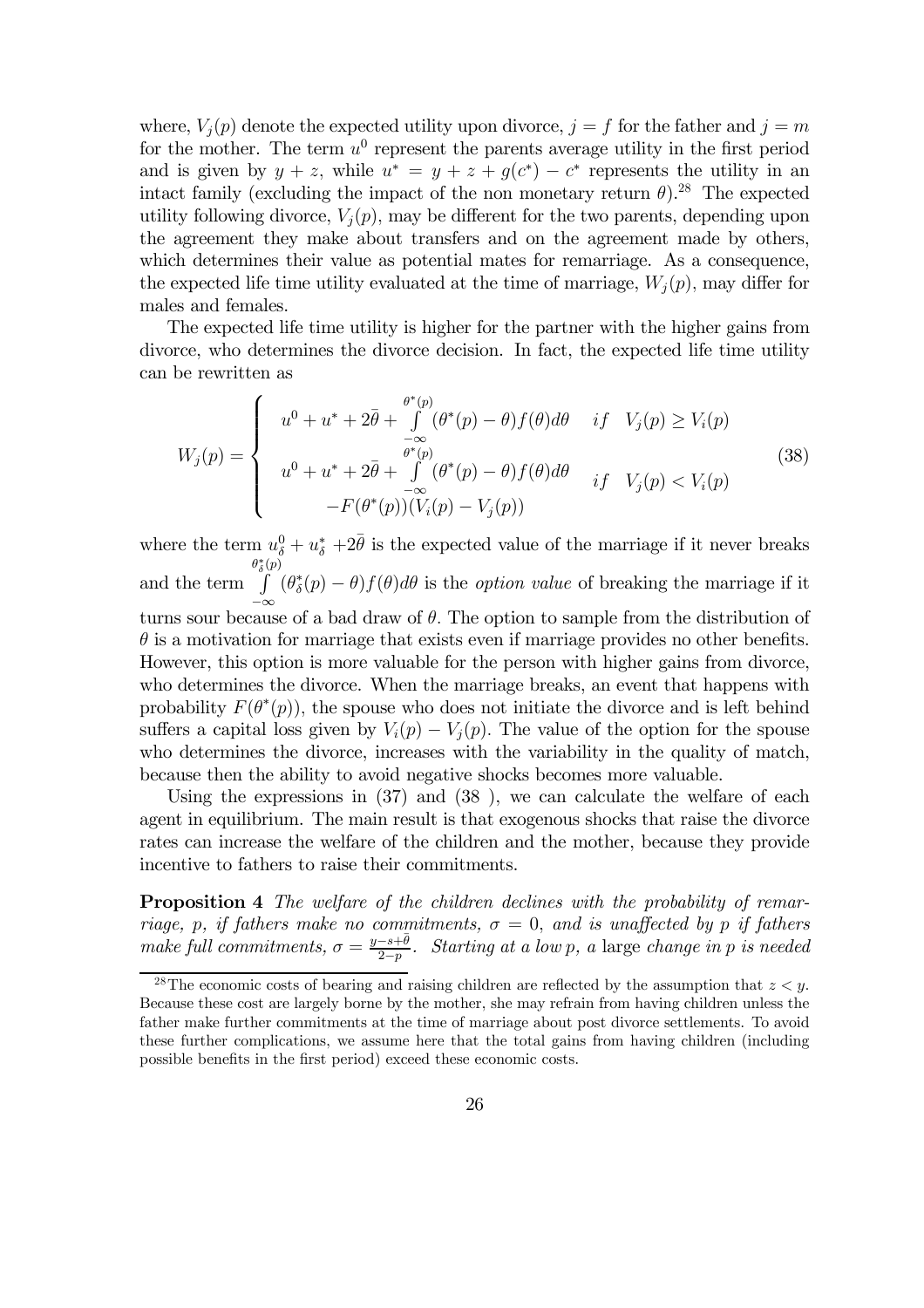to induce fathers to commit to a level of transfer that entails an improvement in the child's welfare.

We can further note

- If fathers make full commitments,  $\sigma = \frac{y-s+\bar{\theta}}{2-p}$ , the life time utility of both parents rises with the remarriage rate. If two equilibrium points exist in this range then welfare will be higher when the equilibrium divorce (remarriage) rate is higher. This is a direct outcome of the assumed increasing returns, whereby a higher divorce rate makes remarriage easier, and the result that no other externalities exist. In particular, the mother is not hurt by the decision of the father to break the marriage (i.e., divorce is efficient) and the children (and thus the father) are not hurt by the remarriage of the mother.
- In contrast, if fathers make no commitments,  $\sigma = 0$ , then all family members can be hurt by a higher divorce (remarriage) rate. The father and children are certainly hurt and the mother may also be hurt because separations are inefficient and the father determines the divorce. However, the mother never loses from remarriage, because she fully internalizes the (negative) impact on the child in her decision to remarry.

#### 6.0.2 Example 2

In Table 1, we show the outcomes for some particular parameter values. The upper panel corresponds to the outcomes shown in Figure 3 and, as seen, the expected utility of the father is lower in the equilibrium with higher divorce and remarriage. In the lower panel, we illustrate the impact of improved matching, which might be an outcome of increased use of the internet in looking for mates. Such exogenous shift raises the welfare of all family members, father mother and children. Notice that, despite the large increase in the remarriage rate, the divorce rate is hardly affected. This happens because in the range without commitment the gains from marriage decline in the probability of remarriage so that easier remarriage reduces divorce. It is only when transfers are operative that the gains from divorce rise with the probability of remarriage and the two move together.

# 7 Conclusion

Broadly viewed, divorce is a corrective mechanism that enables the replacement of bad matches by better ones. The problem, however, is that private decisions may lead to suboptimal social outcomes because of the various externalities that infest search markets. These externalities exist at the level of a single couple and the market at large. At the level of a couple, the spouse who initiates the divorce fails to internalize the interest of the other spouse in continued marriage and the parent that remarries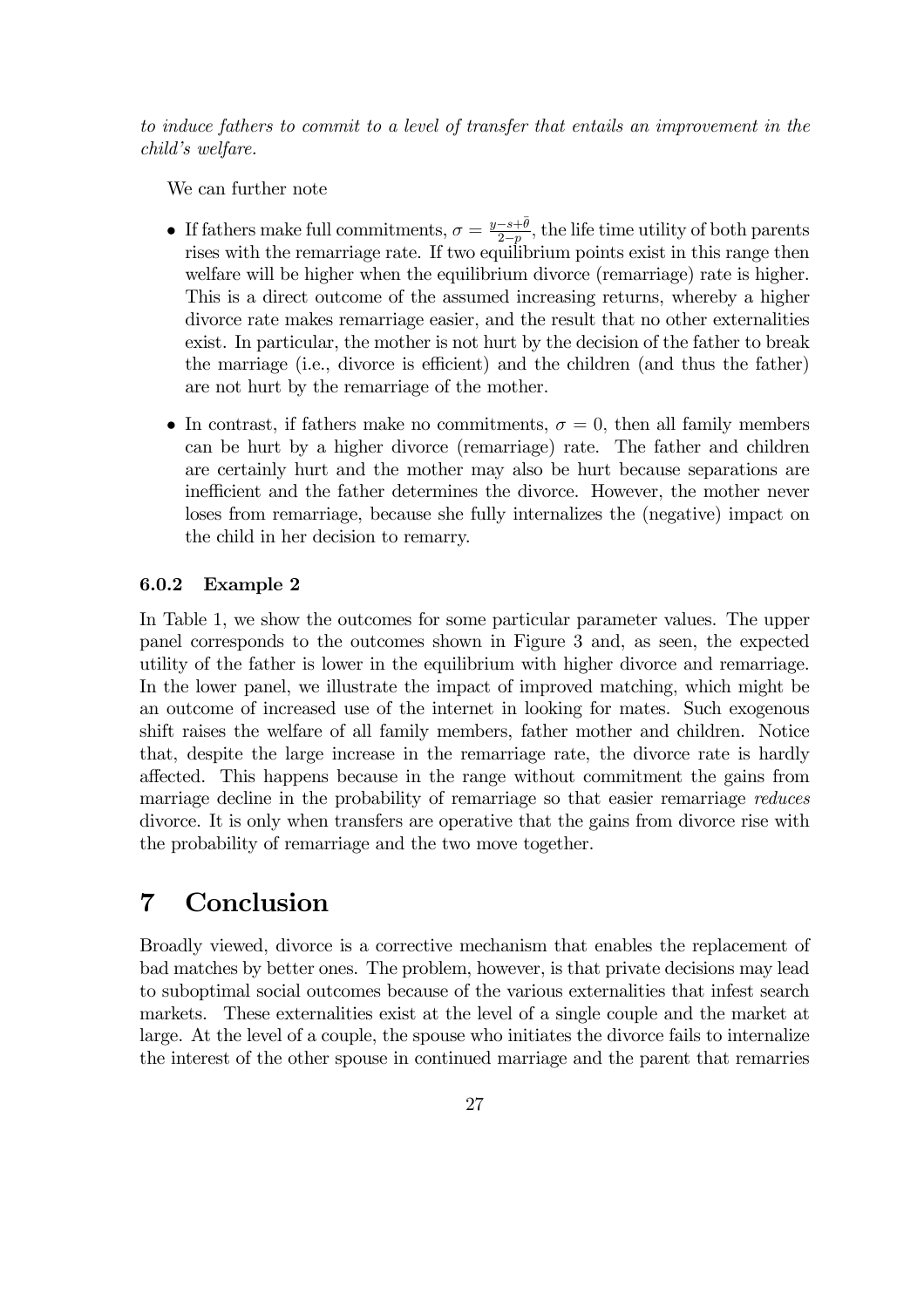fails to internalize the impact on the children and consequently of the ex-spouse who continues to care about the child. At the market level, a person who chooses to divorce fails to take into account the impact on the remarriage prospects of others, and if commitments are made, on the quality of prospective mates. We have shown that the problems at the couple's level can be resolved by voluntary commitments that entail efficient level of child expenditures and efficient separation. However, such commitments are made only if the expected remarriage rate is sufficiently high.

The willingness to commit at high divorce levels is a consequence of the social interaction between participants. In the marriage market, as in other "search markets", finding a mate takes time and meetings are random; the decision of each couple to terminate its marriage depends not only on the realized quality of the particular match, but also on the prospects of remarriage and, therefore, on the decisions of others to divorce and remarry. We have shown that such feedbacks may improve the welfare of children, because fathers may be more willing to commit on post divorce transfers to their ex-wives in high divorce environments, in order to influence their bargaining power upon remarriage. Of course, a higher divorce rate can induce other mechanisms that affect the welfare of children, in addition to the impact on voluntary commitments discussed here. In fact, the rise in divorce was associated with new guidelines for the courts that facilitate children support agreements and with increased enforcement of children support awards (see Del Boca, 2003, and Lerman and Sorensen, 2003).

The analysis of this paper can be extended to include endogenous fertility. As we have shown, the ex-post asymmetry between parents caused by having children can create problems in caring for them if the marriage breaks up and contracts are incomplete. Because men often have higher expected gains from divorce, they initiate the divorce, at some situations in which the mother would like to maintain the marriage. Such inefficient separations imply that the gains from having children are smaller to the mother than to the father. Because the production of children requires both parents, the mother may avoid birth in some situations in which the husband would like to have a child. The consequence is an inefficient production of children. This suggests another role for contracts, to regulate fertility, which may require some ex-ante contracting at the time of marriage. However, contracts that couples are willing to sign at the time of marriage may be inconsistent with contracts that the partners are willing to sign in the interim stage, after divorce has occurred and the impact of the contract on the divorce and fertility decisions is not relevant any more. With such time inconsistency, the partners may wish to renegotiate, thereby creating a lower level of welfare for both of them from an ex-ante point of view. Assuming that renegotiation takes place, the contracts will be similar to the interim contracts discussed here but they would apply for a broader range of remarriage probabilities. It can then be shown that fertility choice creates further feedbacks that can generate multiple equilibria, with and without children. These are important issues for further research.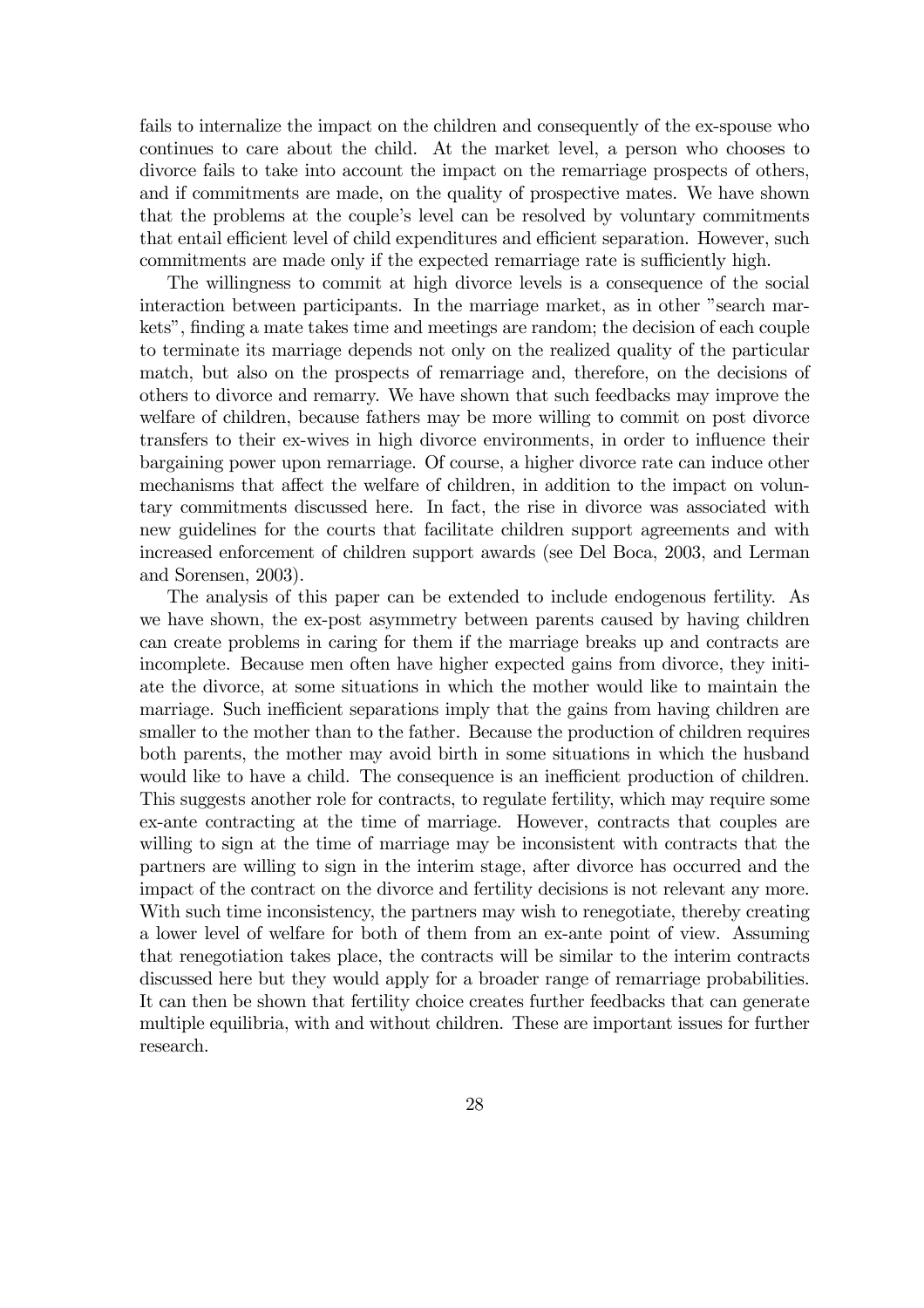# 8 Appendix A

# 8.1 Non Existence of a symmetric equilibrium with an interior solution

Suppose that  $\sigma = \sigma^-$  and the solution is interior. Then the first order condition

$$
\frac{\partial E(u_f)}{\partial \sigma} = -(1-p)(1+ph'(h(\sigma - y_e; \bar{\theta})) + p\delta g'(h(\sigma - y_e; \bar{\theta}))h'(\sigma - y_e; \bar{\theta}) = 0, (A1)
$$

and the second second order condition,

$$
\frac{\partial^2 E(u_f)}{\partial \sigma^2} = p\delta g''(h(\sigma - y_e; \bar{\theta}))[h'(\sigma - y_e; \bar{\theta})]^2 + p\delta g'(h(\sigma - y_e; \bar{\theta})h''(\sigma - y_e; \bar{\theta})
$$

$$
-p(1-p)^2h''(\sigma - y_e; \bar{\theta}) < 0,
$$
(A2)

are satisfied, together with the incentive compatibility constraint

$$
\sigma \le \frac{y - s + \bar{\theta}}{2 - p},\tag{A3}
$$

and feasibility constraint

$$
0 \le \sigma \le y - s. \tag{A4}
$$

Rewriting

$$
\frac{\partial^2 E(u_f)}{\partial \sigma^2} = p[h'(\sigma - y_e; \bar{\theta})]^2 \{ \delta g''(\hat{c}) + (\delta g'(\hat{c}) - (1 - p)^2)h'(\sigma - y_e; \bar{\theta}) \frac{h''(\sigma - y_e; \bar{\theta})}{[h'(\sigma - y_e; \bar{\theta})]^3} \}
$$
(A5)

and using equations (16) and (A1) we obtain

$$
\frac{\partial^2 E(u_f)}{\partial \sigma^2} = p[h'(\sigma - y_e; \bar{\theta})]^2 \{ \delta g''(\hat{c}) - (1 - p)g''(\hat{c}) - (1 - p)g''(\hat{c}) \} \n\frac{\delta g'(\hat{c}) - (1 - p)^2}{\delta g'(\hat{c}) - (1 - p)} \frac{1 - p}{p} (3g''(\hat{c}) - (c^* - \hat{c} + \bar{\theta})g'''(\hat{c})) \} \n= p[h'(\sigma - y_e; \bar{\theta})]^2 \{ g''(\hat{c})[\delta - 3\frac{\delta g'(\hat{c}) - (1 - p)^2}{\delta g'(\hat{c}) - (1 - p)} \frac{1 - p}{p} + \frac{\delta g'(\hat{c}) - (1 - p)^2}{\delta g'(\hat{c}) - (1 - p)} \frac{1 - p}{p} (c^* - \hat{c} + \bar{\theta})g'''(\hat{c}) \}.
$$
\n(A6)

Now because  $\delta \leq 1$  and  $\frac{\delta g'(\hat{c})-(1-p)^2}{\delta g'(\hat{c})-(1-p)} \geq 1$ , the first term must be positive if  $3\frac{1-p}{p} > 1$ or  $p < \frac{3}{4}$ . The second term is non negative if  $g'''(\hat{c}) \ge 0$ . Therefore, if  $g'''(\hat{c}) \ge 0$ and  $p < \frac{3}{4}, \frac{\partial E(u_f)}{\partial \sigma} = 0 \Rightarrow \frac{\partial^2 E(u_f)}{\partial \sigma^2} > 0$  and a symmetric equilibrium with an interior solution for the commitment  $\sigma$  does not exist.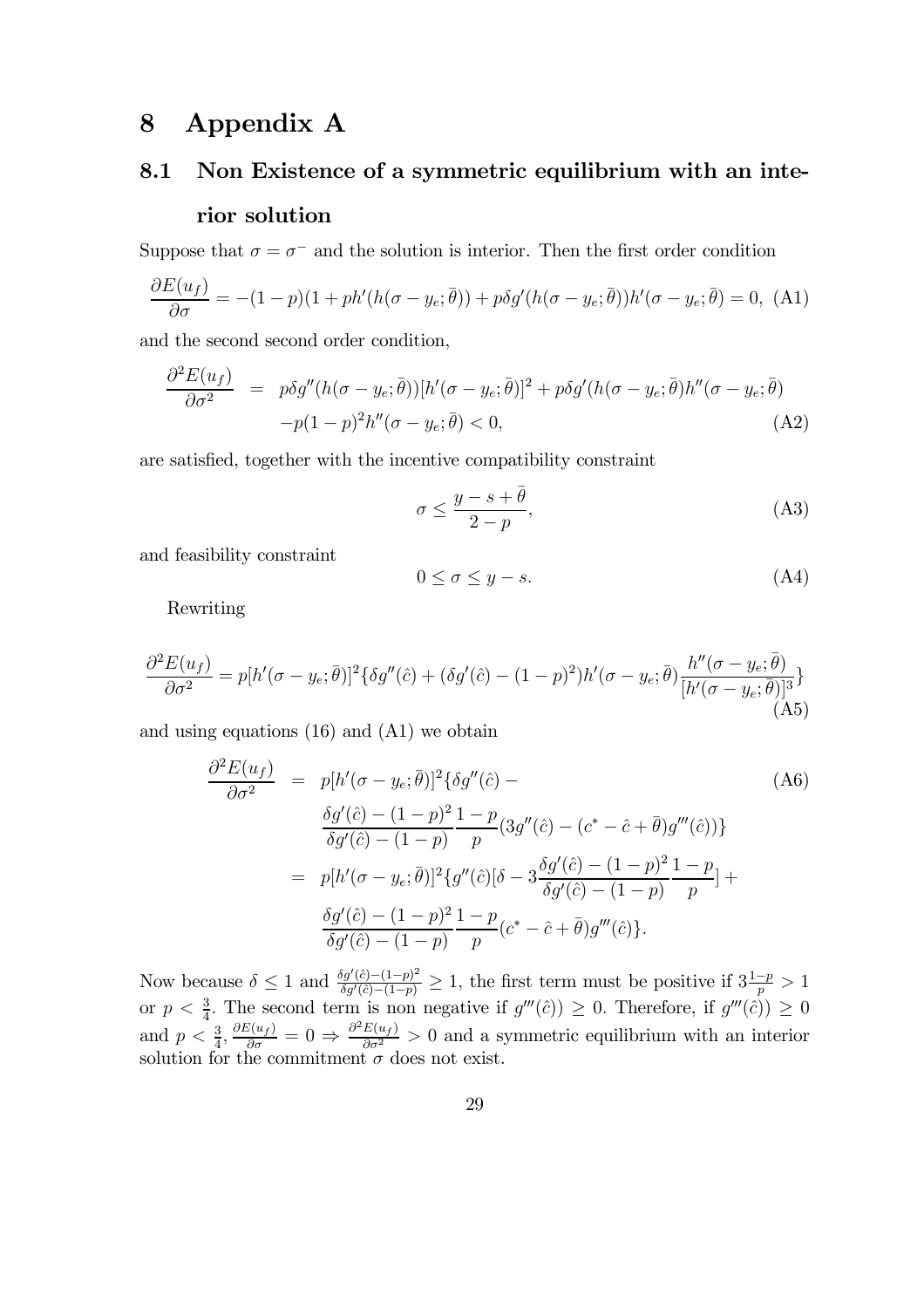#### 8.2 Equilibria at the boundary

The possible symmetric commitment equilibria at the boundary are at  $\sigma = 0$ , at  $\sigma = y - s$  and at  $\sigma = \frac{y - s + \overline{\theta}}{2 - p}$ .

To analyze these potential equilibria we shall assume that  $g(c) = g_1 c - \frac{g_2}{2} c^2$  is quadratic, where  $g_1$  and  $g_2$  are fixed parameters such that  $2 \ge g_1 > 0$  and  $g_2 > 0$ . The restriction that  $g_1 \leq 2$  ensures that the father never wants to transfer money to the custodial mother if she remarries. The restriction that  $g'''(c)=0$  implies that

$$
h''(x;\bar{\theta}) = 3g_2[h'(x;\bar{\theta})]^3 > 0.
$$

We can now prove the following

**Lemma 5** For a quadratic function  $q(c)$ , there is no interior solution for  $\sigma$  such that  $\sigma \geq \sigma^-$  in the region where  $p < \frac{3}{4}$ . In particular, if all agents set  $\sigma^- = 0$ , then any agent that considers deviation must choose between the lower boundary, i.e.,  $\sigma = 0$ and the upper boundary given by  $\sigma = y - s$ .

Proof. Suppose that

$$
\frac{\partial E(u_f)}{\partial \sigma} = -(1-p) - p(1-p)h'(\sigma^- - y_e; \bar{\theta})
$$

$$
+ p\delta g'(h(\sigma - y_e; \bar{\theta}))h'(\sigma - y_e; \bar{\theta}) \ge 0.
$$

At such a point, the second order derivative is

$$
\frac{\partial^2 E(u_f)}{\partial \sigma^2} = p\delta g''(h(\sigma - y_e^-;\bar{\theta}))[h'(\sigma - y_e^-;\bar{\theta})]^2 + p\delta g'(h(\sigma - y_e^-;\bar{\theta})h''(\sigma - y_e^-;\bar{\theta})
$$
  
\n
$$
-p(1-p)^2h''(\sigma - y_e;\bar{\theta})
$$
  
\n
$$
= -pg_2[h'(\sigma - y_e^-;\bar{\theta})]^2 \{\delta - 3\delta h'(\sigma - y_e^-;\bar{\theta})g'(h(\sigma - y_e^-;\bar{\theta})
$$
  
\n
$$
+3(1-p)^2h'(\sigma^- - y_e;\bar{\theta})\frac{[h'(\sigma^- - y_e;\bar{\theta})]^2}{[h'(\sigma - y_e^-;\bar{\theta})]^2}\}
$$
  
\n
$$
\ge -pg_2[h'(\sigma - y_e^-;\bar{\theta})]^2 \{\delta - 3(\frac{1-p}{p} + (1-p)h'(\sigma^- - y_e;\bar{\theta}))
$$
  
\n
$$
+3(1-p)^2h'(\sigma^- - y_e;\bar{\theta})\frac{[h'(\sigma^- - y_e;\bar{\theta})]^2}{[h'(\sigma - y_e^-;\bar{\theta})]^2}\}
$$
  
\n
$$
= -pg_2[h'(\sigma - y_e^-;\bar{\theta})]^2 \{(\delta - 3\frac{1-p}{p})
$$
  
\n
$$
+3(1-p)h'(\sigma^- - y_e;\bar{\theta})((1-p)\frac{[h'(\sigma^- - y_e;\bar{\theta})]^2}{[h'(\sigma - y_e^-;\bar{\theta})]^2} - 1)\}.
$$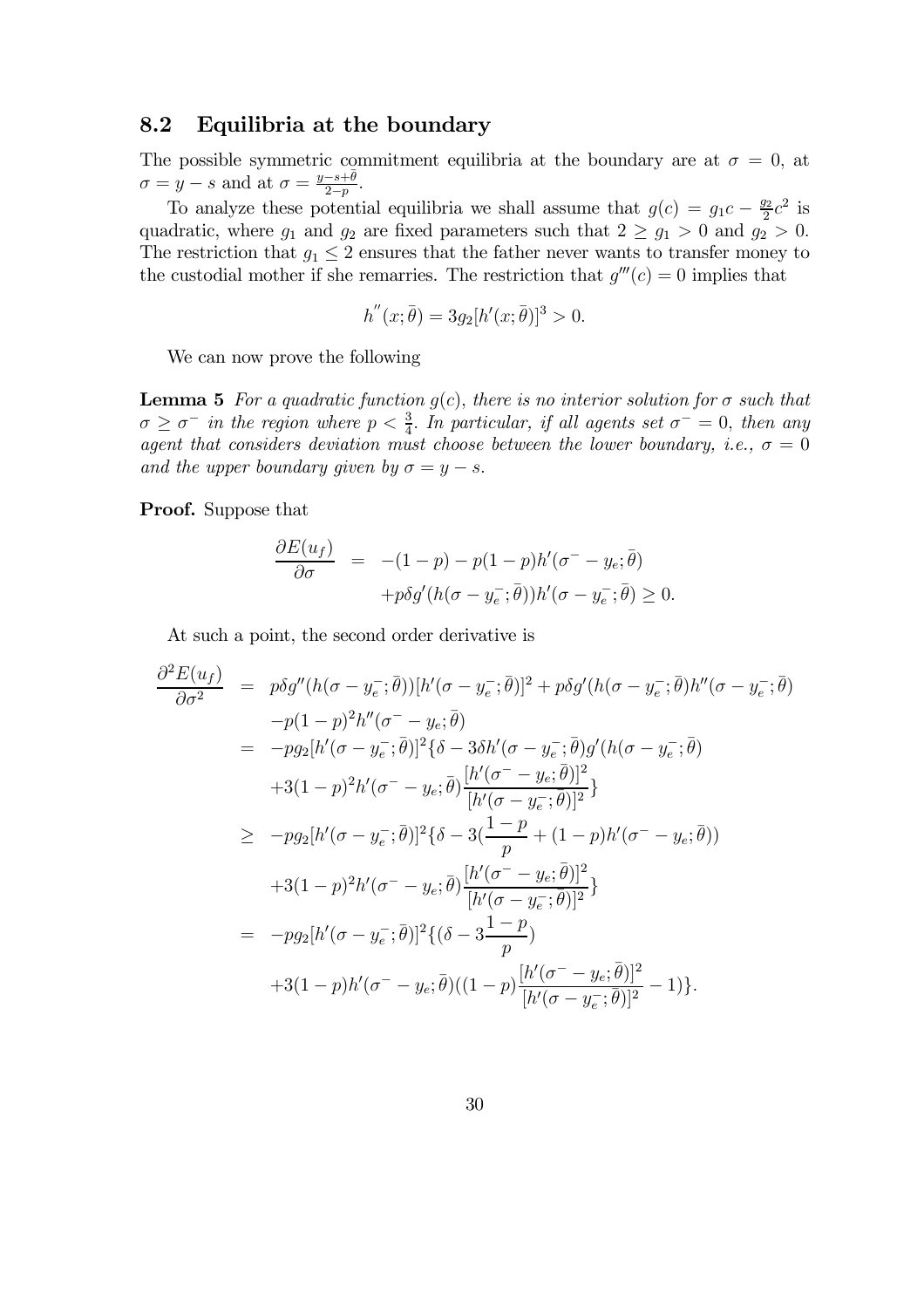Now

$$
\sigma^{-} - y_e = \sigma^{-} - [(y - s) - (1 - p)\sigma], \n\sigma - y_e^{-} = \sigma - [(y - s) - (1 - p)\sigma^{-}],
$$

and

$$
\sigma^- - y_e - (\sigma - y_e^-) = \sigma^- - \sigma + (1 - p)(\sigma - \sigma^-) = p(\sigma^- - \sigma).
$$

Because for a quadratic  $g(.)$ ,  $h''(.;\bar{\theta}) > 0$ , we have

$$
\sigma^{-} \leq \sigma \Rightarrow \frac{[h'(\sigma^{-} - y_e; \bar{\theta})]^2}{[h'(\sigma - y_e^-; \bar{\theta})]^2} \leq 1.
$$

Thus, for  $\sigma^- \leq \sigma$  and  $1 - 3\frac{1-p}{p} < 0$  (or  $p < \frac{3}{4}$ ) we see that  $\frac{\partial E(u_f)}{\partial \sigma} \geq 0 \Rightarrow \frac{\partial^2 E(u_f)}{\partial \sigma^2} > 0$ . That is, there is no interior solution.

We shall now consider the choice between these two alternatives.

#### 8.2.1 Equilibrium at the lower boundary

If all men set  $\sigma = 0$  then

$$
E(u_c) = pg(c_0) + (1 - p)g(c^*),
$$
\n(A7)

where  $c_0$  solves

$$
\gamma'(c) = \frac{\gamma(c) + y - s + \bar{\theta}}{c^* - c + \bar{\theta}}.\tag{A8}
$$

The expected utility of each father if no one commits and  $\sigma = 0$  is

$$
E(u_f) = (1-p)(y-s) + p(y+z-c_0) + \delta[pg(c_0) + (1-p)g(c^*)] + p\overline{\theta}
$$
  
=  $y-s + p(c^*-c_0) + \delta[pg(c_0) + (1-p)g(c^*)] + p\overline{\theta}$ . (A9)

If one father deviates and promises his wife  $\sigma = y - s$ , the amount spent on his children if the mother remarries will be  $c_1$  where  $c_1$  solves

$$
\gamma'(c) = \frac{\gamma(c) + \bar{\theta}}{c^* - c + \bar{\theta}}.\tag{A10}
$$

If the father remarries, the amount spent on the children of his new wife will be  $c_2$ , where  $c_2$  solves

$$
\gamma'(c) = \frac{\gamma(c) + p(y - s) + \bar{\theta}}{c^* - c + \bar{\theta}}\tag{A11}
$$

and  $c_0 < c_2 < c_1 < c^*$ . The expected utility of the father is then

$$
E_d(u_f) = (1-p)[p(y-s) + (1-p)0] + p[p(y+z-c_2) + (1-p)(s+z-c_2)]
$$
  
\n
$$
\delta[pg(c_1) + (1-p)g(c^*)] + p\bar{\theta}
$$
  
\n
$$
= p(y-s) + p(c^* - c_2) + \delta[pg(c_1) + (1-p)g(c^*)] + p\bar{\theta}.
$$
\n(A12)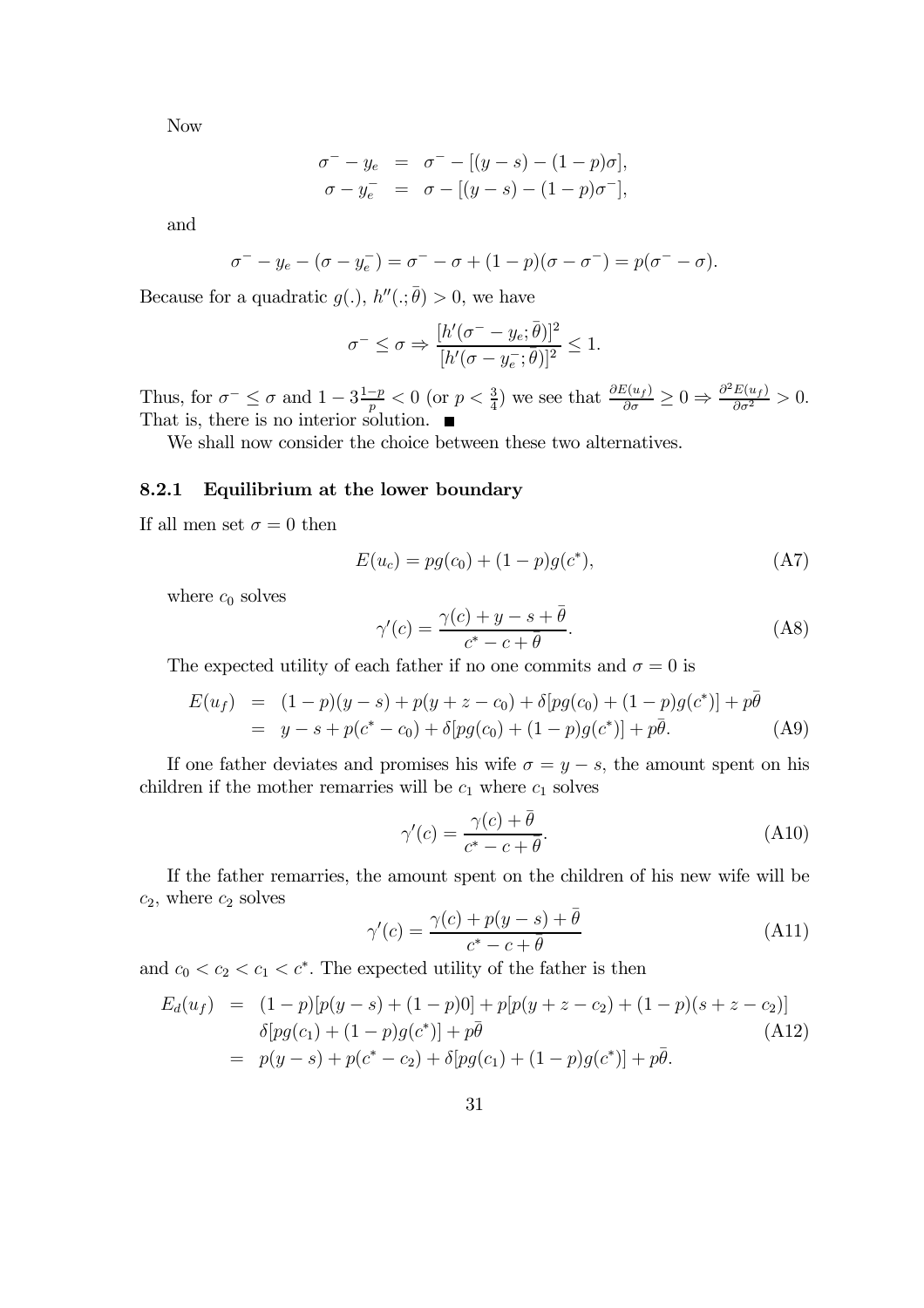Taking differences, and setting  $\delta = 1$ , we have

$$
E(u_f) - E_d(u_f) = (1 - p)(y - s) + p[c_2 - c_0 + g(c_0) - g(c_1)] \equiv D_1(p). \tag{A13}
$$

We see that  $D'_1(p) < 0$ , because  $\frac{\partial c_2}{\partial p} < 0$ ,  $c_2 - c_0 + g(c_0) - g(c_1) < c_1 - c_0 + g(c_0) - g(c_2)$  $g(c_1) < 0$ , and  $c_0$ ,  $c_1$  are independent of p. That is, the father is more likely to deviate the higher is p. Now  $D_1(p) = y - s > 0$  and  $D_1(1)$  and there must be  $p_1$  such that  $D_1(p_1)=0$  and the father is indifferent between deviating and conforming. Note that

$$
D_1(\frac{1}{2}) = \frac{1}{2}[(y-s) + (c_2 - c_0) + g(c_0) - g(c_1)]
$$
 (A14)

is negative for  $c^*$  close to  $y + z$ , implying that, in this case,  $p_1 < \frac{1}{2}$ .

#### 8.2.2 Equilibrium at the upper boundary

A symmetric equilibrium at the upper boundary is either at  $\sigma = y - s$ , or at  $\sigma = \frac{y - s + \bar{\theta}}{s}$ , whichever is larger. The incentive compatibility constraint is the binding one if  $\frac{-s+\theta}{2-p}$ , whichever is larger. The incentive compatibility constraint is the binding one if  $\overline{\theta} \lt (y-s)(1-p)$  and the feasibility constraint binds otherwise. We shall assume here that  $\bar{\theta}$  is sufficiently small to guarantee that incentive compatibility is the binding one in the "relevant range". We shall later set  $\bar{\theta} = 0$  to ensure that this always holds.

If all fathers commit to pay  $\sigma = \frac{y-s+\bar{\theta}}{2-p}$ , implying that  $c = c^*$  upon remarriage, then the expected utility of each father is

$$
E(u_f) = (1-p)[p(y-s) + (1-p)(y-s - \frac{y-s+\bar{\theta}}{2-p})] +
$$
  
\n
$$
p[p(y+z-c^*) + (1-p)(y+z-c^* - \frac{y-s+\bar{\theta}}{2-p})]
$$
  
\n
$$
+ \delta g(c^*) + p\bar{\theta}
$$
  
\n
$$
= y - s - \frac{y-s+\bar{\theta}}{2-p}(1-p) + \delta g(c^*) + p\bar{\theta}
$$
  
\n
$$
= \frac{y-s+\bar{\theta}}{2-p} + \delta g(c^*) - (1-p)\bar{\theta}.
$$
 (A15)

We first note that no father wants to deviate up from this pattern and select  $\sigma$  $\frac{y-s+\bar{\theta}}{2-p_{\bar{z}}^2}$ . Such deviation would mean that the father cannot remarry, because  $\sigma^-$  =  $y-s+{\bar{\theta}}$  $\frac{-s+\bar{\theta}}{2-p} > \bar{\theta} + y - s - \sigma(1-p)$  and also that the mother does not remarry because  $\sigma > \frac{y-s+\bar{\theta}}{2-p} = \bar{\theta} + y-s-(1-p)\frac{y-s+\bar{\theta}}{2-p}$ . In this case, the gain from not deviating becomes

$$
E(u_f) - E_d(u_f) = \frac{y - s + \bar{\theta}}{2 - p} - (1 - p)\bar{\theta} - (y - s - \sigma)
$$
  
> 
$$
\frac{y - s + \bar{\theta}}{2 - p} - (1 - p)\bar{\theta} - (y - s) + \frac{y - s + \bar{\theta}}{2 - p}
$$
 (A16)  
= 
$$
p\frac{y - s + \bar{\theta}}{2 - p} + p\bar{\theta} > 0.
$$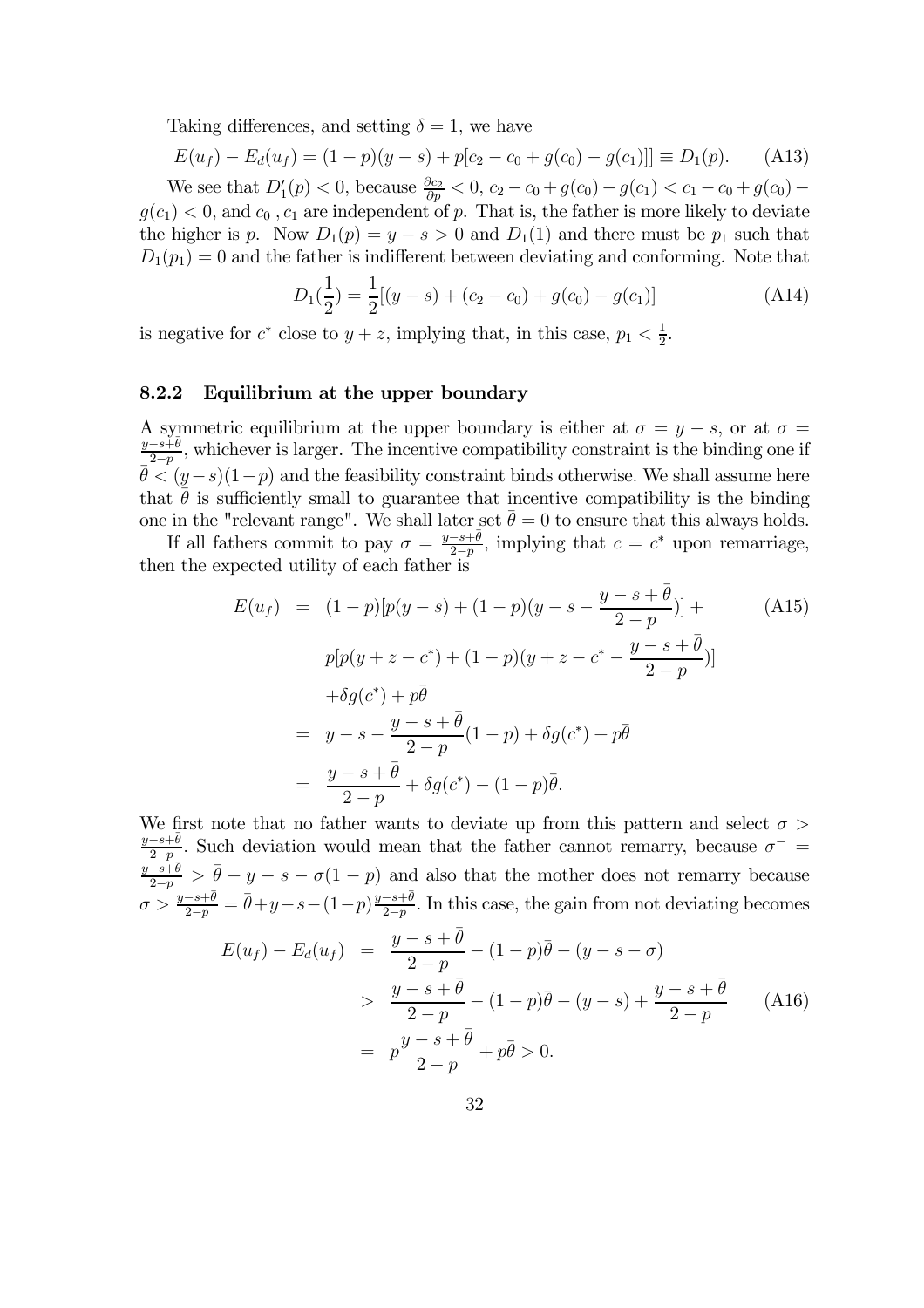Now suppose that a father that deviates selects some  $\sigma < \frac{y-s+\bar{\theta}}{2-p}$ . Then, if the mother remarries,  $c = \hat{c} = h(\sigma - y_e^-, \bar{\theta})$ . That is,  $\hat{c}$  is determined by

$$
\gamma'(c) = \frac{\gamma(c) + y - s - (1 - p)\frac{y - s + \bar{\theta}}{2 - p} - \sigma + \bar{\theta}}{c^* - c + \bar{\theta}}
$$
\n
$$
= \frac{\gamma(c) + \frac{y - s + \bar{\theta}}{2 - p} - \sigma}{c^* - c + \bar{\theta}}.
$$
\n(A17)

If the father remarries  $\tilde{c} = h(\sigma^- - y_e, \bar{\theta})$ . That is  $\tilde{c}$  is determined by

$$
\gamma'(c) = \frac{\gamma(c) + y - s - (1 - p)\sigma - \frac{y - s + \bar{\theta}}{2 - p} + \bar{\theta}}{c^* - c + \bar{\theta}}
$$
\n
$$
= \frac{\gamma(c) + (\frac{y - s + \bar{\theta}}{2 - p} - \sigma)(1 - p)}{c^* - c + \bar{\theta}}.
$$
\n(A18)

Thus,  $\hat{c} \leq \tilde{c} < c^*$  and, for any fixed  $\sigma$ ,  $\hat{c}$  declines p, and  $\tilde{c}$  rises in p if  $\sigma < \frac{y-s+\bar{\theta}}{(2-p)^2}$  and declines in p if  $\frac{y-s+\bar{\theta}}{(2-p)^2} < \sigma < \frac{y-s+\bar{\theta}}{2-p}$ . The father expected utility upon deviation is now

$$
E_d(u_f) = (1-p)[p(y-s) + (1-p)(y-s-\sigma] + p[p(y+z-\tilde{c}) + (1-p)(y+z-\tilde{c}-\sigma)]
$$
  
+  $\delta[(1-p)g(c^*) + pg(\tilde{c})] + p\bar{\theta}$   
=  $(1-p)(y-s-\sigma) + p(y+z-\tilde{c}) + \delta[(1-p)g(c^*) + pg(\tilde{c})] + p\bar{\theta}.$  (A19)

Let  $\sigma(p)$  be the optimal deviation given that others choose  $\sigma = \frac{y-s+\bar{\theta}}{2-p} \equiv \sigma^-(p)$ , then using the envelope theorem,

$$
\frac{dE_d(u_f)}{dp} = c^* - \tilde{c} + \delta(g(\hat{c}) - g(c^*)) + p\delta g'(\hat{c})h'(\sigma - y_e^-, \bar{\theta})(\frac{d\sigma^-}{dp}(1 - p) - \sigma^-(p))
$$

$$
-ph'(\sigma^- - y_e, \bar{\theta})(\frac{d\sigma^-}{dp} - \sigma(p)) + \bar{\theta}.
$$
(A20)

Setting  $\delta = 1$ , and defining

$$
D_0(p) \equiv E(u_f) - E_d(u_f) = \frac{y - s + \bar{\theta}}{2 - p} - (y - s) - p(c^* - \tilde{c}) + (1 - p)\sigma(p) + p[(g(c^*) - g(\tilde{c})),
$$
\n(A21)

we see that  $D_0(0) = -(y-s) + \frac{y-s}{2}$  and  $D_0(1) = g(c^*) - c^* - (g(\hat{c}) - \tilde{c}) > g(c^*) - c^* (g(\hat{c}) - \tilde{c}) > 0$ . Therefore, there must exist  $p_0$  such that  $D_0(p_0) = 0$  and the father is indifferent between conforming to  $\frac{y-s+\bar{\theta}}{2-p}$  and deviating to  $\sigma(p)$ .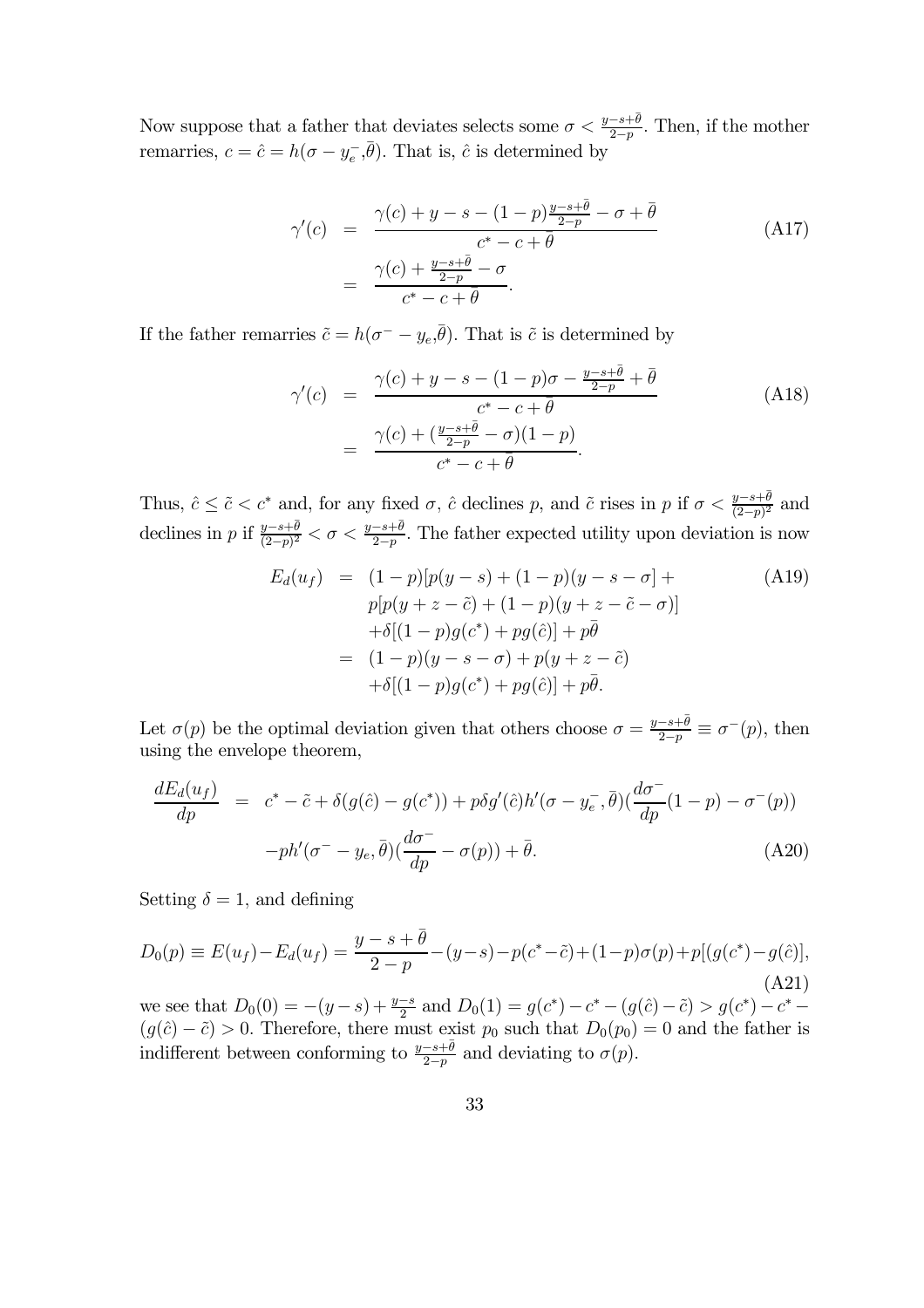It is seen from (A20) that if  $\sigma(p) < \frac{d\sigma^{-}}{dp} = \frac{y-s+\bar{\theta}}{(2-p)^2}$  then  $\frac{dE_d(u_f)}{dp} - \bar{\theta} < 0$ , because  $\frac{d\sigma^-}{dp}(1-p) - \sigma^-(p) = -\frac{y-s+\bar{\theta}}{2-p}$  and  $c^* - \tilde{c} + g(\hat{c}) - g(c^*)$  are both negative. In contrast,  $\frac{dE(u_f)}{dp} - \bar{\theta} > 0$ , because  $\frac{y-s+\bar{\theta}}{2-p}$  rises in p. It follows that  $D'_0(p) > 0$  if the best response against  $\sigma^{-} = \frac{y-s+\bar{\theta}}{2-p}$  is to set  $\sigma(p) < \frac{y-s+\bar{\theta}}{(2-p)^2}$  and, as a special case, if  $\sigma(p) = 0$ . Such an outcome arises, if  $E_d(u_f)$  is convex globally or locally, in the sense that  $\frac{\partial E_d(u_f)}{\partial \sigma} = 0 \Rightarrow \frac{\partial^2 E_d(u_f)}{\partial \sigma^e} > 0$ , so that there is no interior solution for  $\sigma$  in the range  $(0, \frac{y-s+\bar{\theta}}{2-p})$ . In this case,  $D'_0(p) > 0$  and there is a unique  $p_0$  such that  $D_0(p_0) = 0$  and the father is indifferent between conforming to  $\frac{y-s+\bar{\theta}}{z-p}$  and deviating to  $\sigma=0$ .

Assuming that either  $\sigma(p) = 0$  or  $\sigma(p) = \frac{y-s+\bar{\theta}}{2-p}$  are the only possible best responses against  $\frac{y-s+\bar{\theta}}{2-p}$ , definition (28) implies that  $D_0(p) > -D_1(p)$  if  $\sigma$  and  $\sigma^-$  are strategic complements and  $D_0(p) < -D_1(p)$  if  $\sigma$  and  $\sigma^-$  are strategic substitutes, as defined in (28). From the results that  $D'_0(p) > 0$  and  $D'_1(p) < 0$ , it then follows that  $p_1 > p_0$ if  $\sigma$  and  $\sigma^-$  are strategic complements  $p_1 > p_0$  if  $\sigma$  and  $\sigma^-$  are strategic complements and  $p_1 < p_0$  if  $\sigma$  and  $\sigma^-$  are strategic substitutes.

#### 8.2.3 An example

The functional forms used in the examples are as follows. The utility of the children is

$$
g(c) = 2c - \frac{c^2}{2}.
$$

This specification satisfies  $g'(\hat{c}) \leq 2$  so that the father does not want to transfer if the mother remarries. In this case,

$$
c^* = 1, g(c^*) = \frac{3}{2}.
$$

The implied  $\gamma(c)$  function used in the solution of the Nash Bargaining model is

$$
\gamma(c) = g(c) - c - (g(c^*) - c^*) = c - \frac{c^2}{2} - \frac{1}{2}
$$
  

$$
\gamma'(c) = 1 - c.
$$

Solving

$$
\gamma'(c) = \frac{\gamma(c) - x + \overline{\theta}}{c^* - c + \overline{\theta}},
$$

we get

$$
\hat{c} = 1 + \frac{\bar{\theta}}{3} - \frac{[\bar{\theta}(\bar{\theta} + 6) + 6(y_e^- - \sigma)]^{\frac{1}{2}}}{3},
$$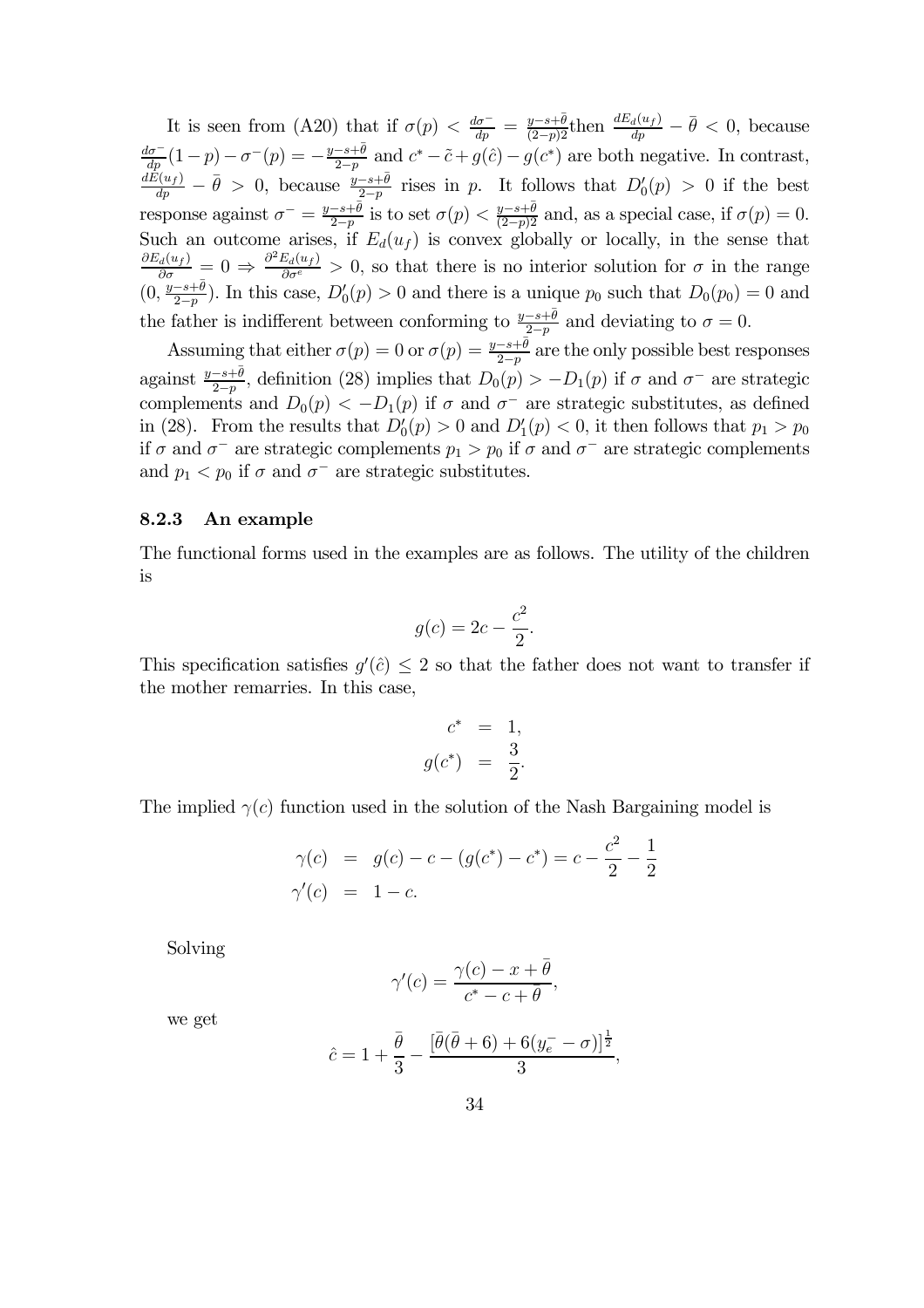which is reduced to

$$
\hat{c} = 1 - \left(\frac{2}{3}(y_e^- - \sigma)\right)^{\frac{1}{2}}
$$

if  $\bar{\theta} = 0$ . Also if  $\bar{\theta} = x$  then  $\hat{c} = c^* = 1$ .

We can use this specification to verify that the Nash bargaining problems defined above have interior solutions, as we have implicitly assumed. Rewriting the Nash requirement as

$$
\gamma'(c)(c^* - c + \bar{\theta}) - \gamma(c) = y + z - c^* + \bar{\theta}
$$

and noting that  $\gamma'(0) = 1$ , we require that

$$
c^* + \bar{\theta} + g(c^*) - c^* \geq y + z - c^* + \bar{\theta}
$$
  
 
$$
g(c^*) + c^* \geq y + z,
$$

which would guarantee that  $0 < c_0 < c^*$ . Because  $c_0$  is the lowest solution, the other cases values  $c_1, c_2, \hat{c}$ , and  $\tilde{c}$  are also positive.

A convenient choice for the matching function  $p = \phi(d)$  is

$$
\phi(x) = 1 - (1 - d)^{\alpha},
$$

where  $\alpha \geq 1$ . This function maps from [0, 1] to [0, 1] and satisfies  $\phi(0) = 0$ ,  $\phi(1) = 1$ ,  $\phi(d) > x, \, \phi'(d) > 0.$ 

A higher  $\alpha$  corresponds to a better matching function. With a uniform distribution for  $\theta$  on  $[-u, u]$ , the equilibrium condition becomes

$$
p = 1 - (1 - F(\theta^*(p)))^{\alpha}
$$
  
= 1 - (1 -  $\frac{\theta^*(p) + u}{2u}$ )<sup>\alpha</sup>

or,

$$
\theta^*(p) = u(1 - 2(1 - p)^{\frac{1}{\alpha}}).
$$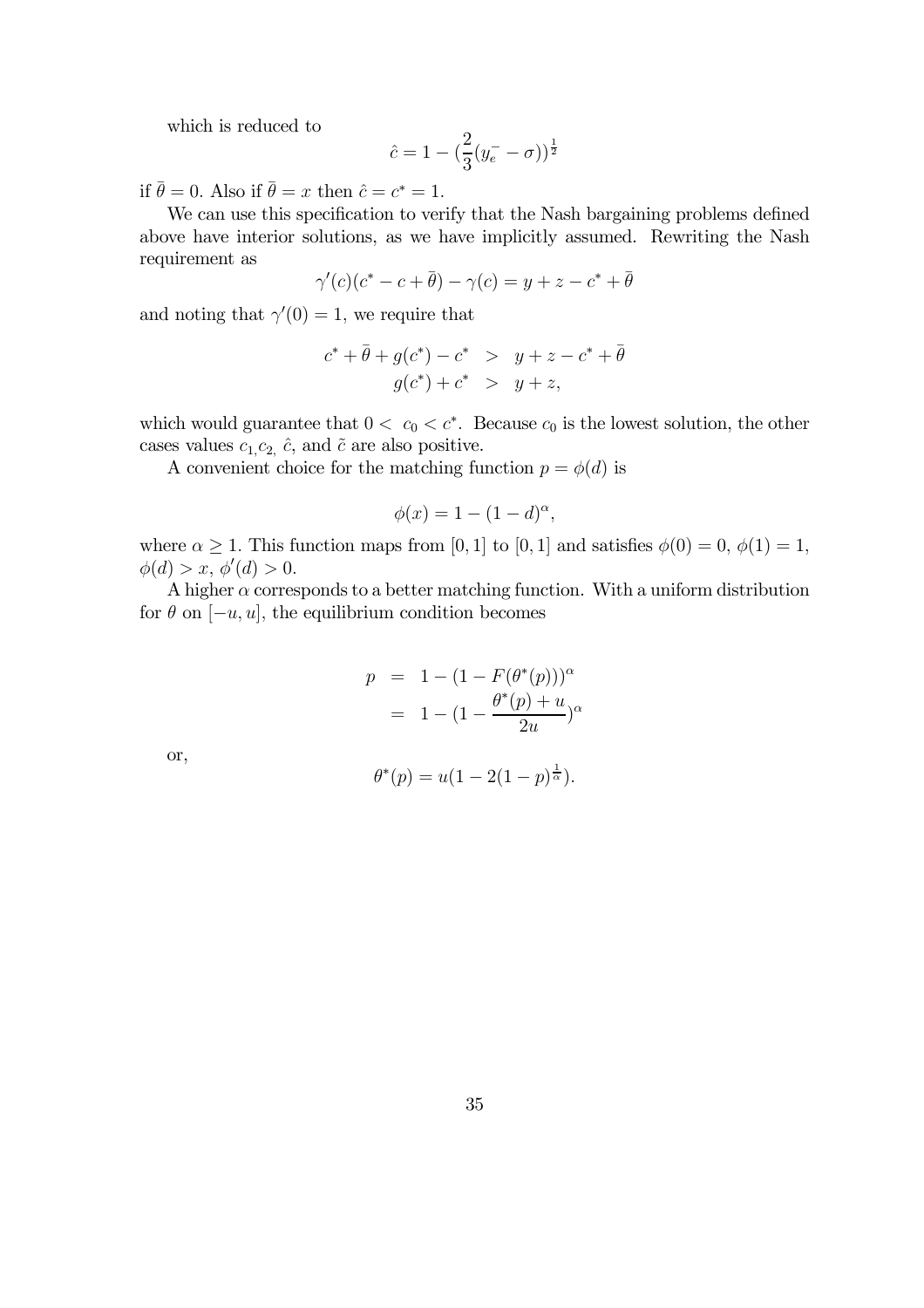### References

- [1] Aiyagari, S., Greenwood J. and N. Guner (2000), "On the State of the Union," Journal of Political Economy, 108, 213-244
- [2] Argys, L., Peters, E., Brooks-Gunn, J. and J. Smith (1998), "The Impact of children Support on Cognitive Outcomes of Young Children," Demography, 35, 159-173.
- [3] Becker, G., Landes E. and R. Michael (1977), "An Economic Analysis of Marital Instability," Journal of Political Economy, 85, 1141-1188.
- [4] Becker G. (1991), Treatise on the Family, Haravard University Press.
- [5] Bisin, A., G. Topa and T. Verdier (2004), "Religious Intermarriage and Socialization in the US," Journal of Political Economy, 112, 612-665.
- [6] Bjorklund, A. and M. Sundstrom (2002), "Parental Separation and Children Educational Attainment: A Sibling Approach," IZA Discussion Paper 643.
- [7] Black, D., Gates, G., Sanders, S. and L. Taylor (2000), "Demographics of the Gay and Lesbian Population in the United States: Evidence from Available Systematic Data Sources," Demography, 37, 139-154.
- [8] Burdett, K. and M. Coles, (1997), "Marriage and Class", Quarterly Journal of Economics; 112, 141-68.
- [9] Burdett, K., and M. Coles (1999), "Long-Term Partnership Formation: Marriage and Employment," The Economic Journal, 109, F307-F334.
- [10] Burdett, M. and R. Wright (1998), "Two Sided Search," Review of Economic Dynamics, 1, 220-245.
- [11] Clarke, S. (1995), "Advance Report of Final Marriage Statistics, 1989-90," Monthly Vital Statistics Report, 43, No 9, Supplement.
- [12] Cole, H., Mailath, G. and A. Postlewaite (1998), "Class Systems and the Enforcement of Social Norms," Journal of Public Economics, 70, 5-35.
- [13] Costa, D. and M. Kahn (2000), Power Couples: Changes in the Locational Choice of College Educated, 1940-1990," Quarterly Journal of Economics, 115, 1287-1315.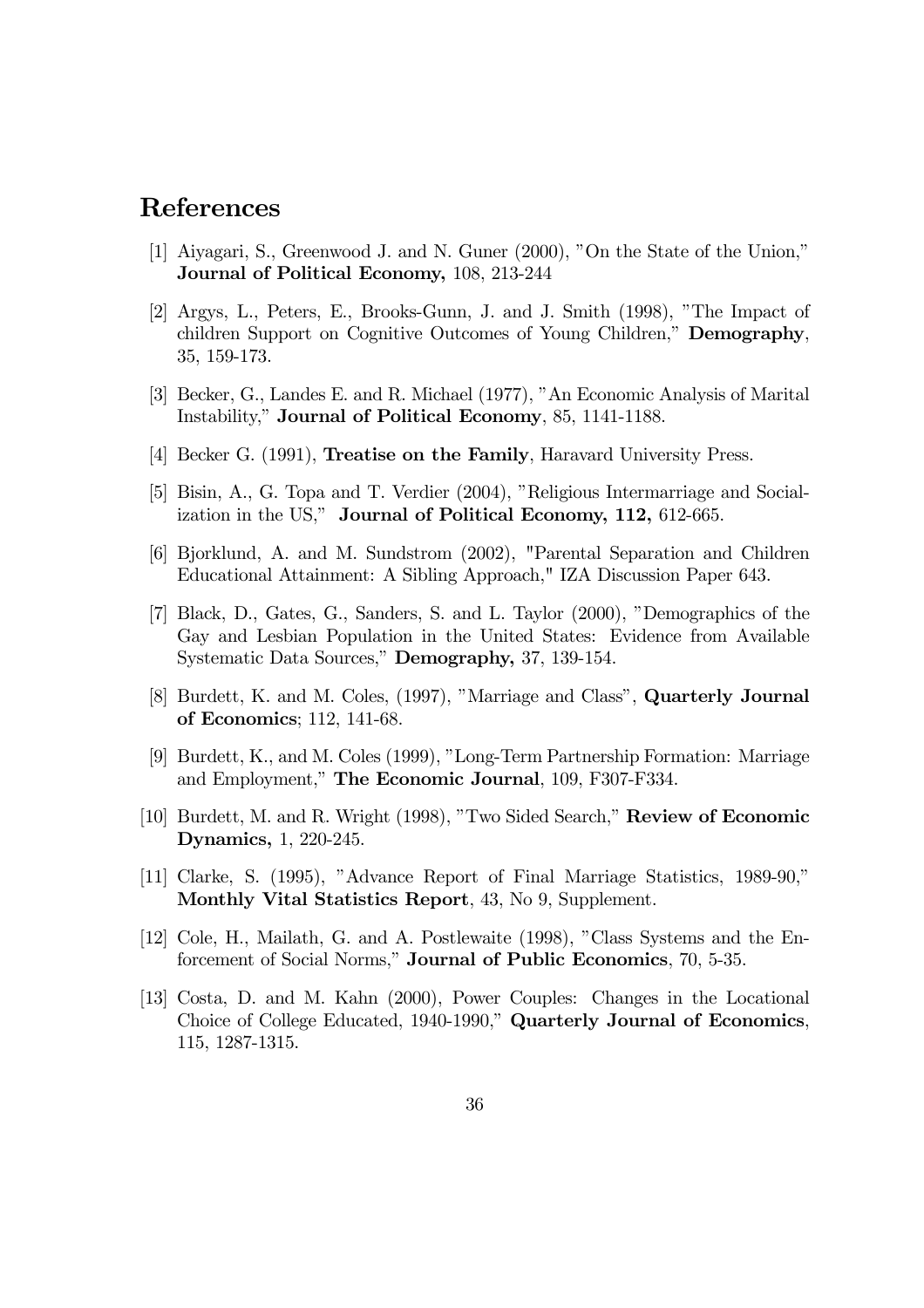- [14] Del-Boca, D. (2003). "Mothers, Fathers and Children after Divorce: The role of Institutions," Journal of Population Economics, 16, 399-422.
- [15] Diamond, P. and E. Maskin (1979), "An Equilibrium Analysis of Search and Breach of Contract, I: Steady States," The Bell Journal of Economics, 10, 282-316.
- [16] Diamond, P. (1982), "Aggregate Demand Management in Search Equilibrium," Journal of Political Economy, 90, 881-894.
- [17] Glaeser, E. and J. Scheinkman (2002), "Non-Market Interactions", in Advances in Economics and Econometrics Theory and Applications, Eight's World Congress, M. Dewaterpoint, L. Hansen and S. Turnovsky (eds.).
- [18] Goldin, C. and L. Katz (2002), "The Power of the Pill: Oral Contraceptives and Women's Career and Marriage Decisions," Journal of Political Economy, 110, 730-770.
- [19] Gruber, J. (2004), "Is making Divorce Easier Bad for Children? The Long Run Implications of Unilateral Divorce," Journal of Labor Economics, 22, 768- 799.
- [20] Hetherington, M. and M. Stanley-Hagan (1999), "Stepfamilies," in M. Lamb (ed.) Parenting and children Development in "Non-Traditional" Families, Mahwah: Lawrence Erlbaum.
- [21] Ishida, J. (2003), "The role of Social Norms in a Model of Marriage and Divorce," Journal of Economic Behavior&Organization, 51, 131-142.
- [22] Lamb, M., Sternberg, K. and R. Thompson (1999), "The Effects of Divorce and Custody Arrangements on Children's Behavior, Development and Adjustment," in M. Lamb (ed.) Parenting and children Development in "Non-Traditional" Families, Mahwah: Lawrence Erlbaum.
- [23] Lauman, O. , Gagnon, J., Michael R. and S. Michaels (1994), The Social Organization of Sexuality: Sexual Practices in the US, Chicago: The University of Chicago Press.
- [24] Lerman R. (2002), "The impact of Marital Status and Parental Presence on the Material Hardship of Families with Children," The Urban Institute.
- [25] Lerman, R. and E. Sorensen (2003), "children Support: Interactions Between Private and Public Transfers," in R. Moffit (ed.) Mean Tested Transfer Programs, University of Chicago Press.
- [26] Norton, A. and L. Miller (1992), "Marriage, Divorce, and Remarriage in the 1990's," Current Population Reports, Special Studies, P23-180.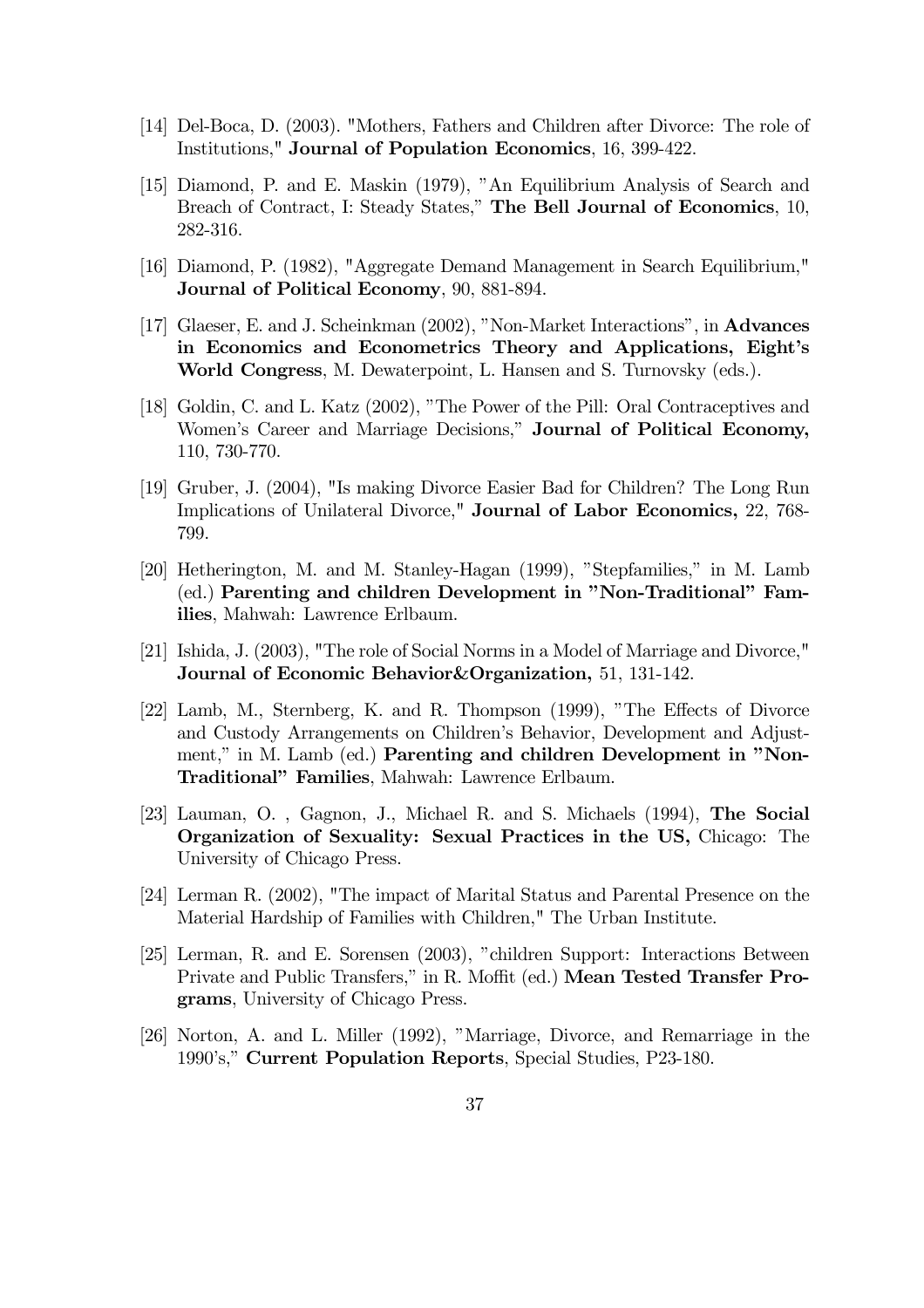- [27] Michael, R. (1988), "Why Did the Divorce Rate Double Within a Decade?" Research in Population Economics, 6, 367-399.
- [28] Mnookin, R. and Kornhauser, R. (1979), "Bargaining in the Shadow of the Law," Yale Law Journal, 88, 950-997.
- [29] Mortensen, D. (1988), "Matching: Finding a Partner for Life or Otherwise," American Journal of Sociology, 94 (supplement), s215-s240.
- [30] Piketty, T. "The Impact of Divorce on School Performance: Evidence from France , 1968-2002," An unpublished Manuscript, EFESS, Paris- Jourdan.
- [31] Weiss, Y. and R. Willis (1993), "Divorce Settlements: Theory and Evidence," Journal of Labor Economics, 11, 629-679.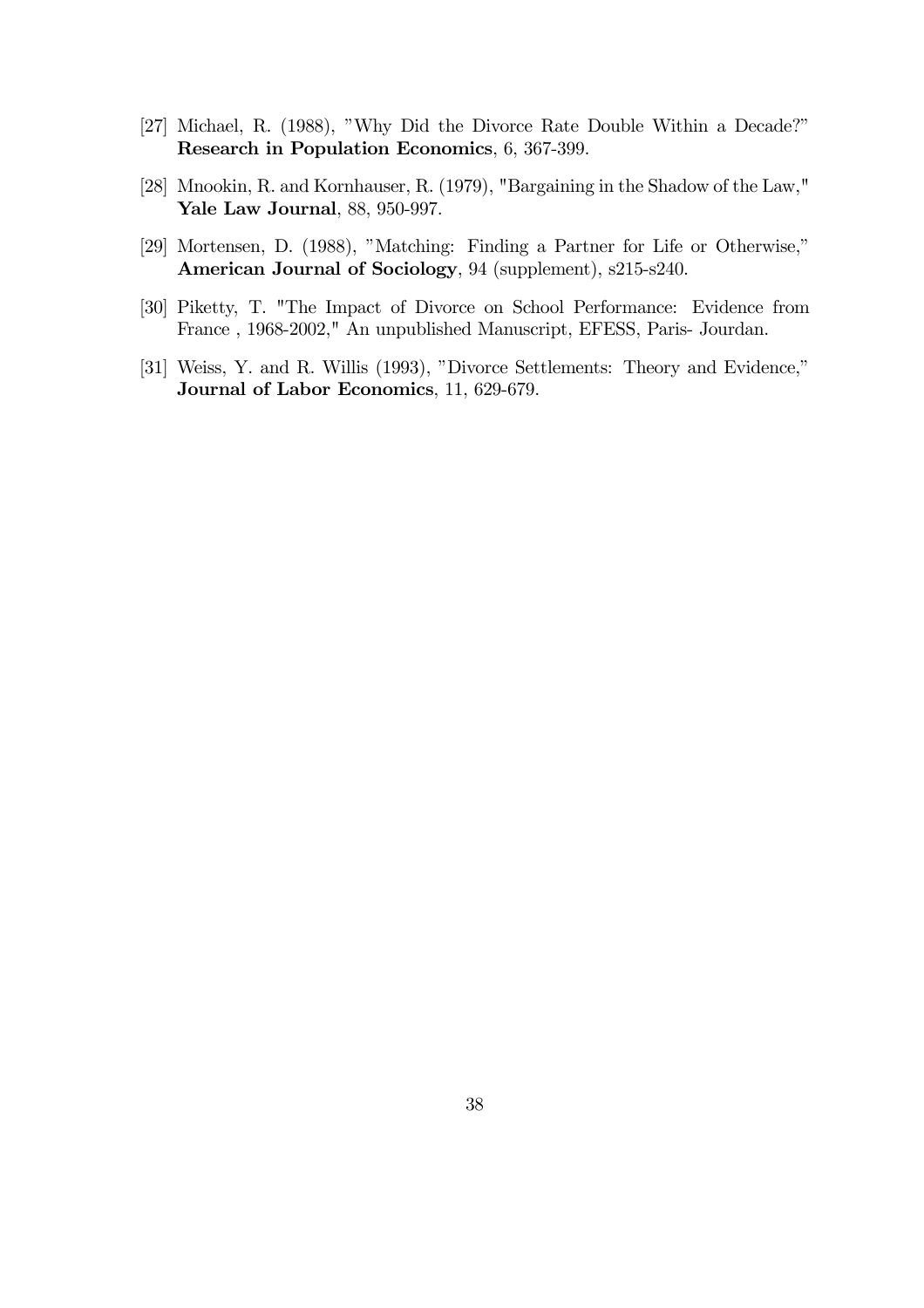

**Figure 1 : Determination of child expenditures when the mother remarries<sup>1</sup>**

<sup>1</sup>  $c^*$  is the efficient level of child expenditures,  $\overline{\theta}$  is the expected quality of match and *x* is the difference between the father's commitment,  $\sigma$ , and the new husband's expected income,  $(y - s) - \sigma^-(1 - p)$ . The function  $\gamma(c)$  equals  $g(c) - c - (g(c^*) - c^*)$ . The graph is drawn for the case in which  $g'(c)$  is convex.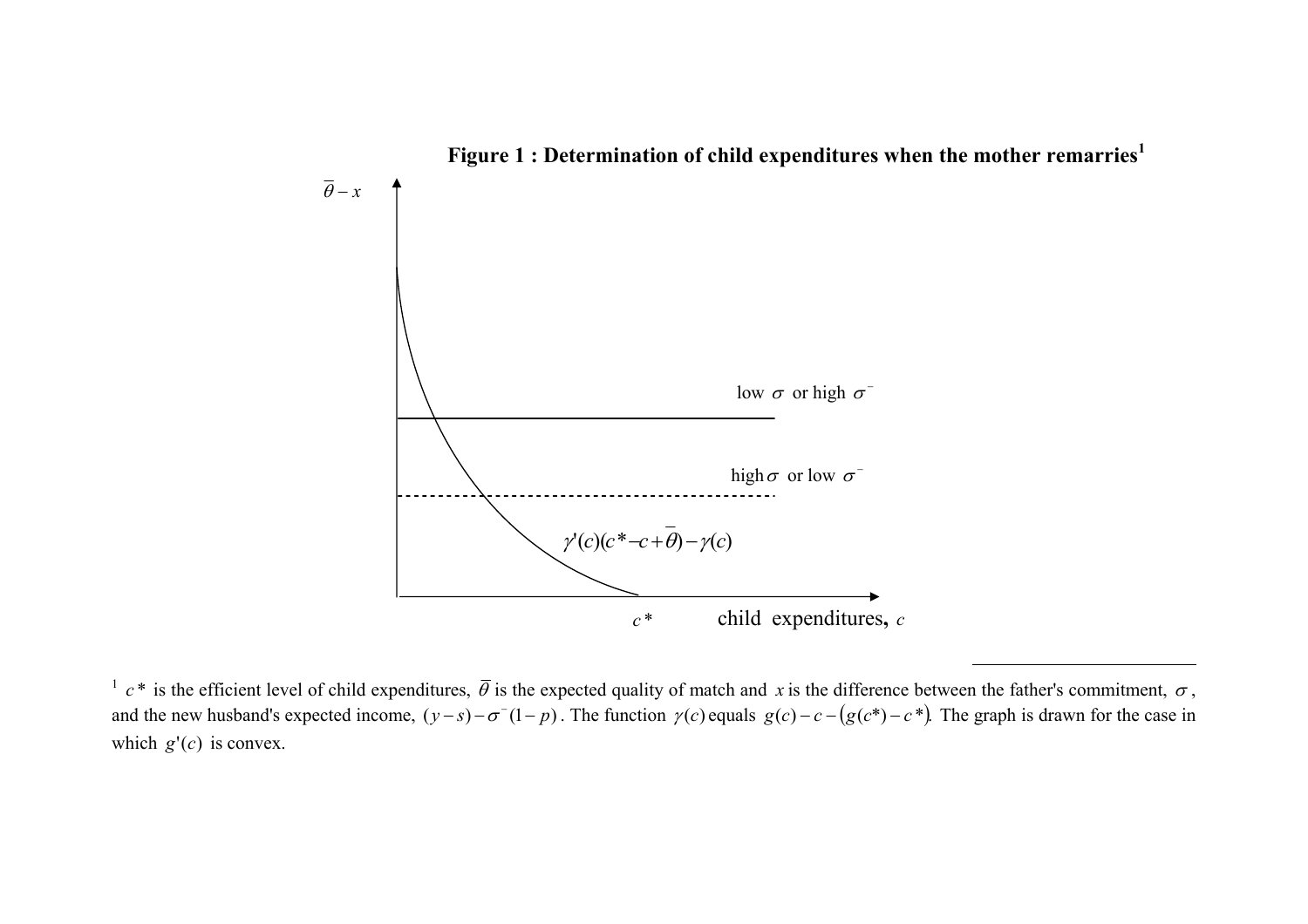**Figure 2a: Incentives to commit**  $V_f(\sigma^-, \sigma^-) - V_f(\sigma, \sigma^-)$  in relation to the probability of remarriage, p, and commitments **of others,**  *p y <sup>s</sup>*  $=\frac{y-s+2}{2-p}$  $\sigma^{-} = \frac{y - s + \theta}{2}$  or  $\sigma^{-} = 0$ , when  $\sigma^{-}$  and  $\sigma$  are strategic complements

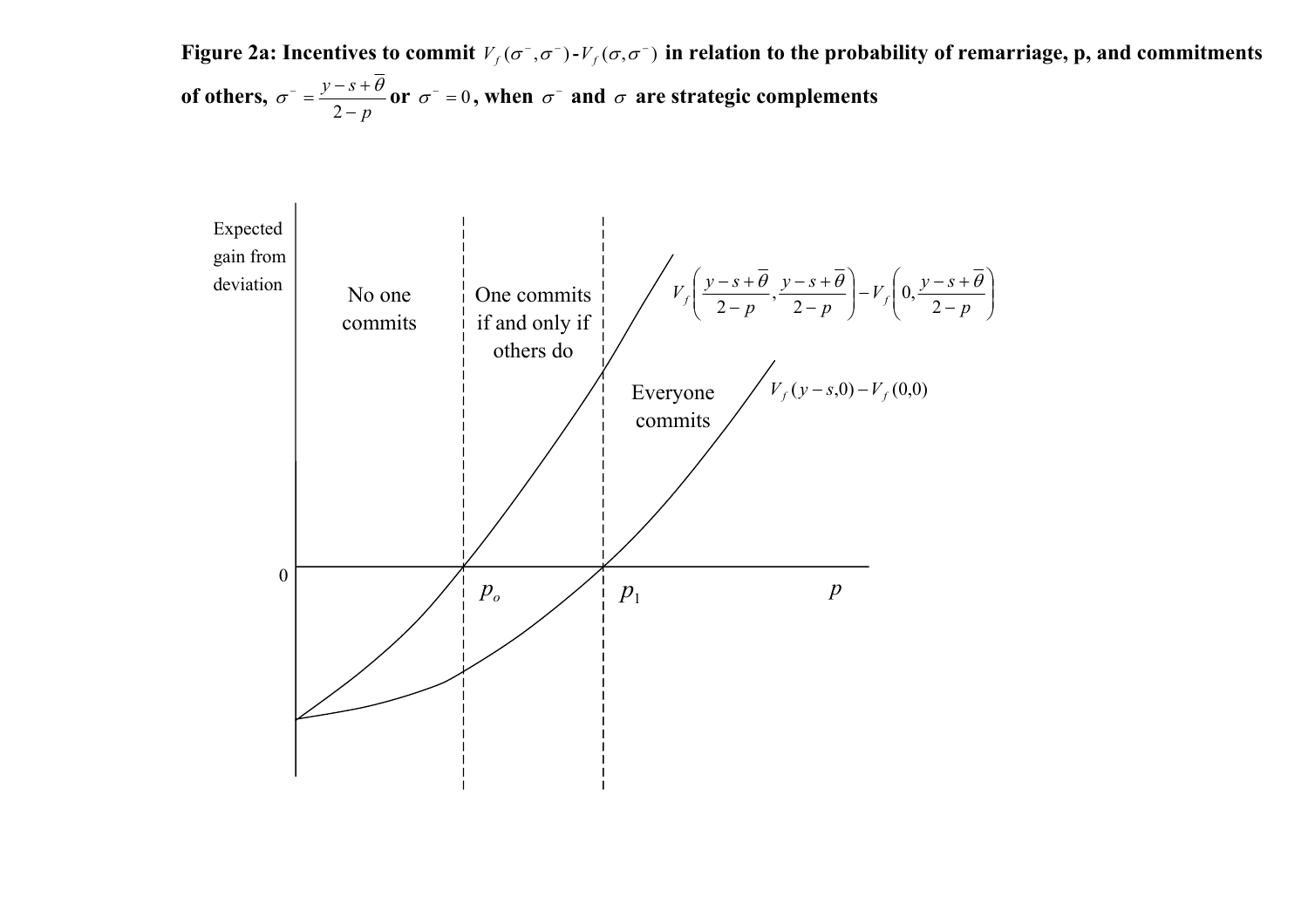**Figure 2b: Incentives to commit**  $V_f(\sigma^-, \sigma^-) - V_f(\sigma, \sigma^-)$  in relation to the probability of remarriage, p, and **commitments of others,**  *p y <sup>s</sup>*  $=\frac{y-s+2}{2-p}$  $\sigma^{-} = \frac{y - s + \theta}{2}$  or  $\sigma^{-} = 0$ , when  $\sigma^{-}$  and  $\sigma$  are strategic substitutes

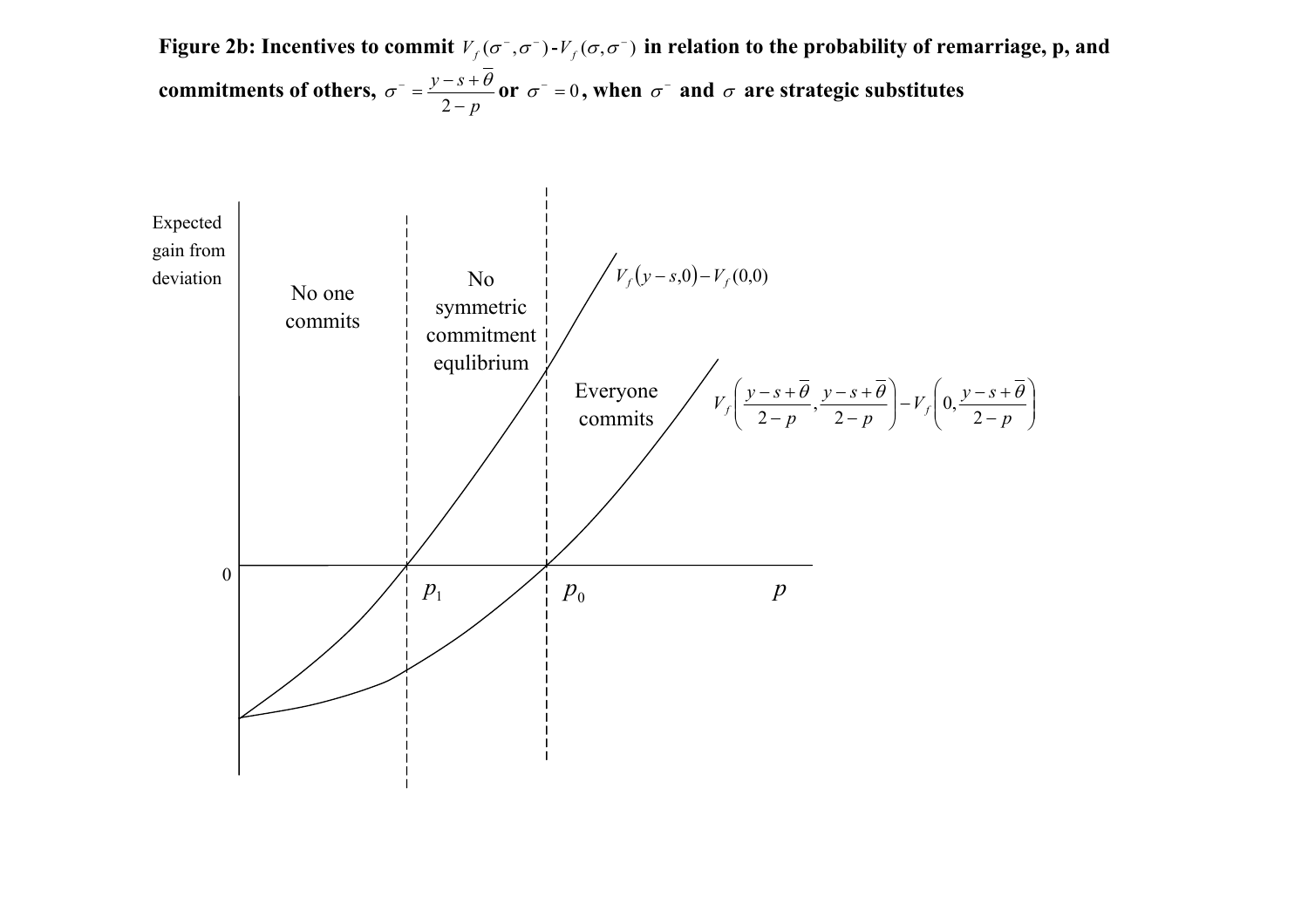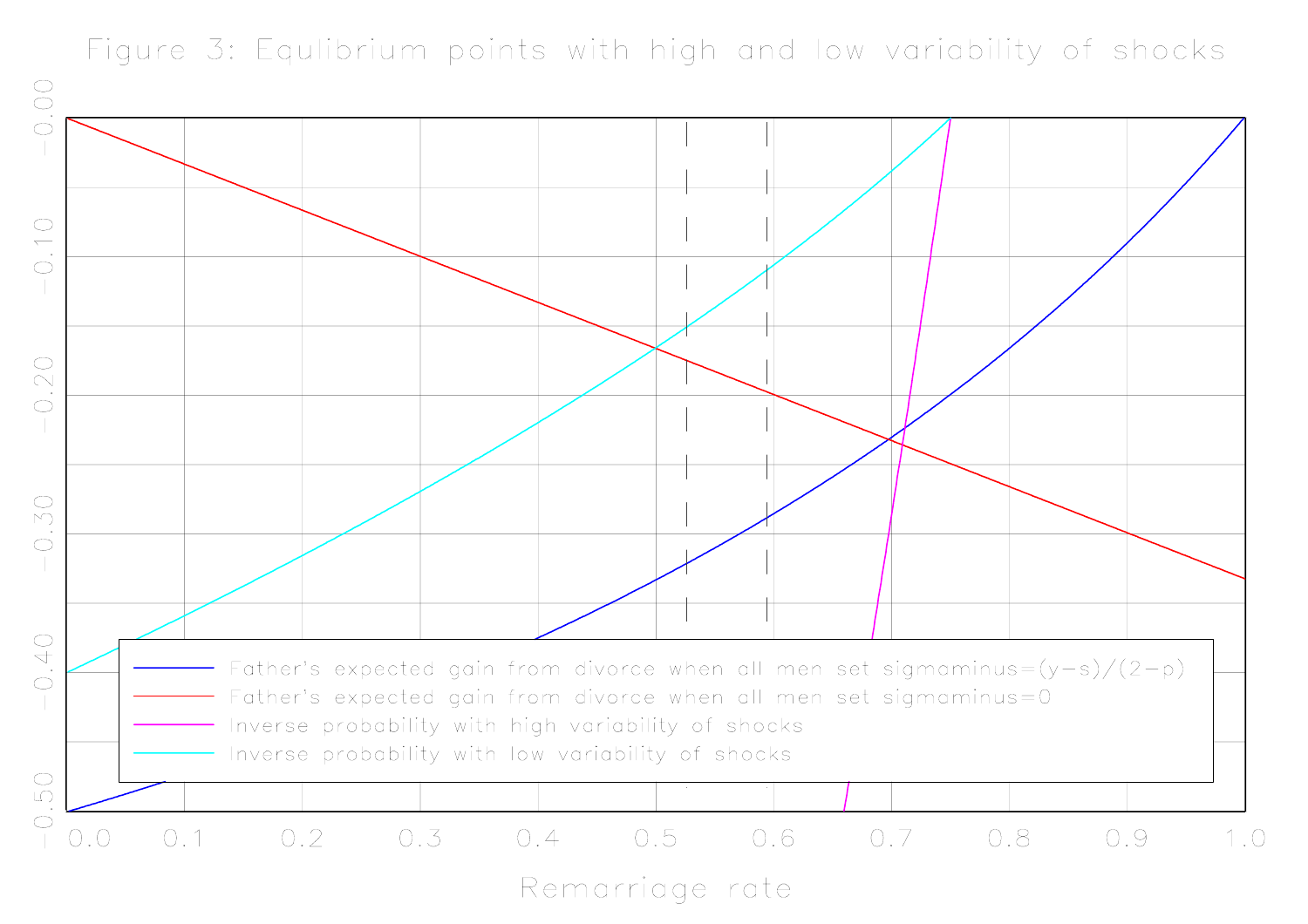Table 1 : Equlibrium divorce and remarriege rate for di fferent parameters values

Changes in the variance of the shocks,  $u.$  Matching parameter,  $\alpha=2$ 

| Commitment                 | Variability<br>parmeter | Divorce<br>rate | Remar.<br>rate | Child<br>$\overline{c}$ | Child<br>$E(u_c)$ | Mother | Father<br>$E(u_m)$ $E(u_f)$ |
|----------------------------|-------------------------|-----------------|----------------|-------------------------|-------------------|--------|-----------------------------|
| $\sigma = \frac{y-s}{2-p}$ | 3.0                     | .46             | 71             | 1.0                     | 1.5               | 2.28   | 2.28                        |
| $\sigma = 0$               |                         | .29             | .50            | .18                     | .93               | 1.83   | 2.33                        |

Changes in the matching parameter,  $u$ . Variability parameter,  $u = 1.5$ 

| Commitment                 | Matching<br>parmeter | Divorce<br>rate | Remar.<br>rate | Child<br>$\overline{c}$ | Child<br>$E(u_c)$ | Mother<br>$E(u_m)$ | Father<br>$E(u_f)$ |
|----------------------------|----------------------|-----------------|----------------|-------------------------|-------------------|--------------------|--------------------|
| $\sigma = \frac{y-s}{2-p}$ | -3.0                 | .45             | .84            | 1.0                     | 1.5               | 2.36               | 2.36               |
| $\sigma = 0$               | $1.33\,$             | .44             | .54            | $\Delta$                | .88               | 1.86               | 2.32               |

The fixed parameters are : Proximity,  $\delta = 1$ . Efficient level of child expenditure,  $c^* = 1$ . Family income,  $y + z = 2$ . Critical value when other fathers commit,  $p_0 = .594$ . Critical value when other fathers do not commit,  $p_1 = .526$ .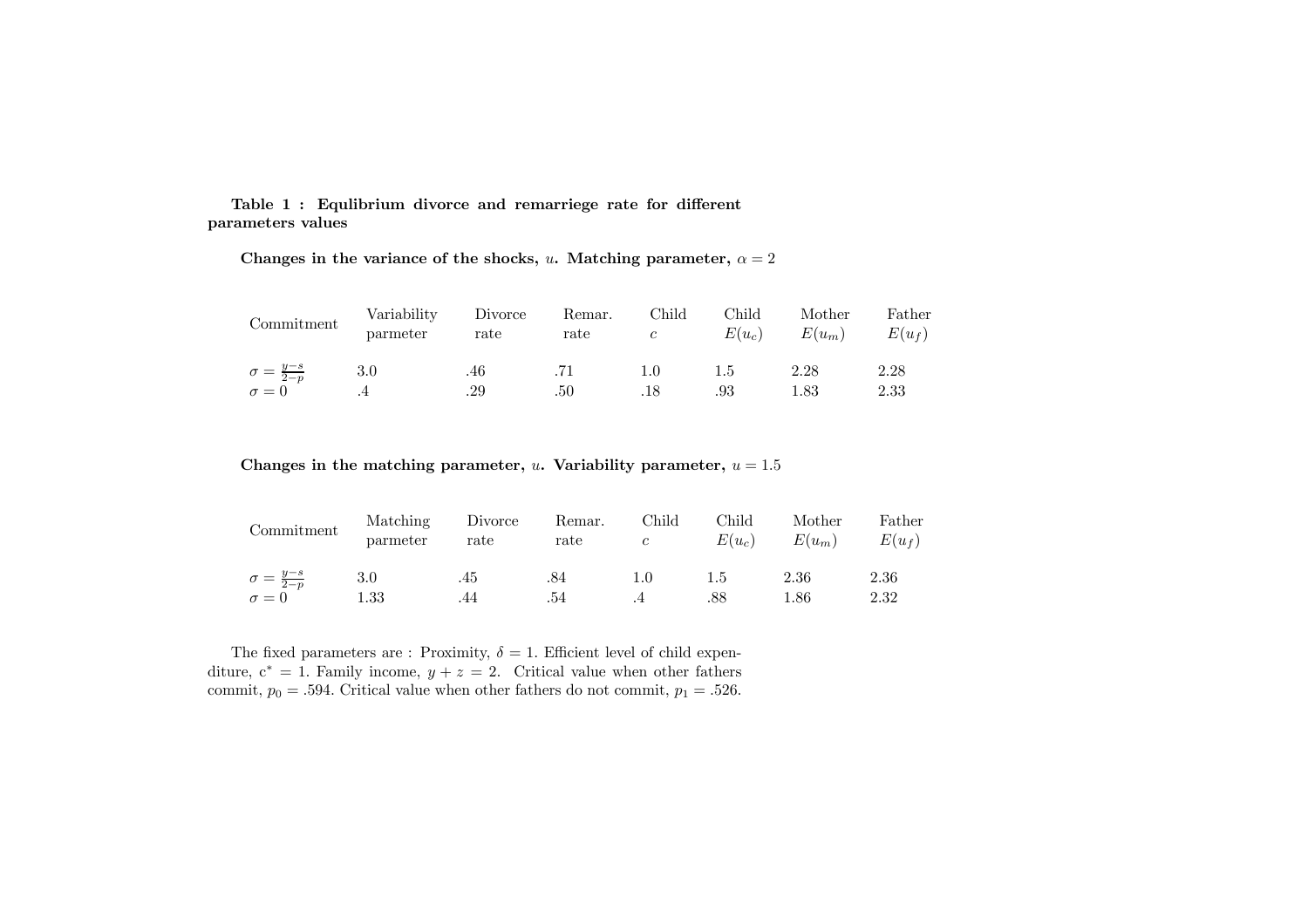

**Figure A1 : The feasibility and incentive compatibility constraints on the commitment by the father,** $\sigma$ , and the commitments of others  $\sigma$ <sup>-</sup>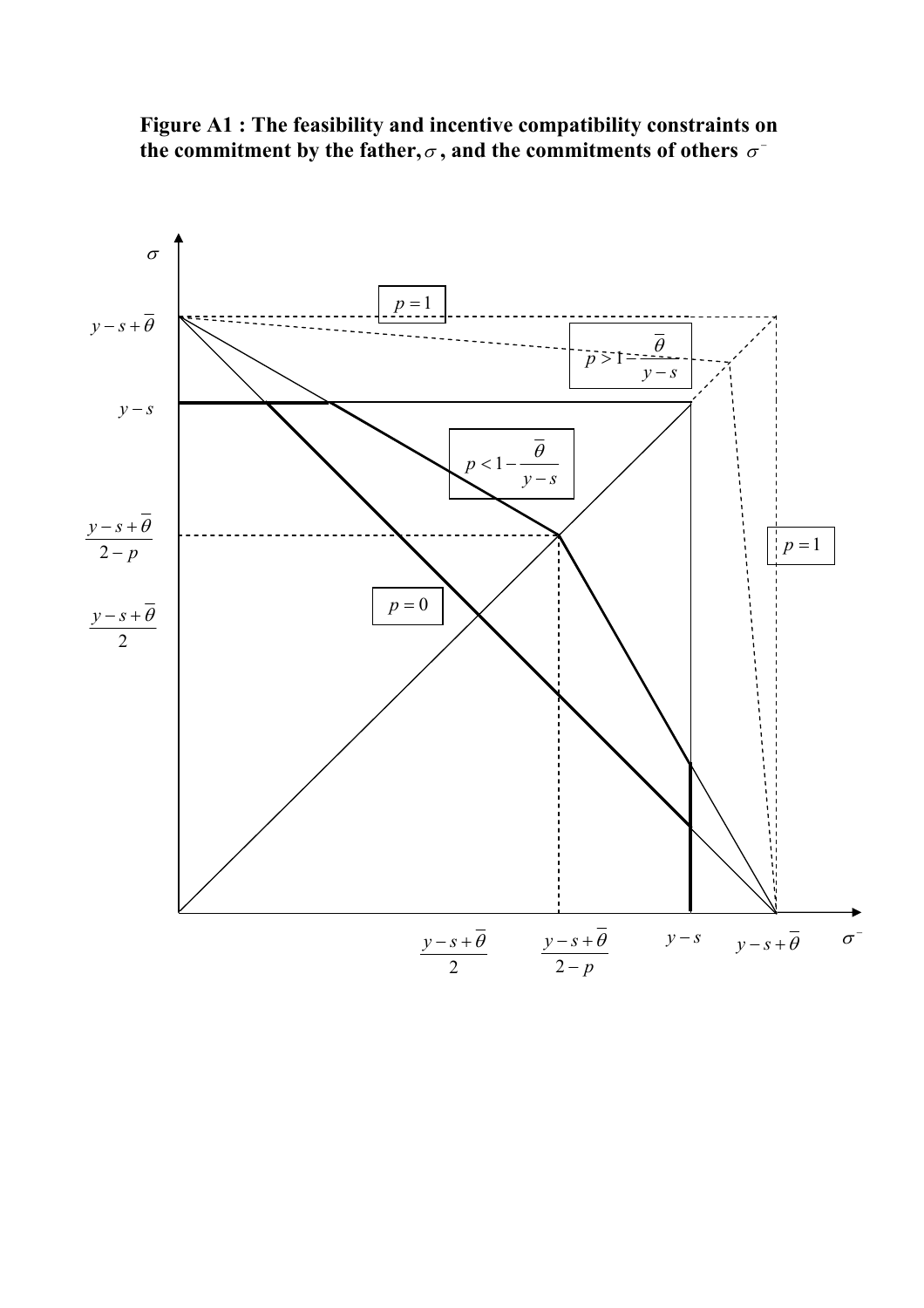| Age:                        | 30-34 | 35-39 | 40-49 | 50-59 | 60-69 |  |  |
|-----------------------------|-------|-------|-------|-------|-------|--|--|
| Men (White, non-Hispanic)   |       |       |       |       |       |  |  |
|                             |       |       |       |       |       |  |  |
| Never married               | 25.5  | 16.9  | 10.5  | 5.1   | 4.6   |  |  |
| Married Once                | 64.1  | 66.0  | 62.9  | 64.4  | 70.4  |  |  |
| Married Twice               | 9.7   | 14.6  | 21.2  | 22.8  | 19.2  |  |  |
| Married 3 or more times     | 0.7   | 2.5   | 5.4   | 7.8   | 5.9   |  |  |
| Women (White, non-Hispanic) |       |       |       |       |       |  |  |
|                             |       |       |       |       |       |  |  |
| Never married               | 14.3  | 10.9  | 6.8   | 4.2   | 3.2   |  |  |
| Married Once                | 70.5  | 67.8  | 65.3  | 68.7  | 74.6  |  |  |
| Married Twice               | 13.5  | 17.4  | 21.9  | 20.0  | 17.7  |  |  |
| Married 3 or more times     | 1.7   | 3.8   | 5.9   | 7.2   | 4.4   |  |  |

Table B1: Marital history by age and sex US,  $1996^1$ 

<sup>1</sup> Source: U.S. Census Bureau, Survey of Income and Program Participation (SIPP), 1996 wave.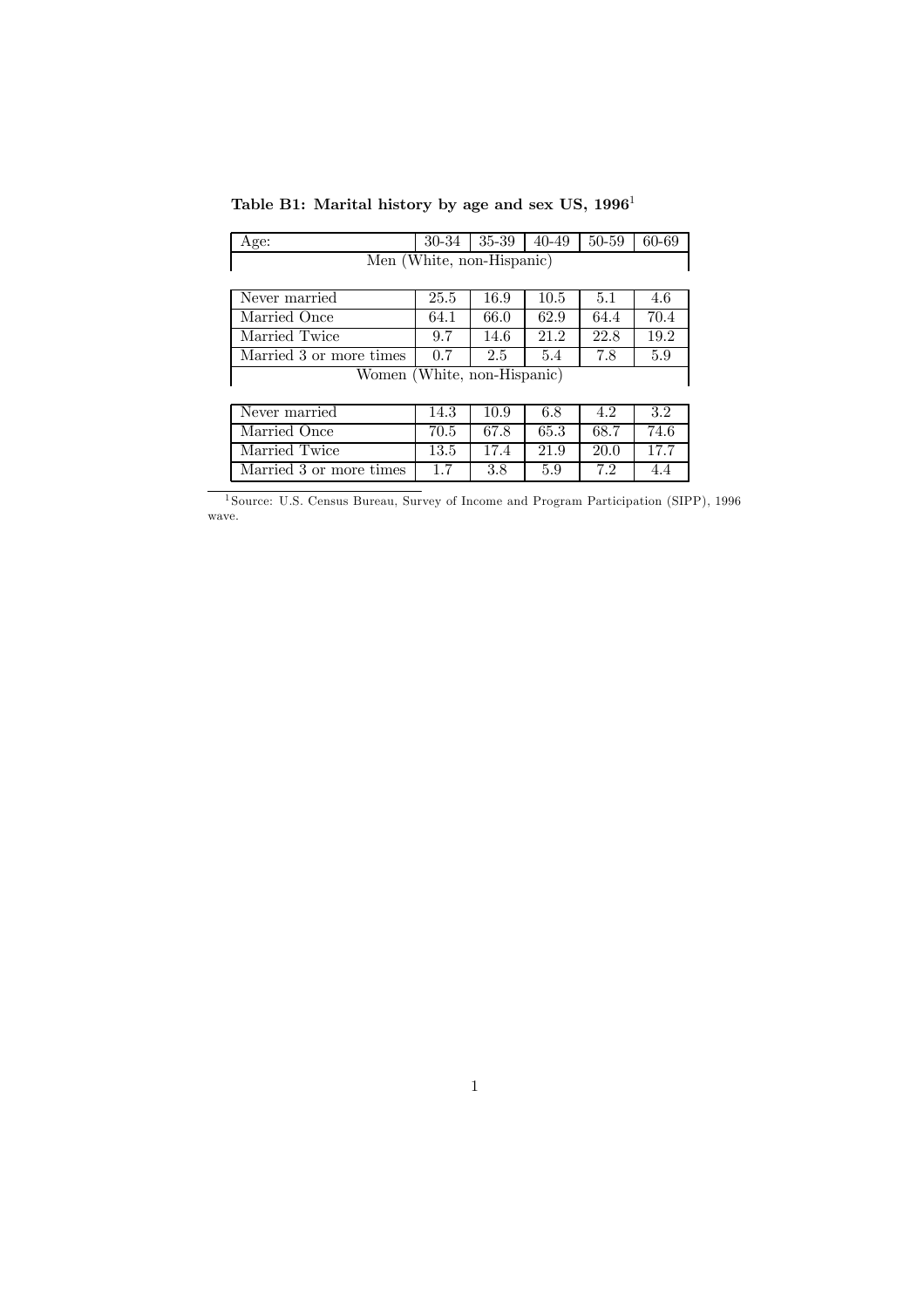ŝ ន 40 8 ĝ ĝ 2S đ 8 8 92, 82,<br>-t2, -1261 O Rate per 1,000 (3-Year Averages) ន្ទុំ និ ဖ္ပံ မွ ١  $\bullet$ ဖွဲ့ ဖွဲ ١  $\bullet$ ဖွဲ့ ဖွဲ ١ နဲ့ နဲ့ ٠  $\bullet$ 45. , gi es ង្ហី ជ្ម័ ĺ  $\overline{\cdot}$ ı Year gi çi<br>9 1  $\mathbf{I}$ ı 69.<br>- 29. First marriage  $\tilde{\cdot}$ Remarriage<sup>3</sup> စ္လံ စွဲ **Divorce<sup>2</sup>** 、 စ္ထံ စွဲ  $\vec{z}$  &  $\overline{\cdot}$ Ι **A2**<br>24  $\tilde{z}$ . **424**  $\vdots$ ළ ප්  $\dot{.}$ <u>ထံ ထံ</u> အို အို  $\cdot$ တဲ့ ထုံ

Figure 1. Rates of First Marriage, Divorce, and Remarriage: 1921 to 1989

Source: National Center for Health Statistics.

1First marriages per 1,000 single women, 15 to 44 years old

2Divorces per 1,000 married women, 15 to 44 years old.

<sup>3</sup>Remarriages per 1,000 widowed and divorced women, 15 to 54 years old.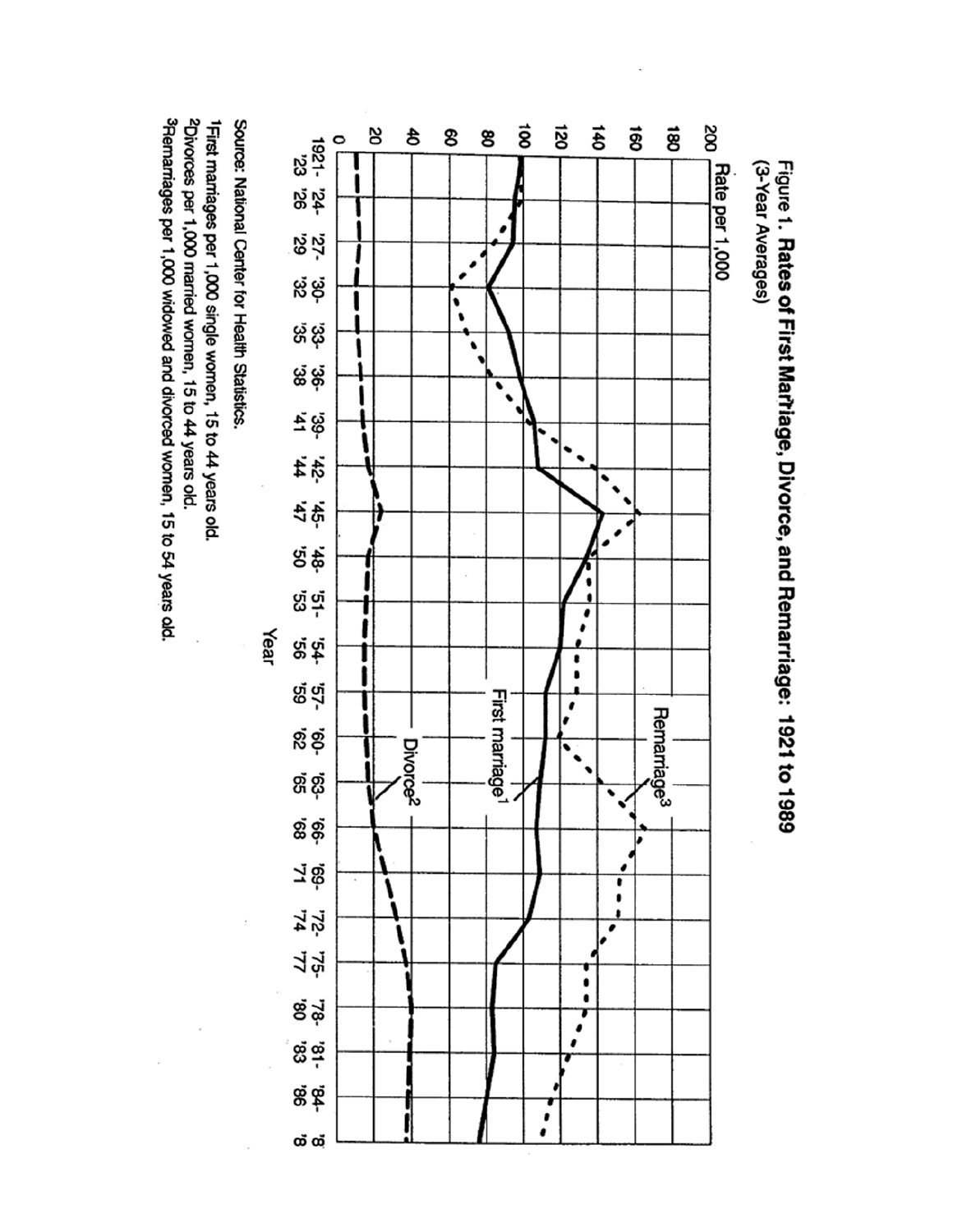

Figure B2 : Entry into first marriage, US., HRS

Source : HRS panel data ,  $1992$  wave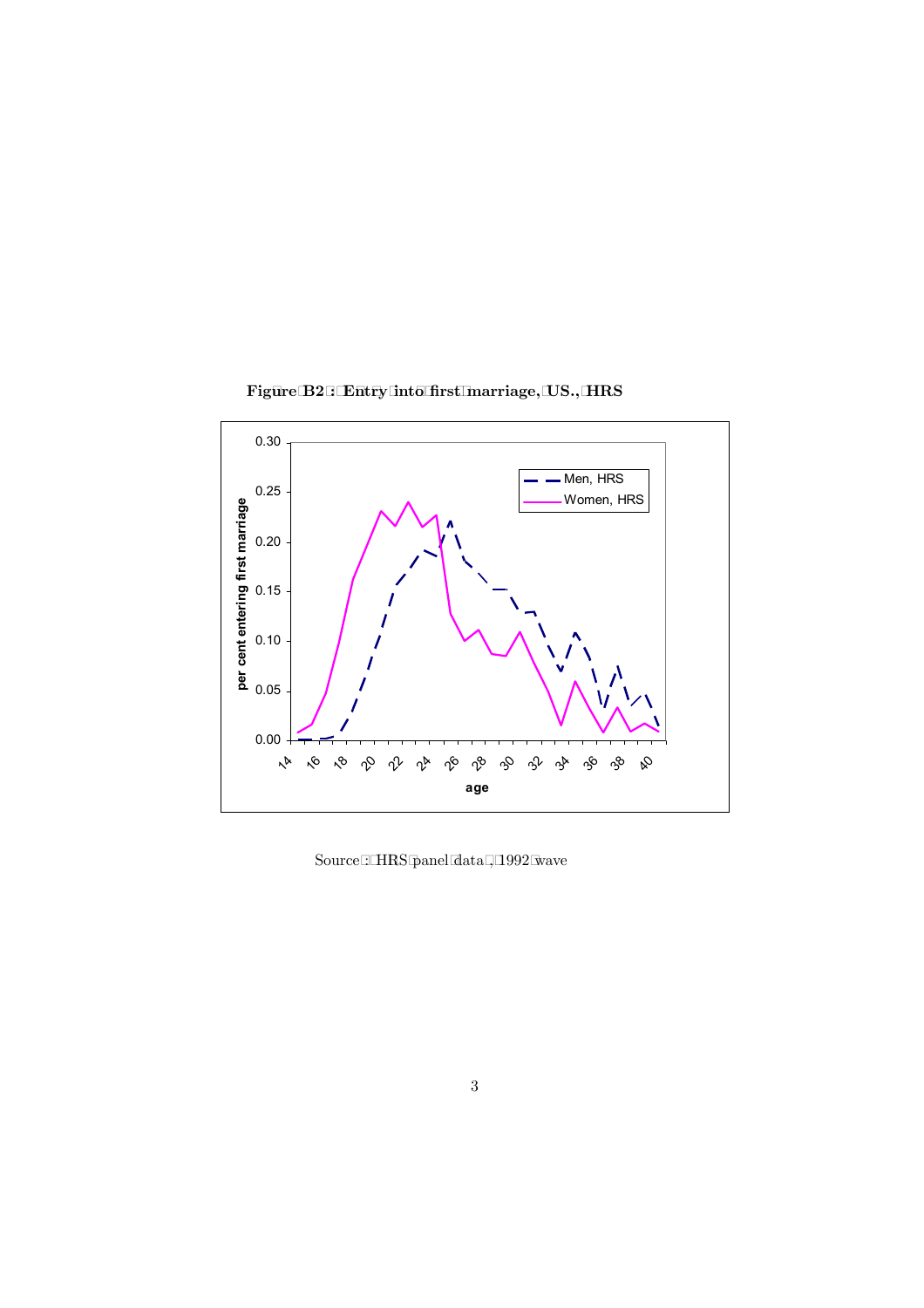

Figure B3: Entry into first marriage, US., NLS

Source : NLS panel data , Youth  $1979\,$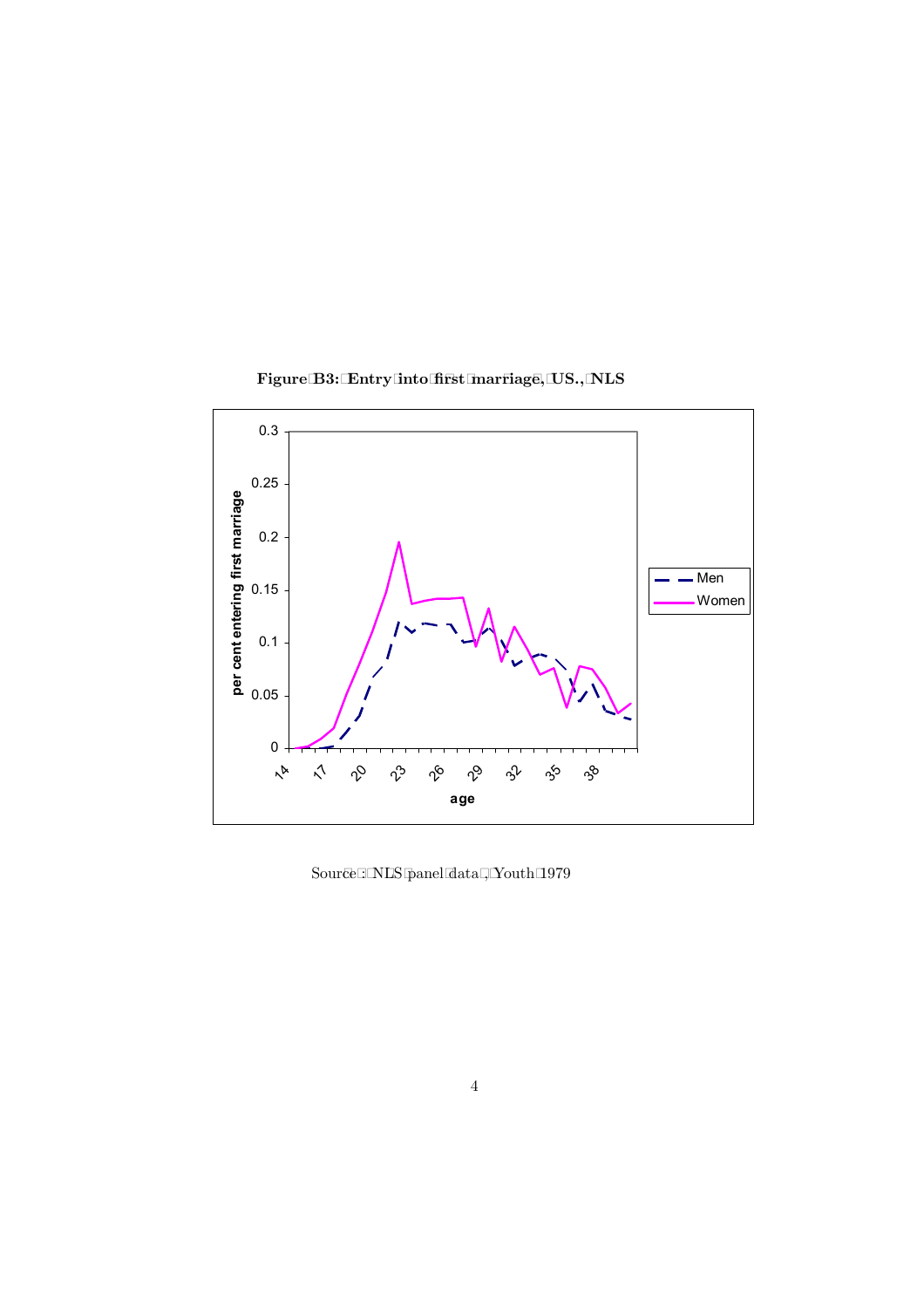

Figure B4: Entry in to sencond marriage

 $\mbox{Source}$  : NLS panel data, Youth 1979, HRS panel data, 1992 wave